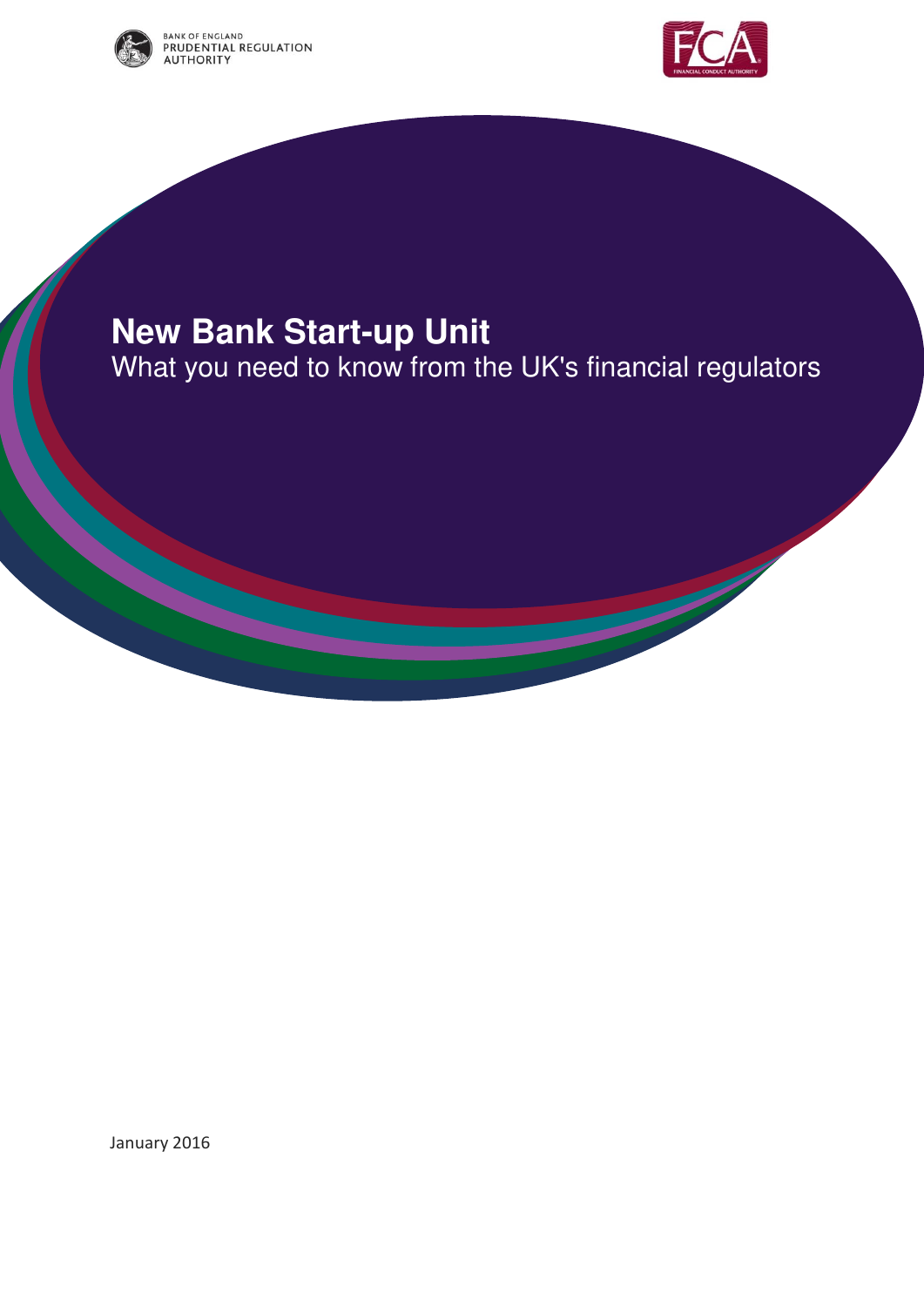Prudential Regulation Authority 20 Moorgate London EC2R 6DA

Prudential Regulation Authority, registered office: 8 Lothbury, London EC2R 7HH. Registered in England and Wales No: 07854923

Financial Conduct Authority 25 The North Colonnade Canary Wharf London E14 5HS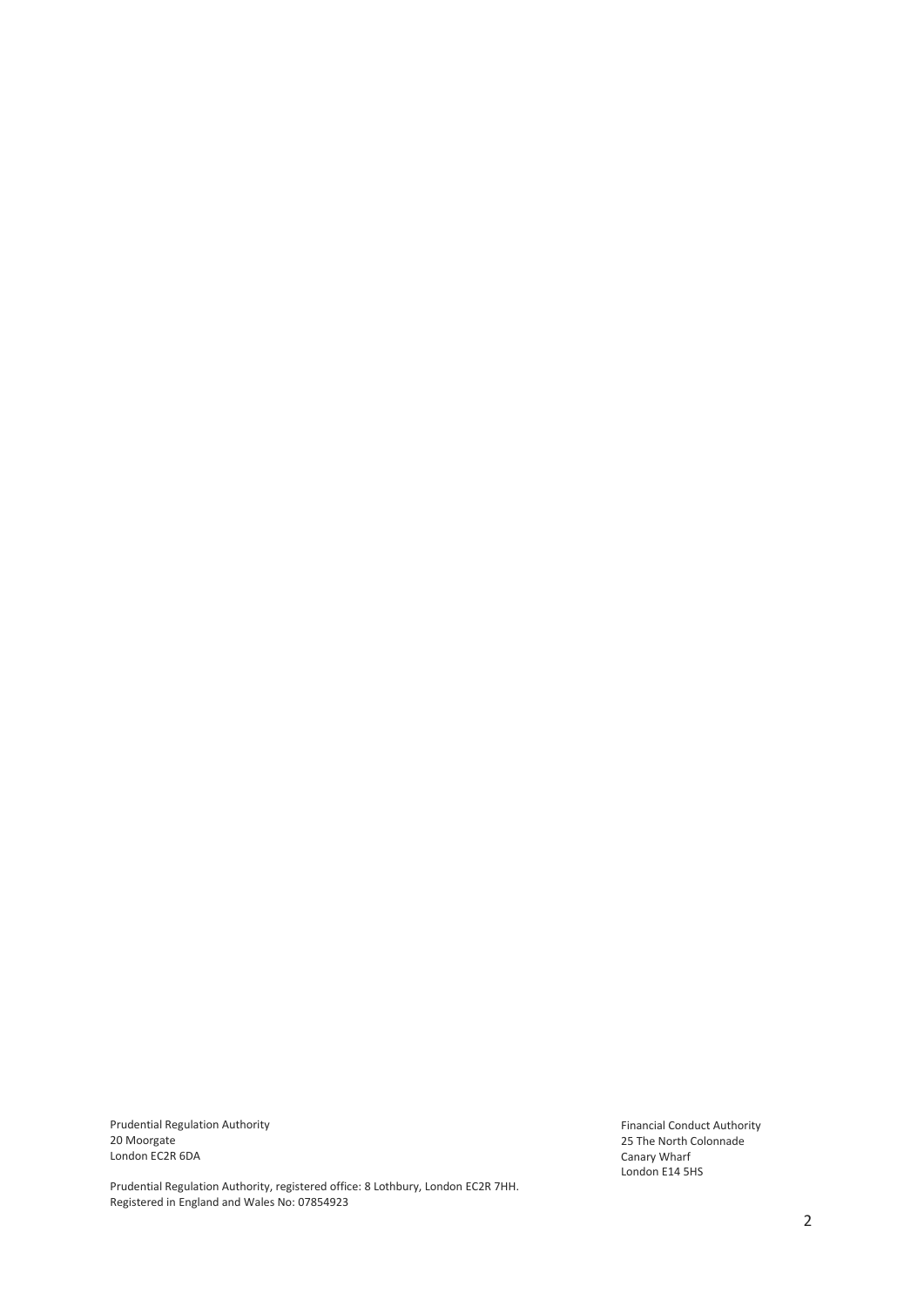# **Contents**

| <b>Introduction</b>                                                       | 4  |
|---------------------------------------------------------------------------|----|
| Thinking about becoming a bank? Early stages                              | 5  |
| What do you need to do to get started? Pre-application                    | 8  |
| What happens when you apply to become a bank? Application                 | 19 |
| How you can build out your bank with confidence? Mobilisation             | 24 |
| What's life like as a new bank in the United Kingdom? After authorisation | 29 |
| <b>Appendices</b>                                                         | 35 |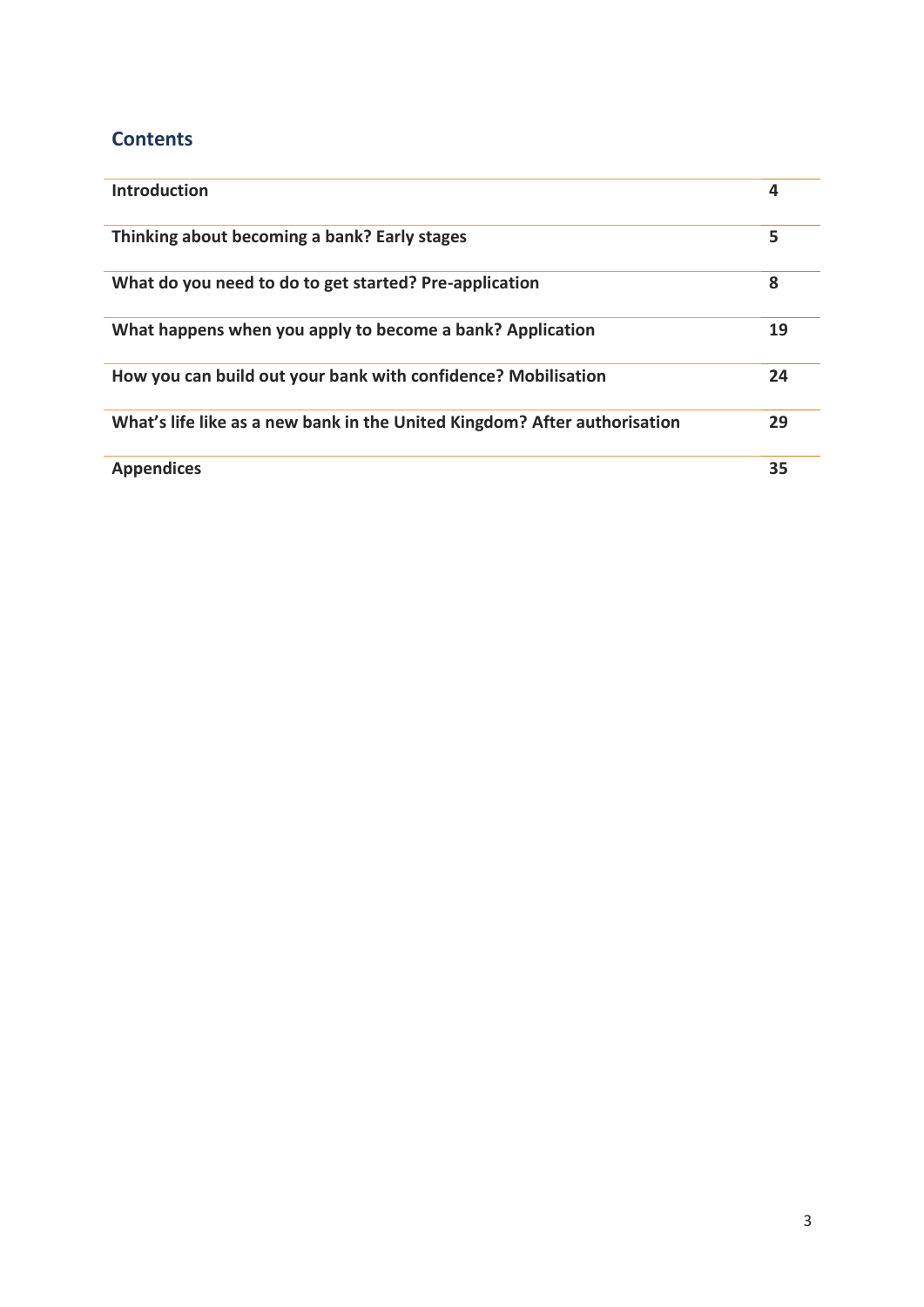# **Introduction**

The New Bank Start-up Unit has been set up by the UK's financial regulators, the Prudential Regulation Authority and the Financial Conduct Authority, to give you the information and support you need if you're thinking of becoming a new bank in the United Kingdom.

Any firm that wants to be a bank (which means carrying on the regulated activity of accepting deposits) must be authorised to do this by the PRA, which it will only do if the FCA is also content for it to be authorised.

This guide includes five sections with useful information for you to use if you're thinking of setting up a bank. This information can also be found on our website [www.bankofengland.co.uk/pra/nbsu/Pages/default.aspx.](http://www.bankofengland.co.uk/pra/nbsu/Pages/default.aspx)

| Thinking about becoming<br>a bank?<br><b>Early stages</b>                              | The <b>Early Stages</b> section goes back to basics, including whether<br>setting up a bank is the right thing for you, and what the<br>alternatives might be.                                                                                                                                                                 |
|----------------------------------------------------------------------------------------|--------------------------------------------------------------------------------------------------------------------------------------------------------------------------------------------------------------------------------------------------------------------------------------------------------------------------------|
| What do you need to do to<br>get started?<br><b>Pre-application</b>                    | If you decide that you want to become a bank, you may find the<br>Pre-application section helpful. It includes details of the pre-<br>application meetings which, in our experience, have been<br>helpful to both sides as we share our expectations and you can<br>work out what this means for you and your resources.       |
| What happens when you<br>apply to become a bank?<br><b>Application</b>                 | You can look ahead to find out what happens when you apply to<br>become a new bank in the Application section. The application<br>section includes information about what we will assess, and how<br>long it could take to give you a decision. It also takes you to an<br>optional stage in the process, called mobilisation. |
| How can you build out your<br>bank with confidence?<br><b>Mobilisation</b>             | The Mobilisation section sets out how you can build out your<br>new bank with confidence. Based on our discussions with you,<br>we may authorise you while you secure further investment, staff<br>and IT, for instance.                                                                                                       |
| What's life like as a new<br>bank in the United Kingdom?<br><b>After authorisation</b> | When you're fully authorised, you'll want to know more about<br>what regulatory life is like as a new bank in the United Kingdom.<br>What can you expect in the early days of being supervised, and<br>in subsequent years? Answers to these, and other questions, are<br>set out in the after <b>Authorisation</b> section.   |

If there are any words or phrases that you don't understand, or a question that comes to mind, please check the FAQs (Appendix 1). We also have glossaries in the [PRA Rulebook](http://www.prarulebook.co.uk/rulebook/Glossary/Rulebook/211130/15-01-2016/A) and [FCA](https://www.handbook.fca.org.uk/handbook/glossary/)  [Handbook.](https://www.handbook.fca.org.uk/handbook/glossary/) If you have any queries about becoming a new bank you can also email [NewBankStartupUnit@bankofengland.co.uk](mailto:NewBankStartupUnit@bankofengland.co.uk) or call 020 3461 8100.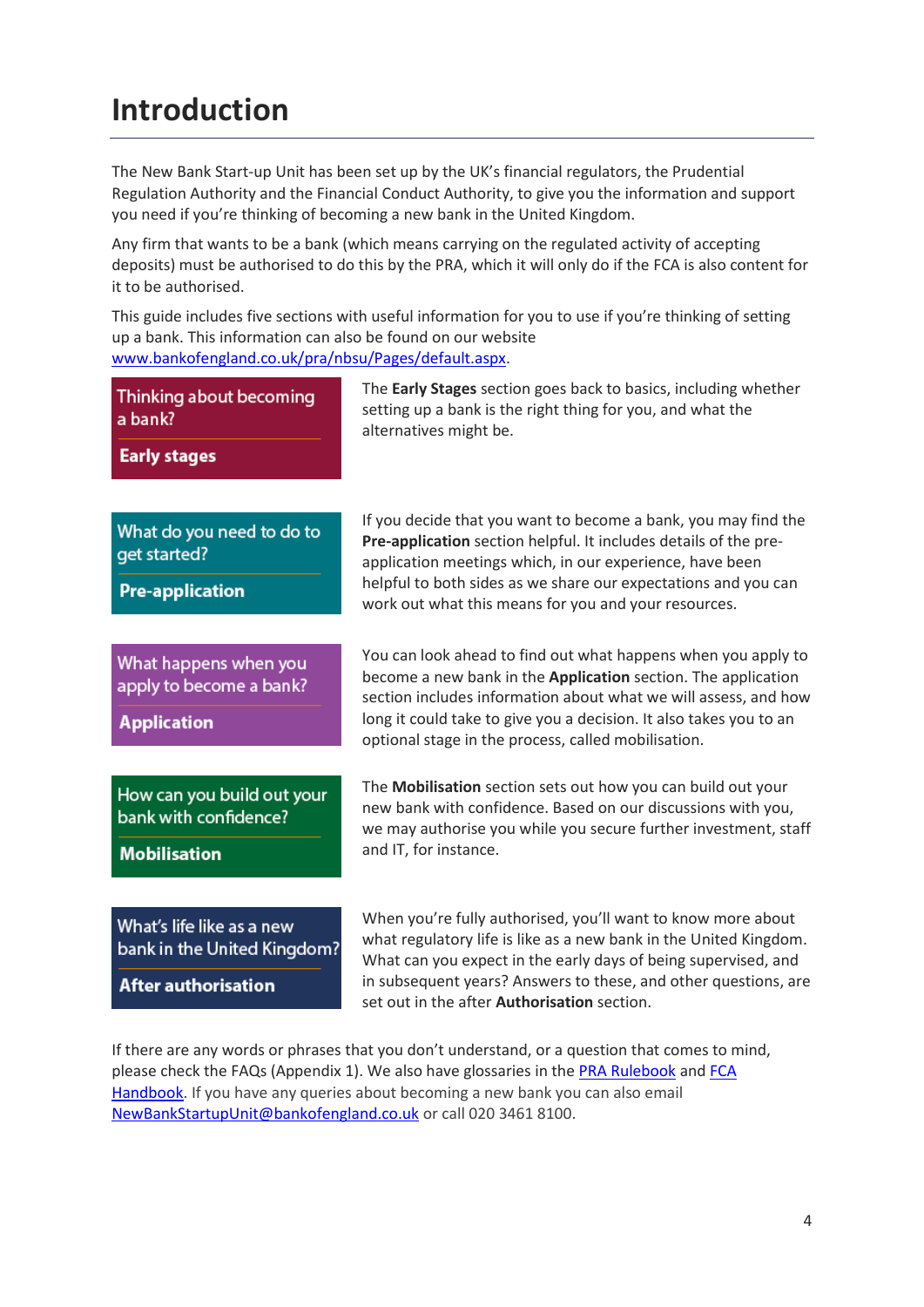# **Thinking about becoming a new bank?**

# **Early stages**

This section includes questions to ask yourself if you're thinking about becoming a new bank, and next steps.

- **Is setting up a new bank right for you?**
- **What is a bank?**
- **What are the alternatives?**
- **Things to consider if you decide setting up a bank is right for you**

### **Is setting up a new bank right for you?**

Depending on your business plan or the activities you want to undertake, setting up a bank may not be the only, or in some cases, the most appropriate option. There are a number of alternatives to becoming a bank which allow you to provide some of the services that banks offer at a potentially lower cost than setting up a bank.

For example, if you want to take deposits and lend money on a not-for-profit basis to individuals who reside in a specific part of the country or work in the same industry, a credit union may be more appropriate. If you want to lend to local small businesses or non-profit organisations, setting up a community development finance institution may be an alternative.

While there are varying degrees of legal restrictions placed on the scope or size of some of these alternative options, these are matched by differing levels of regulation.

# **What is a bank?**

It's really important to define this clearly. A bank is an entity that carries out deposit-taking business. More specifically th[e PRA Rulebook](http://www.prarulebook.co.uk/) defines a 'bank' as:

- 1. a **firm** with a **Part 4A Permission** to carry on the **regulated activity** of accepting deposits and is a **credit institution**, but is not a **credit union**, friendly society or a **building society**; or
- 2. an **EEA bank** (EAA banks are in general subject to their home regulatory regime and are therefore excluded from the definition).

In addition, the [Financial Services and Markets Act 2000 \(Regulated Activities\) Order 2001](http://www.legislation.gov.uk/uksi/2001/544/contents/made) sets out the definition of the regulated activity of accepting deposits (see Chapter II Accepting Deposits). This definition also clearly stipulates that money received by way of deposit is lent to others. You should consider your business plans to see if it falls within this definition.

### **What are the alternatives?**

You can use our '[Should I become a bank?](http://www.bankofengland.co.uk/pra/Documents/authorisations/newfirmauths/shouldibecomeabank.pdf)**'** factsheet (Appendix 3) to see whether you might be a bank, or if an alternative might be more appropriate for what you want to do. See also our '[Alternatives to being a bank](http://www.bankofengland.co.uk/pra/Documents/authorisations/newfirmauths/alternativestobeingabank.pdf)' factsheet (Appendix 4) which includes more information about each of the alternatives.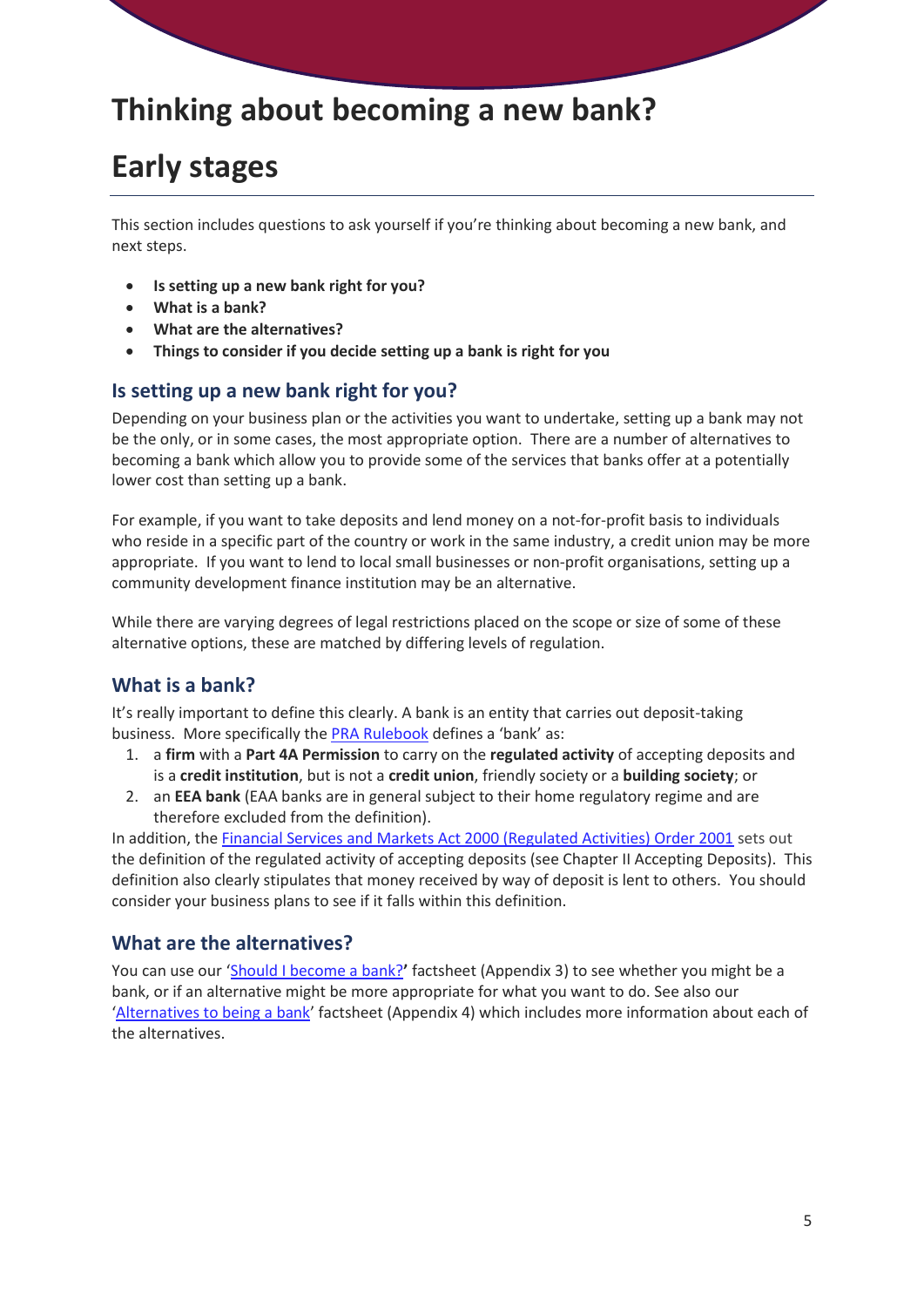# **Things to consider if you decide setting up a bank is right for you**

If you have considered the alternatives and have concluded that setting up a bank is the right route, there are some important things to consider before contacting us to start the authorisation process. Questions include:

- **Do you need to go through the authorisation process?**
- **What if your firm is already authorised?**
- **What will your bank do and how will it do it?**
- **Do you need to undertake any other regulated activities?**
- **What is the new bank authorisation process?**
- **When can you call yourself a bank?**
- **How can you access payment systems?**
- **What are the next steps?**

#### Do you need to go through the authorisation process?

Depending on where your new bank will be based and whether you are currently operating as a bank elsewhere you may or may not need to go through the new bank authorisation process:

- if your new bank will be headquartered in the UK you will need to go through the new bank authorisation process and be authorised by the PRA and regulated by the PRA and the FCA.
- if you are already authorised as a bank elsewhere in the European Economic Area (EEA) then you can 'passport' into the UK directly, without applying to the UK regulators – further details on passporting can be foun[d here.](https://www.the-fca.org.uk/passporting?field_fcasf_sector=251&field_fcasf_page_category=unset) However, if you want to open a subsidiary in the UK, you will need to go through the new bank authorisation process and be authorised by the PRA and regulated by the PRA and the FCA.
- international banks headquartered outside the EEA may operate in the UK through a branch, a subsidiary or both. You will need to go through the new bank authorisation process for either approach and will then, if successful, be authorised by the PRA and regulated by the PRA and the FCA. Please see the '[International banks](http://www.bankofengland.co.uk/pra/Documents/authorisations/newfirmauths/internationalbanks.pdf)' factsheet (Appendix 5) for further details.

#### What if your firm is already authorised?

If your firm is already authorised you will need to apply to vary your permissions to add deposittaking. While this is a different type of authorisations transaction, you will need to follow the same process as a new bank and you should start pre-application activities with us as normal.

#### What will your bank do and how will it do it?

Before contacting us you should consider the following key areas, as these are things we will initially want to focus on:

- **Business plan**  What products will you offer and who will you offer them to? Please consider questions like: Will you have physical branches or not? How will the bank make money?
- **Senior management, the board and governance** Who will run the bank and how will they do it?
- **Financial resources** How will the bank be funded?
- **IT strategy** What systems will your bank need and who will operate them?
- **Outsourcing** What will you do in-house and what will you outsource?

We would encourage all applicants to read 'A review of requirements for firms entering into or expanding in the bank sector' and the subsequent progress review which are both availabl[e here.](http://www.bankofengland.co.uk/pra/Pages/publications/reports/2014/reviewrequirements.aspx) Although these were published in 2013 and 2014 respectively, they are still very relevant and include some material not available elsewhere, particularly the information in both documents on the PRA's approach to setting capital and liquidity requirements for new banks.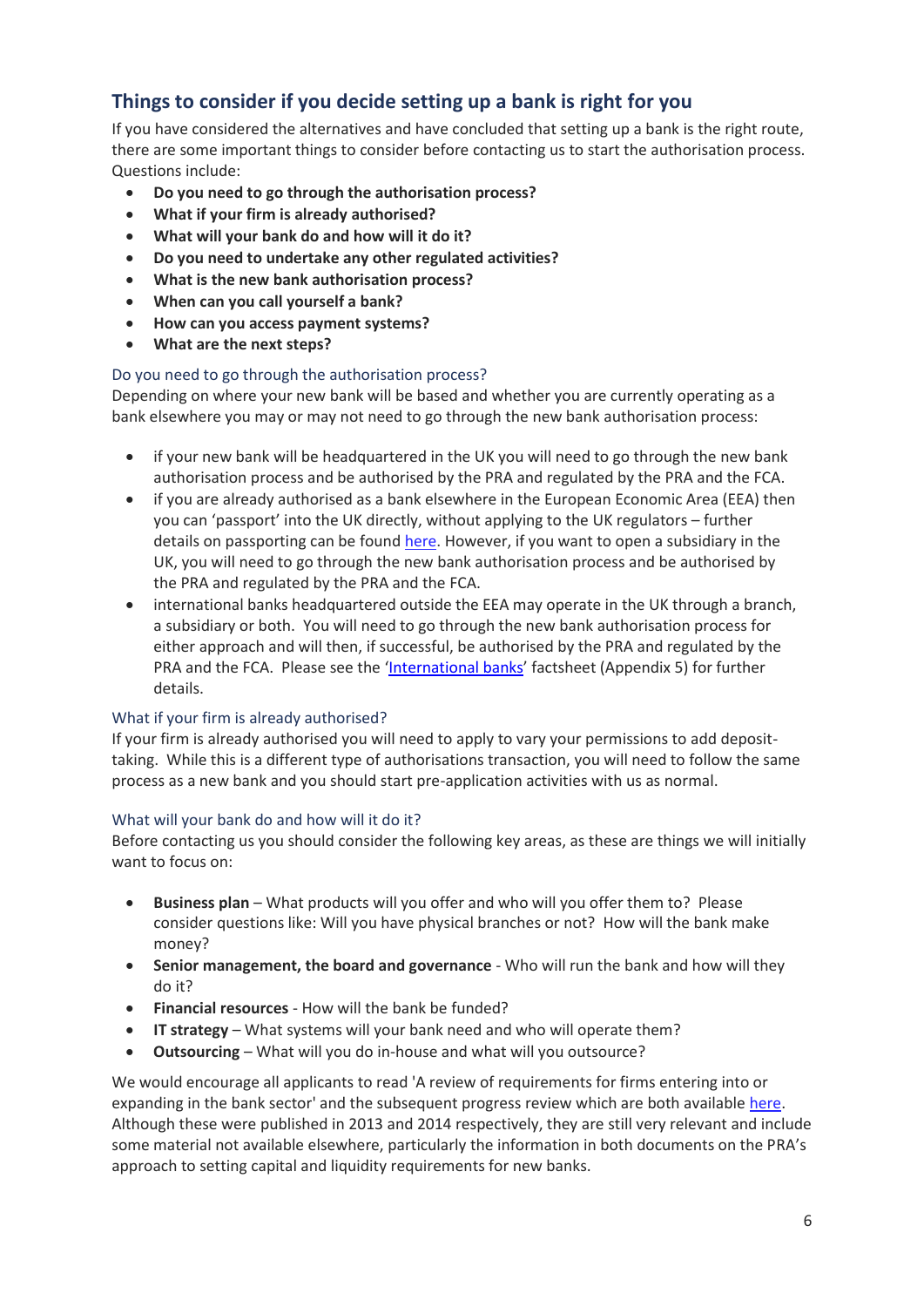#### Do you need to undertake any other regulated activities?

Depending on your business plan and the products you plan to offer, you will also need to consider any other regulated activities that your bank will undertake. For example, if you plan to offer any of the following you will need to be authorised by us:

- mortgages;
- consumer credit; and/or
- **•** insurance mediation.

#### What is the new bank authorisation process?

Setting up a new bank requires agreement from both regulators. While the PRA make the final decision on an application, the PRA can only authorise a new bank with the FCA's consent. If the FCA concludes that it cannot provide its consent, the PRA will be unable to authorise a new bank.

Authorisation is a structured process which is made up of the following distinct stages:

- **pre-application –** working with us to prepare your application to become a new bank;.
- **application** submitting your application for us to consider and use to decide whether to authorise your new bank; and
- **mobilisation** an optional stage where the new bank, once authorised, completes its set up before starting to trade fully.

#### When can I call myself a bank?

Not yet. The use of certain sensitive words such as 'bank' and 'banking' in registered company names is controlled by legislation in order to prevent the public from being misled. A firm cannot call itself a bank until it has been authorised.

You may begin the application process as 'Example Ltd' but only when you are authorised can you call yourself 'Example Bank Ltd'.

Website domain names and email addresses are controlled in a similar way and you should seek the FCA's consent before purchasing domain names that use sensitive words including 'bank' and 'banking'.

There is further information on sensitive business names [here.](https://www.the-fca.org.uk/sensitive-names?field_fcasf_sector=unset&field_fcasf_page_category=unset)

#### How can you access payment systems?

A payment system, put simply, is a means of moving money. All newly authorised banks will need access to payment systems.

You should consider your options for accessing payment systems as early as possible in order to be able to adequately reflect these in your plans. Firms can access a payment system through either direct access (where they have a direct relationship with the payment system operator (PSP)) or indirect access (where a direct PSP acts as their sponsor). Further information about direct and indirect access can be found on the [Payment Systems Regulator](https://www.psr.org.uk/psr-focus/access) and [Payments UK](http://www.accesstopaymentsystems.co.uk/) websites.

#### What are the next steps?

When you are ready to start the process, you should contact us and we will arrange an initial preapplication meeting with you.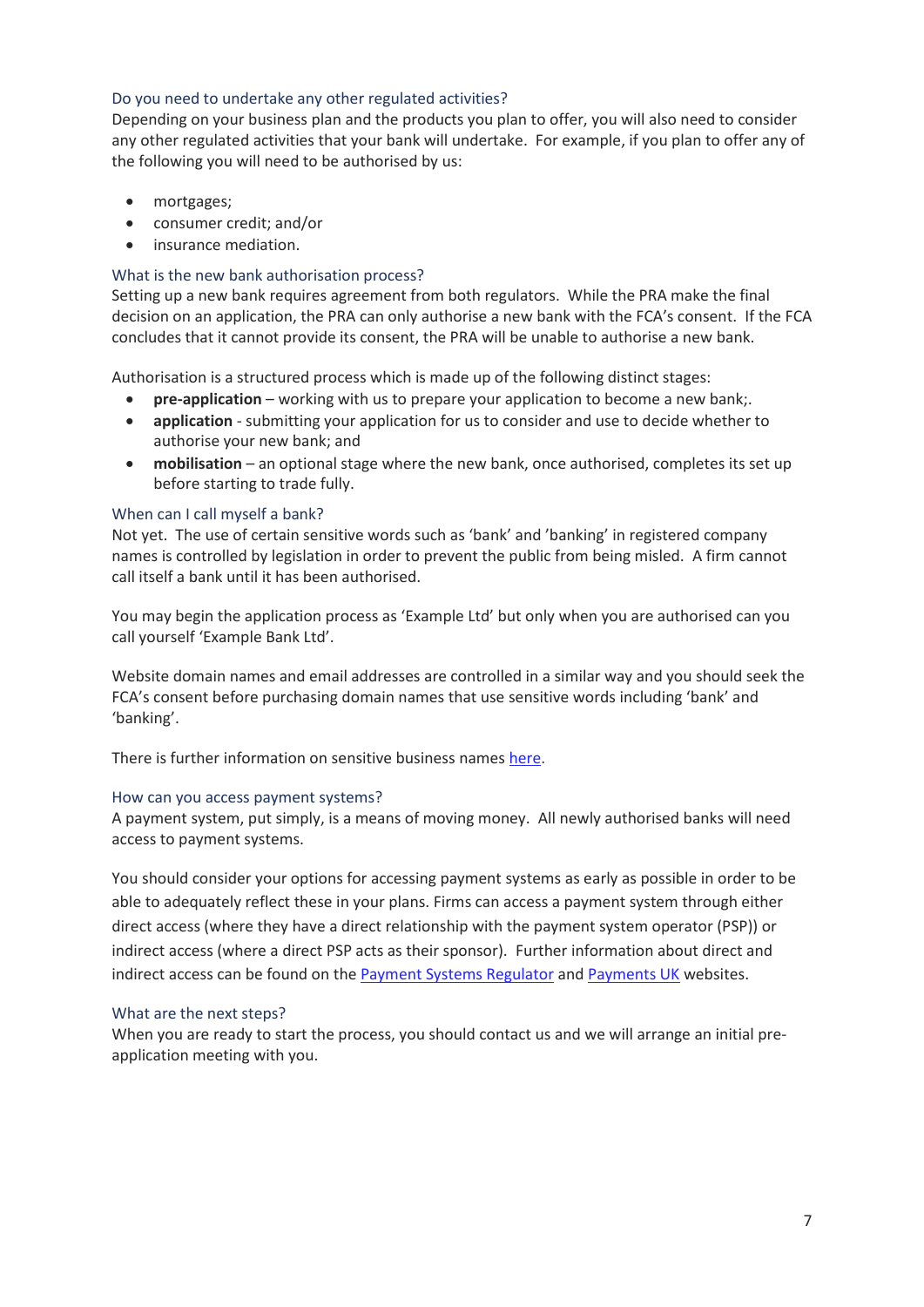# **What do you need to do to get started?**

# **Pre-application**

This section covers the things for you to consider during the pre-application stage, and what happens next, including:

- **What is the purpose of the pre-application stage?**
- **What do the pre-application meetings with us involve?**
- **What are our expectations of you and what you can expect from us?**
- **What are the pre-application timeframes?**
- **How do you start the pre-application process when you're ready?**
- **What are the next steps?**

You may find it helpful to refer to the [FAQs](http://www.bankofengland.co.uk/pra/Documents/authorisations/newfirmauths/nbsufaqs.pdf) which include information on Small Specialist Banks, technology and the use of consultants.

# **What is the purpose of the pre-application stage?**

Our experience tells us that meeting with prospective new banks before they submit their application can be highly beneficial for both parties. Experience has also taught us that a number of structured formal meetings will help you:

- understand the authorisation process and what happens at the various stages;
- understand our expectations of you and in particular the PRA's and the FCA's Threshold [Conditions](http://www.bankofengland.co.uk/pra/Documents/authorisations/newfirmauths/thresholdconditionsfactsheet.pdf) (Appendix 6);
- identify any particular concerns that we might have early on and help you to decide whether you want to spend time and money on an application that may not progress further; and
- submit as complete an application as possible.

However, you do not have to meet us before you submit an application. You can send your application to us at any time and we will use our statutory powers as set out in FSMA to reach a decision on your application.

**At the end of the pre-application process we expect that you will have a clearer understanding of the resource implications for you and that your application, when you submit it, will be of sufficient quality for us to reach a decision as quickly as possible**.

# **What do the pre-application meetings with us involve?**

The pre-application meetings are intended to support your progress through the pre-application process and help you to submit an application as complete as possible. We have found that three meetings are sufficient (with the potential for additional meetings depending on whether you take the mobilisation route and/or your proposals include the need for innovative or particularly complex IT systems or the outsourcing of key operational aspects of your business).

- **Initial meeting**  This is held after you submit your draft Business Plan. It provides an opportunity for you to discuss your plan and ask us questions about the authorisation process including whether or not mobilisation is appropriate for you. We will provide written feedback for you to respond to in your Business Plan.
- **Feedback meeting** This is held after you have submitted, and we have reviewed, your updated Business Plan, which includes feedback from the initial meeting. We will again provide feedback which you will be expected to address in your Business Plan.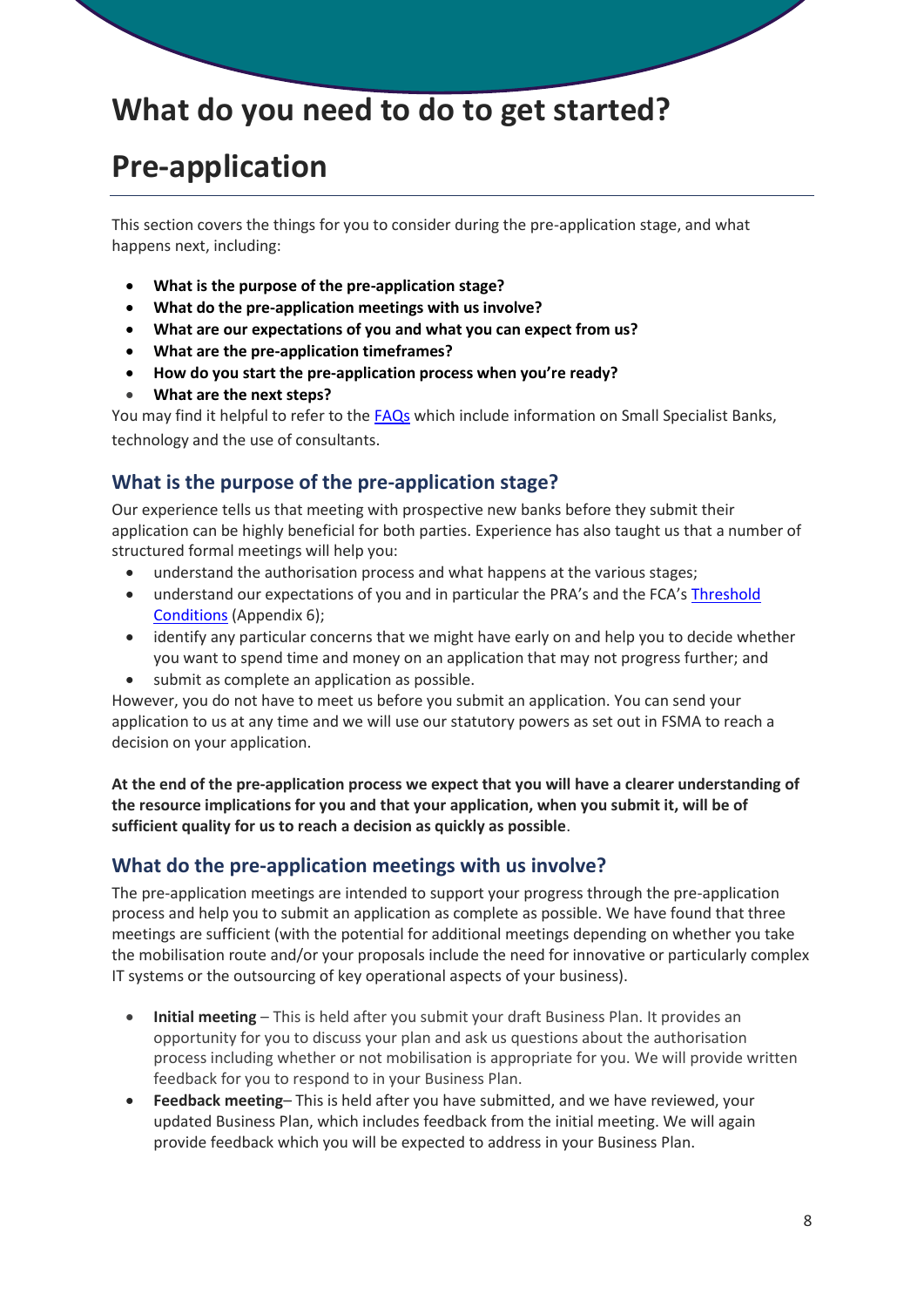- **Mobilisation and/or IT/outsourcing meeting (optional)** We may arrange this meeting if you are going to take the mobilisation route and/or your proposed business is particularly dependent on IT or outsourcing arrangements.
- **Challenge session**  This is held just before you submit your application with the aim of discussing your proposals in depth and with us providing detailed challenge on the content of your near-final Business Plan. You will be expected to incorporate feedback from the Challenge session in your application.

We will explain any changes to the content and number of pre-application meetings we have with you, as needed. Please remember these meetings provide you with the opportunity to discuss your plans and progress in detail face-to-face with us outside of the statutory timeframes that will apply when you submit your application.

- The meetings will typically be held at either the PRA's or FCA's offices in London where you will be expected to attend in person rather than by telephone or video conference. Exceptions will primarily be for internationally headquartered banks.
- You should send materials to us a minimum of **10 working days** (15 working days for a challenge session) before the meeting. This will allow us to review them thoroughly before we meet. If you cannot meet this deadline we may have to reschedule the meeting.
- Your advisors or consultants are welcome at all pre-application meetings but we do not expect them to speak on your behalf.
- We will send you an agenda before all meetings which will centre on your explanation of the materials that you have sent us and the attendees from each regulator.
- After each meeting we will provide you with formal written feedback.

# **What are our expectations of you and what can you expect from us?**

The table below outlines what you can expect from us and what we expect from you during the preapplication process.

| You will:                                                                                                                                                                     | We will:                                                                                                     |
|-------------------------------------------------------------------------------------------------------------------------------------------------------------------------------|--------------------------------------------------------------------------------------------------------------|
| Address or incorporate any feedback<br>$\bullet$<br>provided by us into your Business Plan<br>before moving to the next stage.                                                | Aim to have the minimum number of<br>$\bullet$<br>meetings with you during the pre-<br>application stage.    |
| Develop your plans, complete the<br>$\bullet$<br>necessary work, prepare and send<br>materials in good time for meetings<br>with us.                                          | Attend all meetings unless we advise you<br>$\bullet$<br>otherwise.                                          |
| Be open, honest and co-operate with<br>us.                                                                                                                                    | Be open, honest and give clear feedback<br>$\bullet$<br>on your proposals.                                   |
| Provide all information that you think<br>$\bullet$<br>we should be aware of.                                                                                                 | Not provide a consultancy service. You<br>$\bullet$<br>should engage others if you need this.                |
| Ensure key individuals at your firm who<br>$\bullet$<br>will drive the proposition forward are<br>involved throughout the process and<br>attend the pre-application meetings. | Be involved in the pre-application process<br>$\bullet$<br>and will ensure it is as seamless as<br>possible. |

# **What are the pre-application timeframes?**

The pace at which you progress through the pre-application stage is largely up to you. We expect you to keep us up to date on progress and will endeavour to hold pre-application meetings in as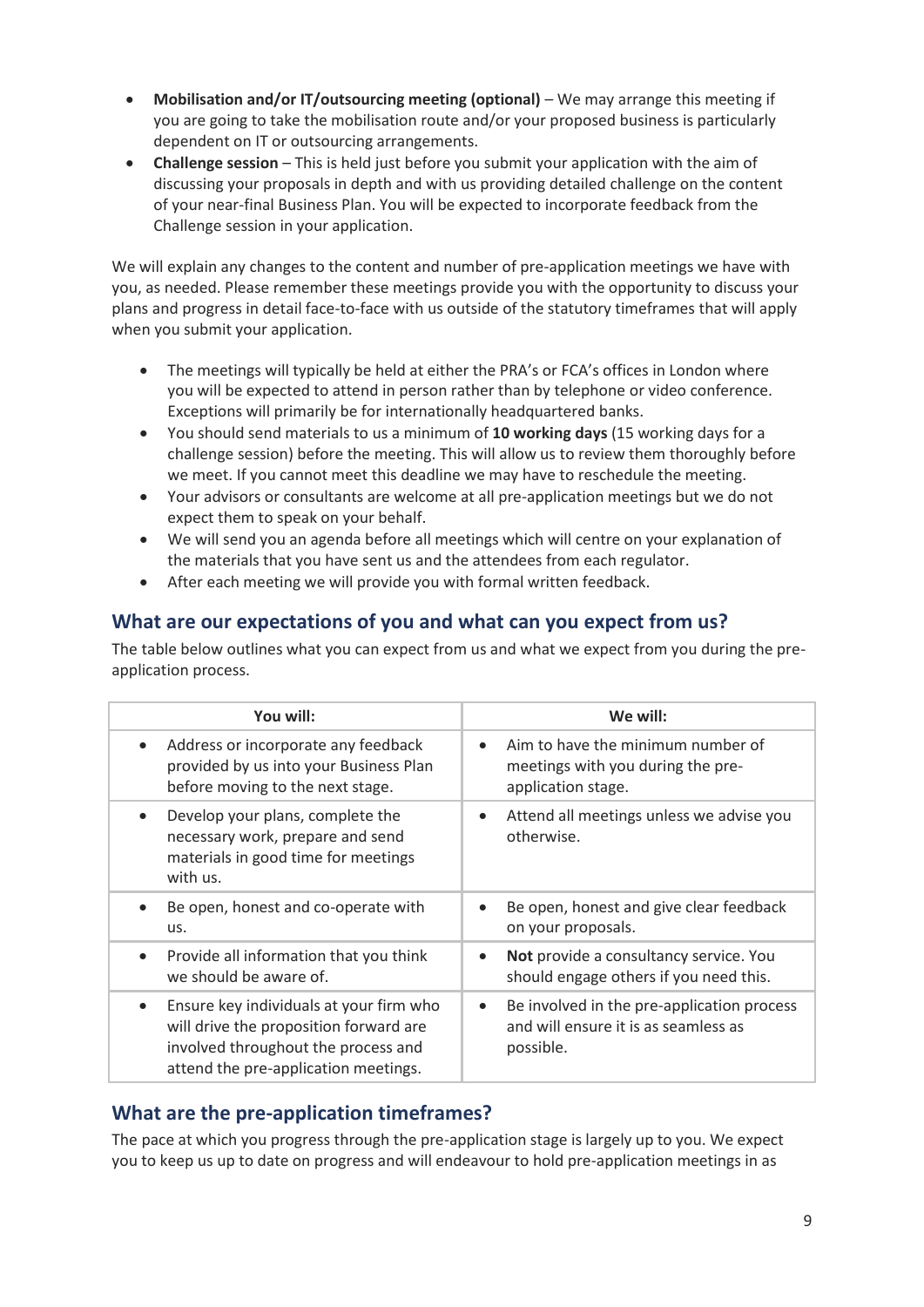timely a way as possible. If, however, we do not hear from you for six months we will assume that you do not want to proceed with your application.

# **How do you start the pre-application process when you're ready?**

To start the pre-application process, you shoul[d contact us](http://boe-cms-authoring/pra/nbsu/Pages/default.aspx#contactus) and we will arrange an initial meeting.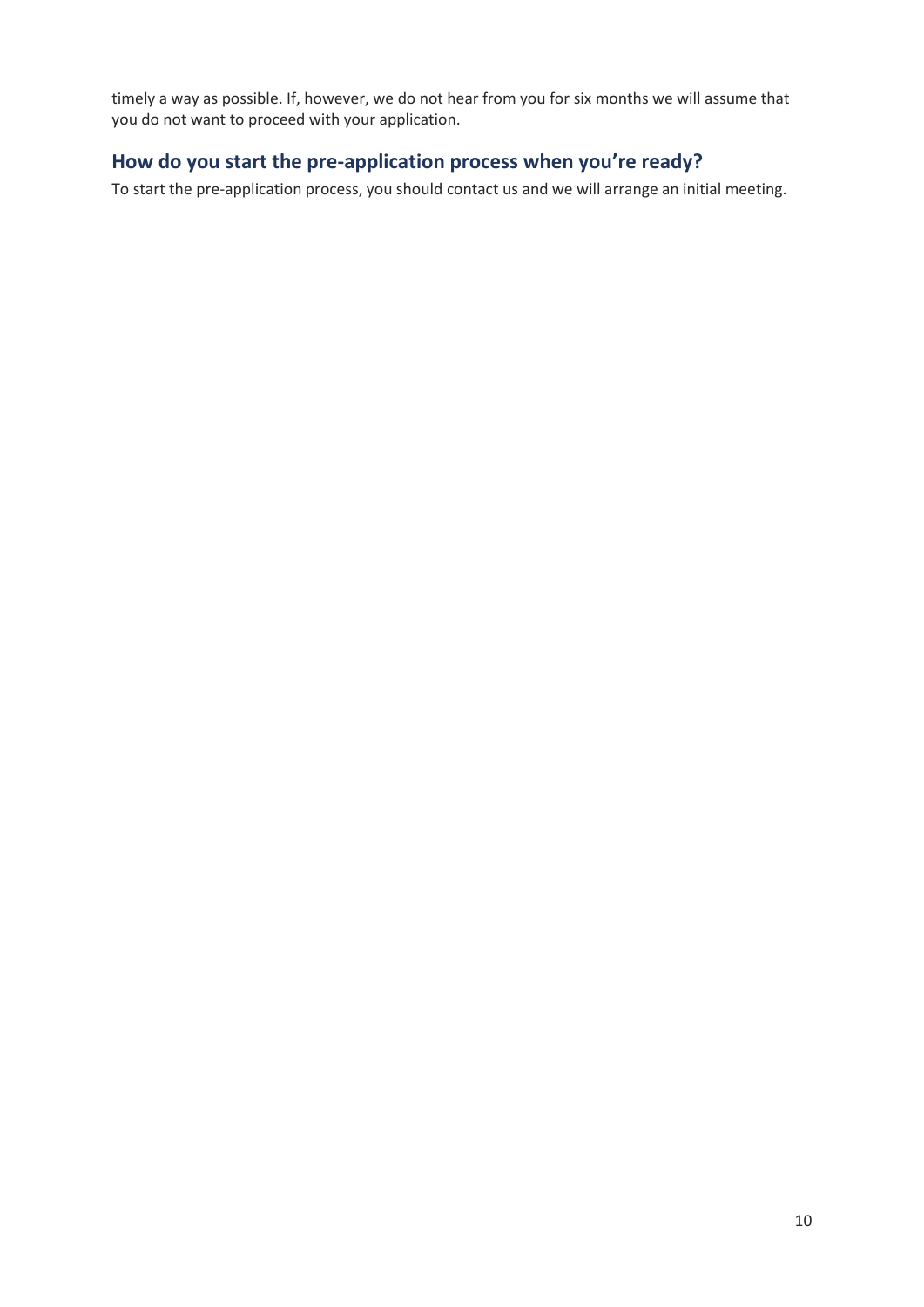# **Initial meeting**

The initial meeting gives you an opportunity to discuss your plans with us and for us to understand them. It will also allow us to highlight any areas we consider you will need to address before you can move further through the pre-application stage. You will also have the opportunity to ask us questions about the authorisation process.

In this section you can find out more about the initial meeting including:

- **What do you need to know and do?**
- **What needs to happen before the meeting?**
- **What will happen at the meeting?**
- **What is mobilisation and is it right for you?**
- **What are the next steps?**

### **What do you need to know and do?**

In advance of the initial meeting we will ask you to prepare a high-level summary in the form of a draft business proposition. As a minimum, this should contain the following:

- an explanation of why you want to be a bank; and
- your initial business proposition and strategy including:
	- business plan details of market research, what products you will be offering, how you will offer them and your target market;
	- sources of funding how you propose to fund the business and whether you have any investors and/or funding in place;
	- owner and controllers details of proposed owners and controllers, as far as they are known;
	- corporate governance details of structure, board, senior management and governance arrangements, as far as they are known; and
	- project plan an overview and timeline of your plan to set up the new bank.
- The [application forms and the supporting notes](http://www.bankofengland.co.uk/pra/Pages/authorisations/newfirm/default.aspx) are a helpful resource when preparing your business proposition.

# **What needs to happen before the meeting?**

Please send us materials for discussion a minimum of **10 working days** before the meeting so that we have time to review them and ensure we have as valuable a discussion as possible. If you cannot meet this deadline, we may have to reschedule the meeting.

### **What will happen at the meeting?**

At the initial meeting, you can expect to meet staff from the New Bank Start-up Unit, who will explain the application process (including our expectations) and the materials and information required from you if you progress to the next stage.

# **What is mobilisation and is it right for you?**

Mobilisation sees a new bank authorised earlier in the process so that it can secure further investment, recruit staff, invest in IT systems and commit to third-party suppliers with the certainty of being authorised. In return, the regulators limit the amount of business the new bank can undertake until it is fully operational. In essence, the new bank, having been authorised, mobilises itself to become fully operational. During the initial meeting we will discuss the mobilisation option and start to assess whether it is suitable for you.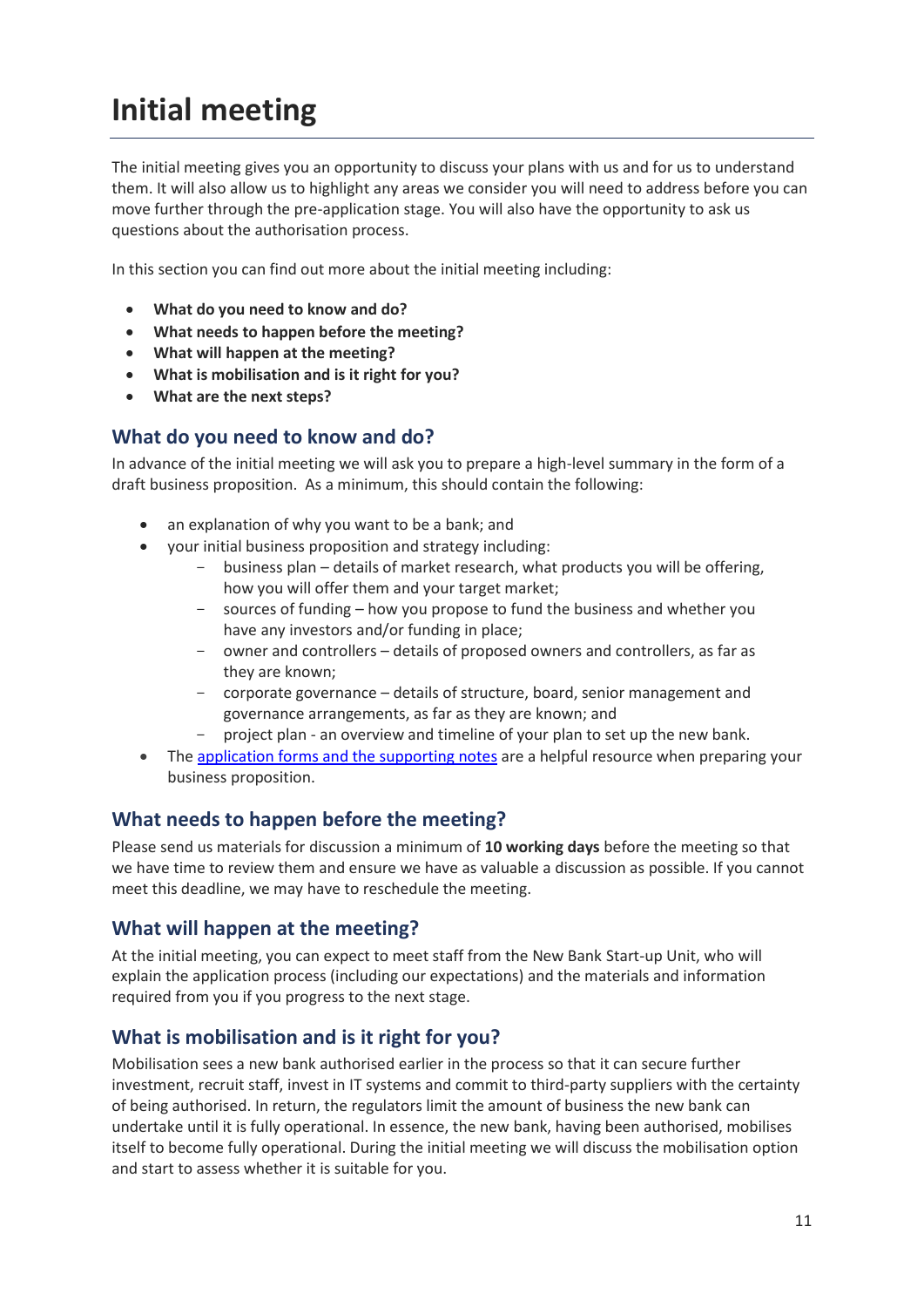See the [Mobilisation stage](http://boe-cms-authoring/pra/nbsu/Pages/mobilisation.aspx) for more information.

# **What are the next steps?**

At the end of the initial meeting, we will discuss the actions you will need to complete to take your application to the next stage. Within 10 working days of the meeting we will send you our formal feedback in a letter. You should continue to develop your business proposition and incorporate responses to our feedback into the next version.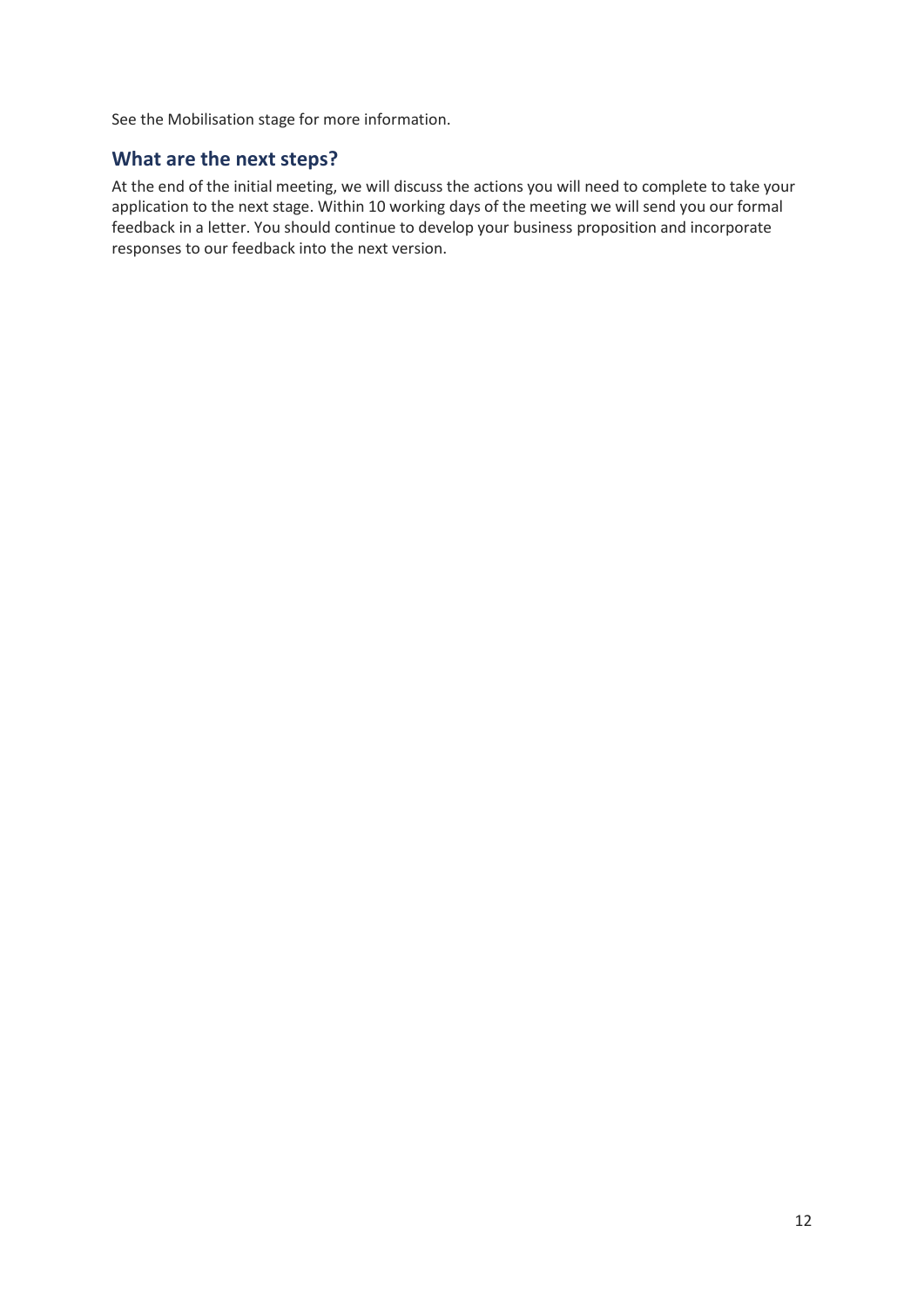# **Feedback meeting**

# **Why is the feedback meeting important?**

In our experience, after the initial meeting firms' plans move from the theoretical to the practical. As such the feedback meeting is a key step in the development of your plans. This meeting gives you the opportunity to present your far more developed Business Plan incorporating the feedback from your initial meeting and offers us the opportunity to gain a more detailed understanding of your proposed business model.

In this section you can find out more about the Feedback meeting including:

- **What do you need to know and do?**
- **What needs to happen before the meeting?**
- **What will happen at the meeting?**
- **What are the next steps?**

### **What do you need to know and do?**

Your more developed Business Plan should cover the following points as a minimum:

- business plan details of products, delivery channels and target market;
- business viability competitive advantage, market research and how your bank will make money;
- financial resources financial projections (for five years), capital and liquidity strategy, as appropriate;
- sources of funding proposed funding model;
- owners and controllers proposed owners and controllers;
- corporate governance structure, board, senior management and governance arrangements;
- risk management risk management and control framework;
- customer journey products, pricing, complaint handling and on-boarding arrangements (including Anti-Money Laundering/Know Your Customer processes);
- outsourcing details of key outsourcing arrangements;
- IT IT infrastructure and systems and timescales for implementation and testing;
- recovery and resolution recovery plans, if appropriate;
- policies and procedures operational and regulatory policies and procedures;
- business continuity business continuity plans, if appropriate;
- scope of permissions details of the regulated activities you wish to undertake;
- project plan project plan for setting up the bank; and
- if appropriate, Home State Supervisor (HSS) views of your HSS if you are an international bank, including whether the HSS approves of your plans to expand in the United Kingdom.

You may find the [application forms and supporting notes](http://www.bankofengland.co.uk/pra/Pages/authorisations/newfirm/default.aspx#forms) helpful when preparing your Business Plan.

# **What needs to happen before the meeting?**

Please send any materials a minimum of **10 working days** before the meeting so that we have time to review them and ensure we have as valuable a discussion as possible. If you cannot meet this deadline, we may have to reschedule the meeting.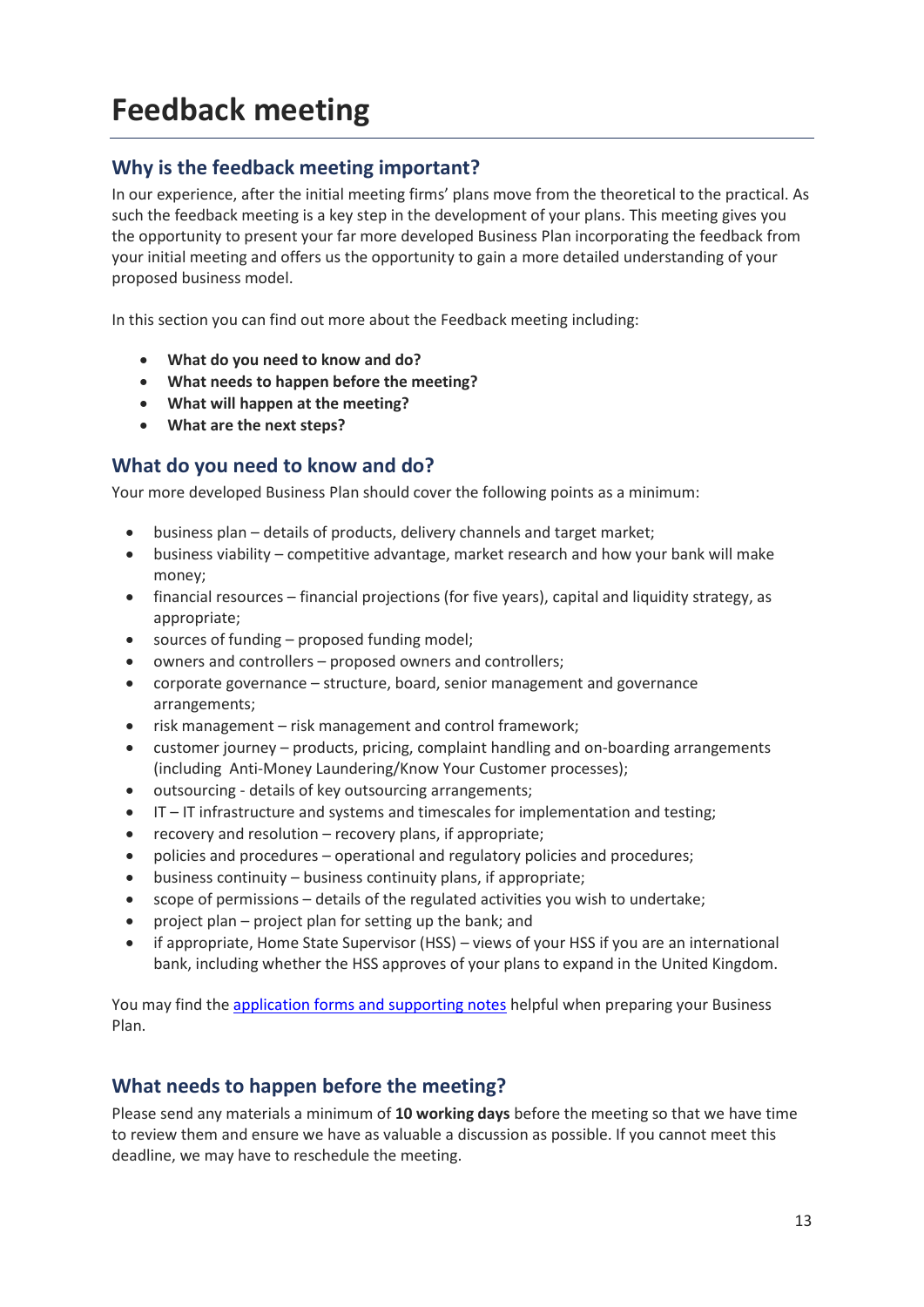# **What will happen at the meeting?**

At the feedback meeting you will meet your case officers from each of the regulators. We will discuss the regulatory implications of your proposals and any issues or concerns that we have. You will also have the opportunity to ask questions or discuss any issues you may have. We may also ask specialists from either regulator to attend the meeting if relevant to your application – we'll confirm any details in the agenda we send you ahead of the meeting. We will also discuss the materials and information required if you progress to the next stage.

# **What are the next steps?**

At the end of the feedback meeting, we will discuss the actions you will need to complete if you want to progress to the next stage. Within 10 working days of the meeting we will send you our formal feedback in a letter. You should continue to develop your Business Plan and incorporate responses to our feedback into the next version.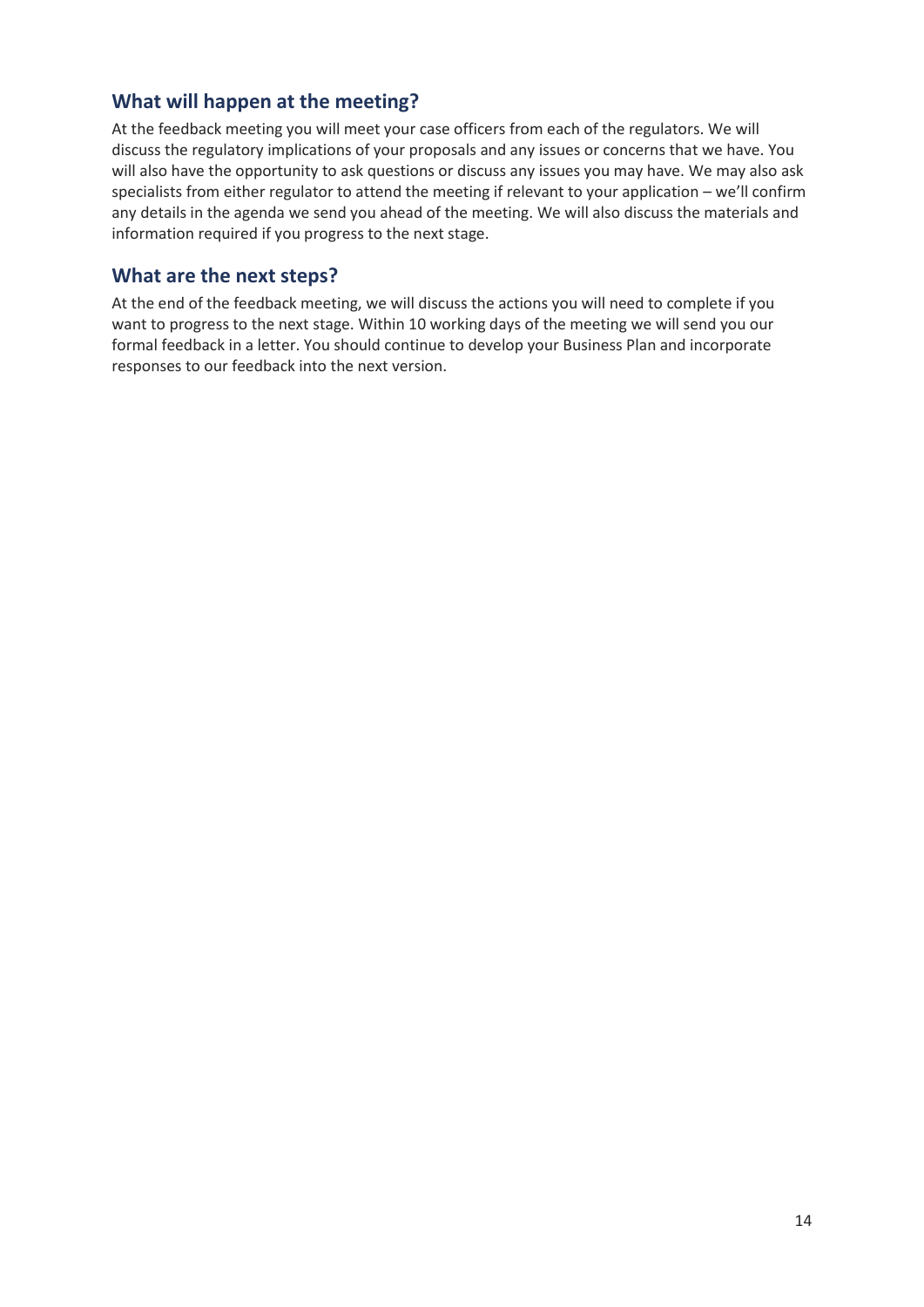# **Mobilisation and operational risk meeting**

# **Why are the mobilisation and operational risk meetings important?**

We may invite you to a mobilisation and/or operational risk meeting depending on whether you will be taking the mobilisation route and/or whether your proposals include the need for innovative or particularly complex IT systems or the outsourcing of key operational aspects of your business.

There could be one or two meetings depending on your plans.

In this section you can find out more about the mobilisation and operational risk meeting including:

- **What do you need to know and do for the mobilisation and operational risk meeting?**
- **What needs to happen before the meeting?**
- **What will happen at the meeting?**
- **What are the next steps?**

### **What do you need to know and do - Mobilisation meeting?**

If you will be taking the mobilisation route, at this meeting we will fully discuss the mobilisation option with you, including what we will expect as a minimum before you can enter mobilisation, what we will expect of you during mobilisation and the process for leaving mobilisation. We will also discuss what business (if any) you may conduct during mobilisation and what will happen if you are unable to complete your mobilisation activities within 12 months or to the required standard.

# **What do you need to know and do – Operational risk meeting?**

Where your proposition involves innovative or particularly complex IT systems or you intend to outsource key operational aspects of your business (for example core banking systems, telephony or audit functions) we may arrange a separate meeting with our Technology, Resilience & Outsourcing specialists to focus on your IT systems and outsourcing agreements.

# **What needs to happen before the meeting?**

Please send us any materials a minimum of **10 working days** before the meeting so that we have time to review them and ensure we have as valuable a discussion as possible. If you cannot meet this deadline, we may have to reschedule the meeting.

### **What will happen at the meeting – Mobilisation?**

You should be prepared for a detailed discussion about the credibility of your mobilisation plans, how you expect to track and report progress, and identify and manage risks and issues. In return, we will discuss our expectations and how we will interact with you during your mobilisation phase.

# **What will happen at the meeting – Operational risk?**

For an operational risk meeting, you should be prepared for a detailed discussion about your IT systems and/or your proposed material outsourcing arrangements with our Technology, Resilience & Outsourcing specialists. In particular, how you expect to manage the risks attached to your IT systems (for example security, testing, software maintenance, and incident handling), how you plan to manage the operational risks associated with your use of third-party suppliers and your plans for monitoring and oversight of these arrangements. This meeting will usually take place at the FCA's offices and your FCA case officer may also attend. However, we may also visit your offices if we want to see a demonstration of your IT systems.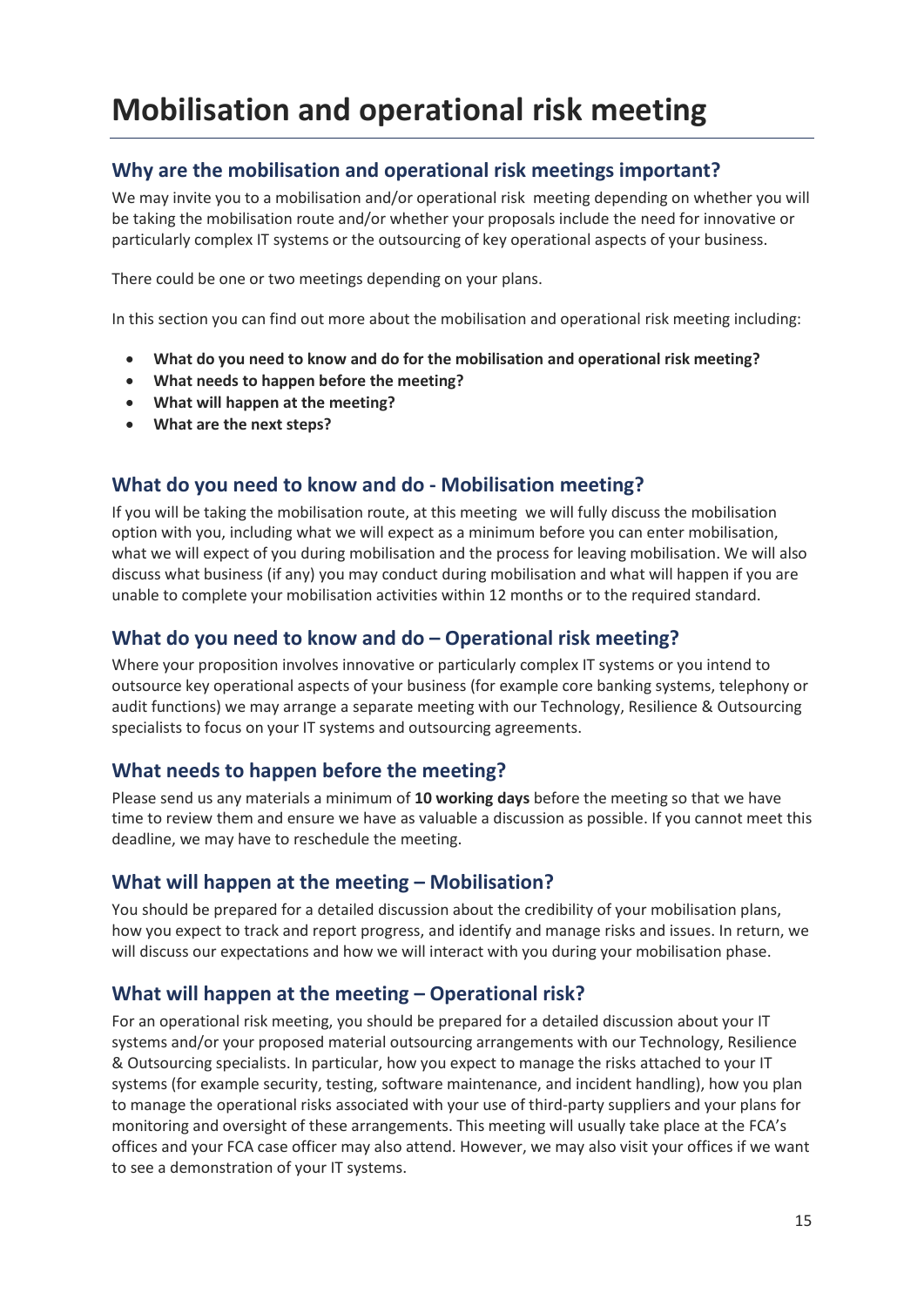# **What are the next steps?**

At the end of the mobilisation and/or operational risk meetings, we will discuss the actions if your application progresses to the next stage. Within 10 working days of the meeting we will send you our formal feedback in a letter. You should continue to develop your Business Plan and incorporate responses to our feedback into the next version.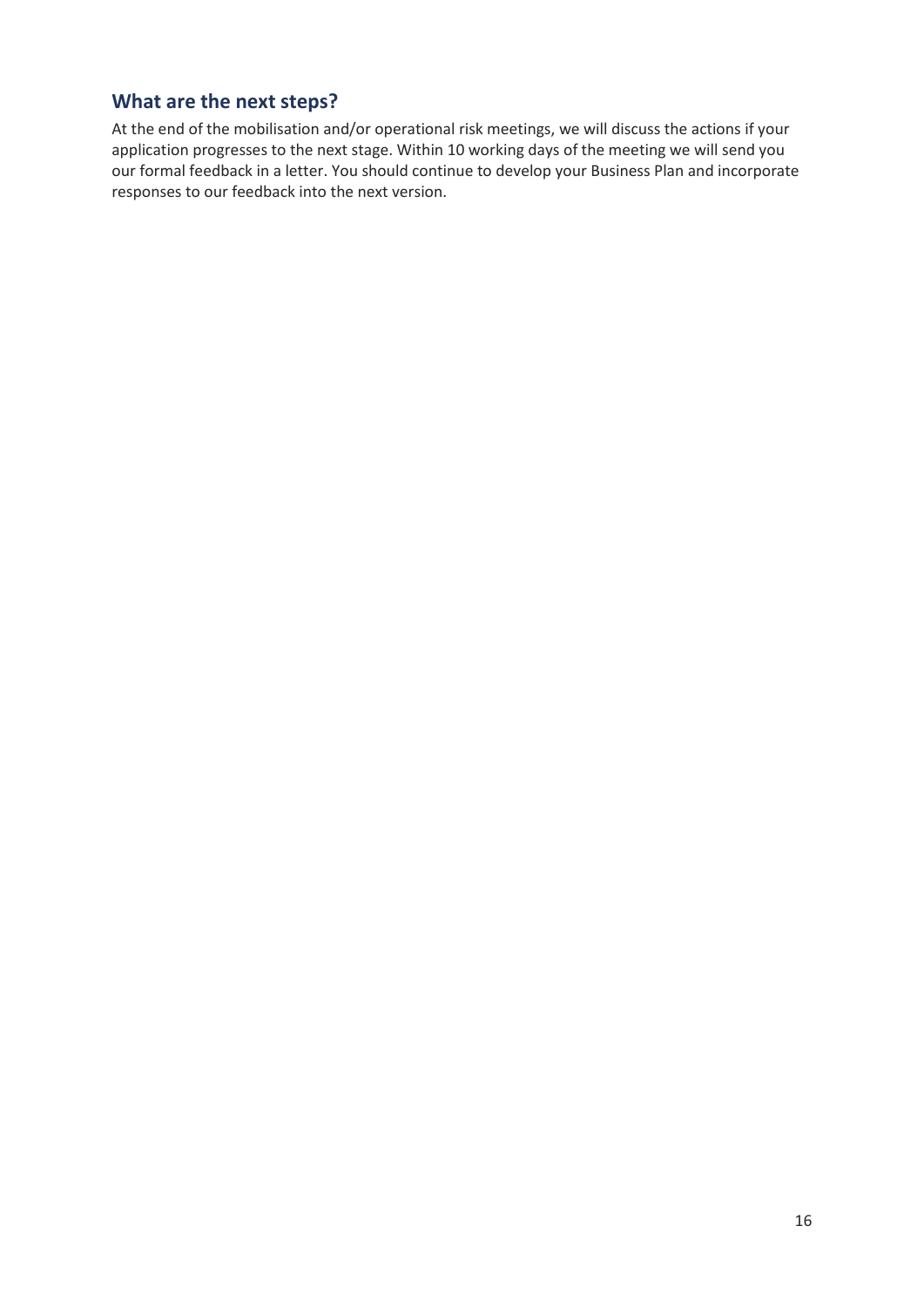# **Why is the challenge session important?**

The challenge session is the culmination of the pre-application process and should take place just before you submit your application. At this stage your Business Plan should be fully developed and will form the basis of the discussion at the challenge session where we will offer an honest and open assessment of your plans. The challenge session gives you the opportunity to outline and justify your business model to senior representatives from both regulators.

During the challenge session you can expect rigorous challenge on your proposed business model from senior representatives from both regulators (as appropriate). The aim of the challenge session is to test your business model and identify any remaining issues that need to be addressed before you submit your application. The challenge session is of benefit to both you and us as we can share priorities and concerns, and is an important part of forming a good working relationship between us.

At the end of the challenge session we will provide feedback on your readiness to submit an application. Any issues identified at the meeting will also be summarised in a formal feedback letter. We will expect you to address all the feedback points before you submit your application. This should help you to submit as complete an application as possible; minimising delays that could be faced during the assessment period.

In this section you can find out more about the challenge session including:

- **What do you need to know and do?**
- **What needs to happen before the meeting?**
- **What will happen at the meeting?**
- **What are the next steps?**

#### **What do you need to know and do?**

You will need to have a fully developed Business Plan which you will need to be able to discuss in detail including:

- business plan details of products, delivery channels and target market;
- business viability competitive advantage, market research and how the bank will make money;
- financial resources financial projections (for five years), capital (Internal Capital Adequacy Assessment Process - ICAAP) and liquidity (Internal Liquidity Adequacy Assessment Process - ILAAP), as appropriate;
- sources of funding proposed funding model;
- owners and controllers –proposed owners and controllers;
- corporate governance structure, board, senior management and governance arrangements;
- risk management risk management and control framework;
- customer journey products, pricing, complaint handling and on-boarding arrangements (including Anti-Money Laundering/Know Your Customer processes);
- outsourcing details of key outsourcing arrangements;
- IT IT infrastructure and systems and timescales for implementation and testing;
- recovery and resolution recovery plans, if appropriate;
- policies and procedures operational and regulatory policies and procedures;
- business continuity business continuity plans, if appropriate;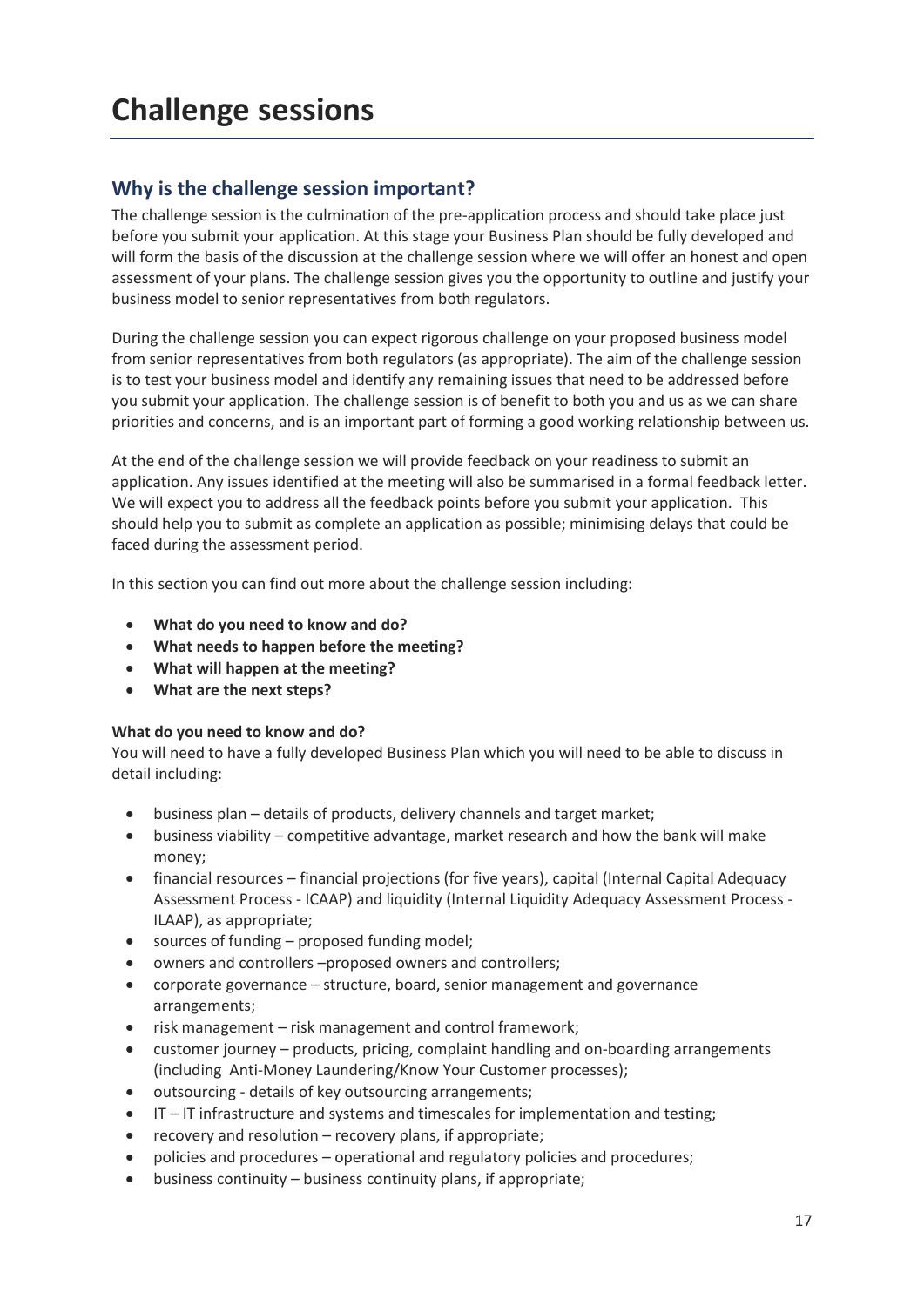- scope of permissions details of the regulated activities you wish to undertake; and
- mobilisation plan project plan for mobilisation, if appropriate.

The application [forms and the supporting notes a](http://www.bankofengland.co.uk/pra/Pages/authorisations/newfirm/default.aspx#forms)re a helpful resource when preparing your Business Plan.

Depending on whether you plan to take the mobilisation route or not, the level of detail required in your Business Plan when you submit your application can vary. Your case officers will discuss with you which of the above will need to be more or less developed for your challenge session. If you plan to be fully operational at authorisation all of the above will need to be in a near-final state before the challenge session.

# **What needs to happen before the meeting?**

You **must** send us the challenge session materials a minimum of **15 working days** before the meeting so that we have time to review them and ensure we have as valuable a discussion as possible. If you cannot meet this deadline, we **will** reschedule the meeting.

# **What will happen at the meeting?**

The challenge session will be attended by your case officers along with senior representatives from both regulators. We expect several of your executives and, where possible, non-executives to attend. You should expect the meeting to last about two hours.

You can expect rigorous, detailed challenge on any aspect of your Business Plan (including your ICAAP and ILAAP) as we assess whether you are ready to submit your application.

# **What are the next steps?**

At the end of the challenge session, we will discuss next steps and actions with you and within 10 working days of the meeting we will send you our formal feedback in a letter. If you go on to submit an application, you should finalise your Business Plan and incorporate responses to our feedback from the challenge session.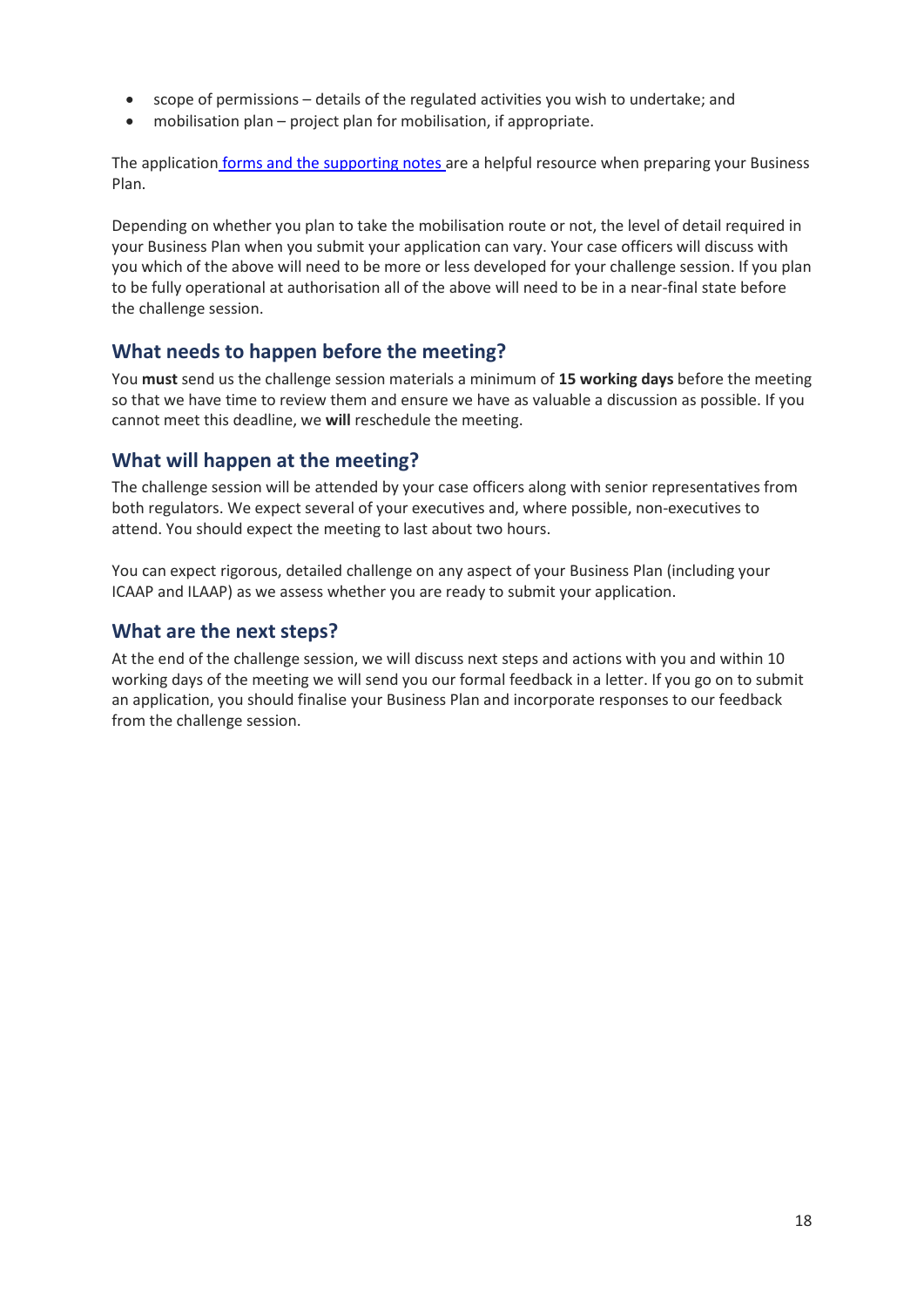# **What happens when you apply to become a new bank? Application**

After the pre-application meetings, including the challenge session, you should be ready to submit your formal application for us to assess and decide whether to authorise your new bank.

This section covers the things you need to do to submit your application, and what happens next, including:

- **Where can you find the forms?**
- **What happens when you submit your application?**
- **What will we assess?**
- **Why is completeness important?**
- **What are the Threshold Conditions?**
- **Who will we interview?**
- **How long will we take to give you a decision on your application?**
- **The decision**
- **What happens if your application is not approved?**

#### **Where can you find forms?**

You can find all the forms you need to complete on the Bank's [website.](http://www.bankofengland.co.uk/pra/Pages/authorisations/newfirm/default.aspx)

Please note: the Approved Persons Regime will be changing to the Senior Managers Regime on 7 March 2016. All authorisation applications must be accompanied by Senior Managers Regime application forms which are available on our website. If you submit your application using the old Approved Persons forms, your application will be deemed to be incomplete and you will be asked to provide Senior Managers Regime application forms instead.

Before you submit your application, you should review it to check you have provided adequate responses to all questions and enclosed any supporting documents. We also strongly recommend that you address all the issues and actions we have identified with you during the pre-application stage before you submit your application.

It is important to always be open and honest with us as the success of your application could be affected if we find you have deliberately withheld information or provided false or incomplete facts. You should also provide us with any other information that you think we should be aware of. If you are in doubt about anything, then please disclose it. If the information you provide is inaccurate, or incomplete, this is likely to delay your application.

### **What happens when you submit your application?**

When you submit your application you will need to send the PRA for where to send your application:

- two printed copies of all of the documents;
- two electronic copies of all of the documents (on a memory stick, DVD, or other method); and
- a cheque made payable to the Financial Conduct Authority for the application fee of £25,000. Further details are available in Section 10 of the application form available **[here](http://boe-cms-authoring/pra/Pages/authorisations/newfirm/default.aspx)**.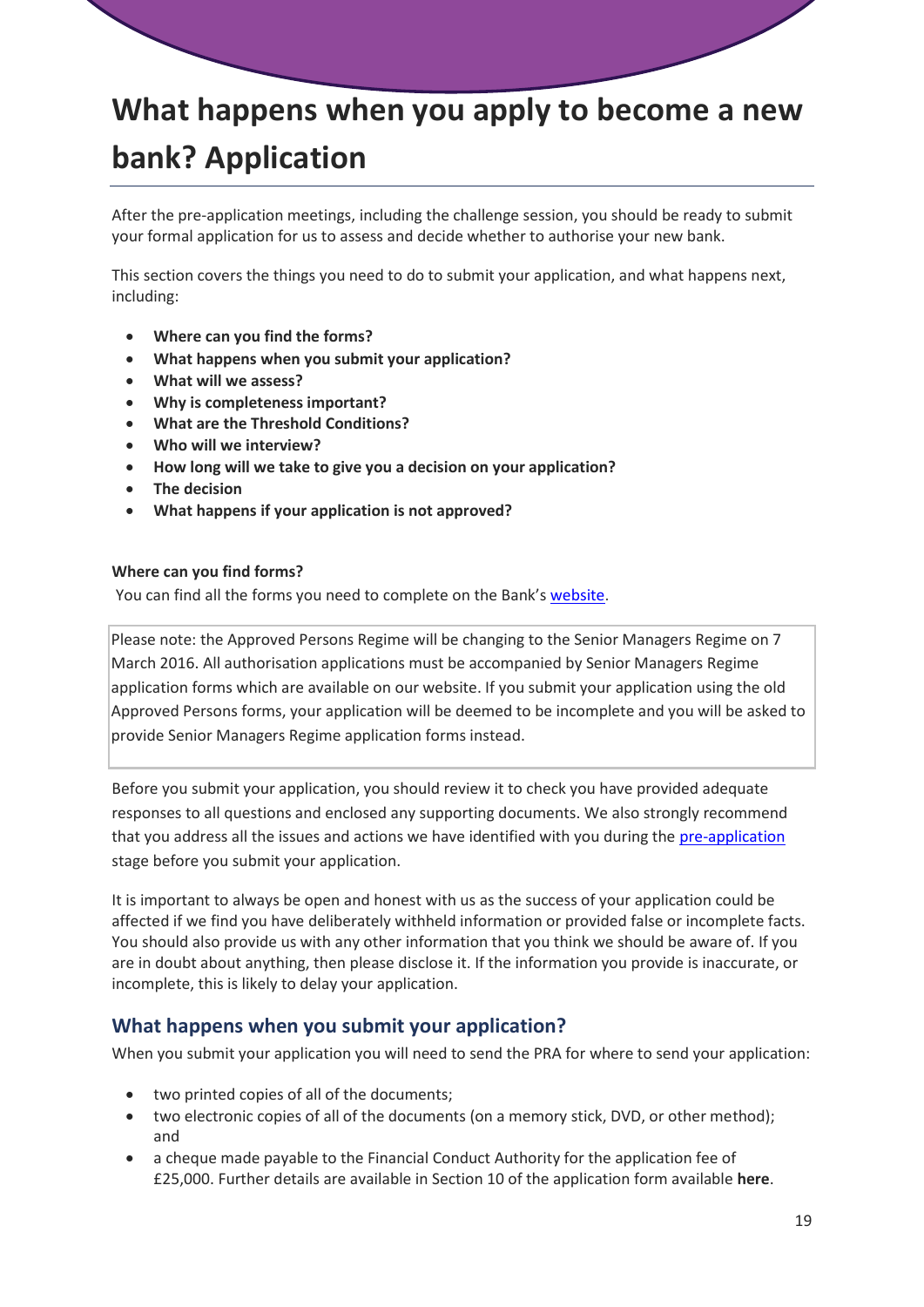When we receive your application at the PRA we will:

- log your application and distribute copies to the FCA; and
- assign case officers from the PRA and FCA, who will usually be the same people who guided you through the pre-application stage.

You should expect to receive written confirmation of receipt of your application from the PRA along with confirmation of your case officers within 5 working days. This confirmation will also briefly outline the assessment process. The key points are that we will:

- assess your application including whether it is complete or incomplete (see 'What will we assess?' and 'Why is completeness important?' below), and whether you will meet and continue to meet each regulator's Threshold Conditions (see 'What are the Threshold Conditions?' below);
- arrange a formal monthly catch-up call with you. This is a chance for all parties to update on progress and discuss any issues;
- interview a number of senior management and non-executive directors, in line with current regulations (see 'Who will we interview?' below);
- be in touch if we want to visit you; and
- write to you, usually within eight weeks, with the results of this assessment and, if necessary, ask for any outstanding information.

### **What will we assess?**

We will review the following information as part of our assessment:

- business plan/viability;
- financial resources, as appropriate:
- sources of funding;
- owner and controllers;
- corporate governance;
- risk management;
- customer journey;
- outsourcing;
- $\bullet$  IT:
- policies and procedures;
- recovery and resolution, as appropriate; and
- business continuity.

We will also set the capital and liquidity levels you will need to hold based on the Internal Capital Adequacy Assessment Process (ICAAP) and the Internal Liquidity Adequacy Assessment Process (ILAAP) which you submit as part of your application. The PRA's decisions will be communicated to you in writing, either in the letter with the results of our assessment or separately (as appropriate).

This assessment is not applicable for non-EEA branches. However, the PRA will look at capital and liquidity on a whole firm basis.

# **Why is completeness important?**

When you do submit an application, the first assessment we will make is whether your application is complete or not. This affects the statutory deadline by which we must make a decision on your application as follows: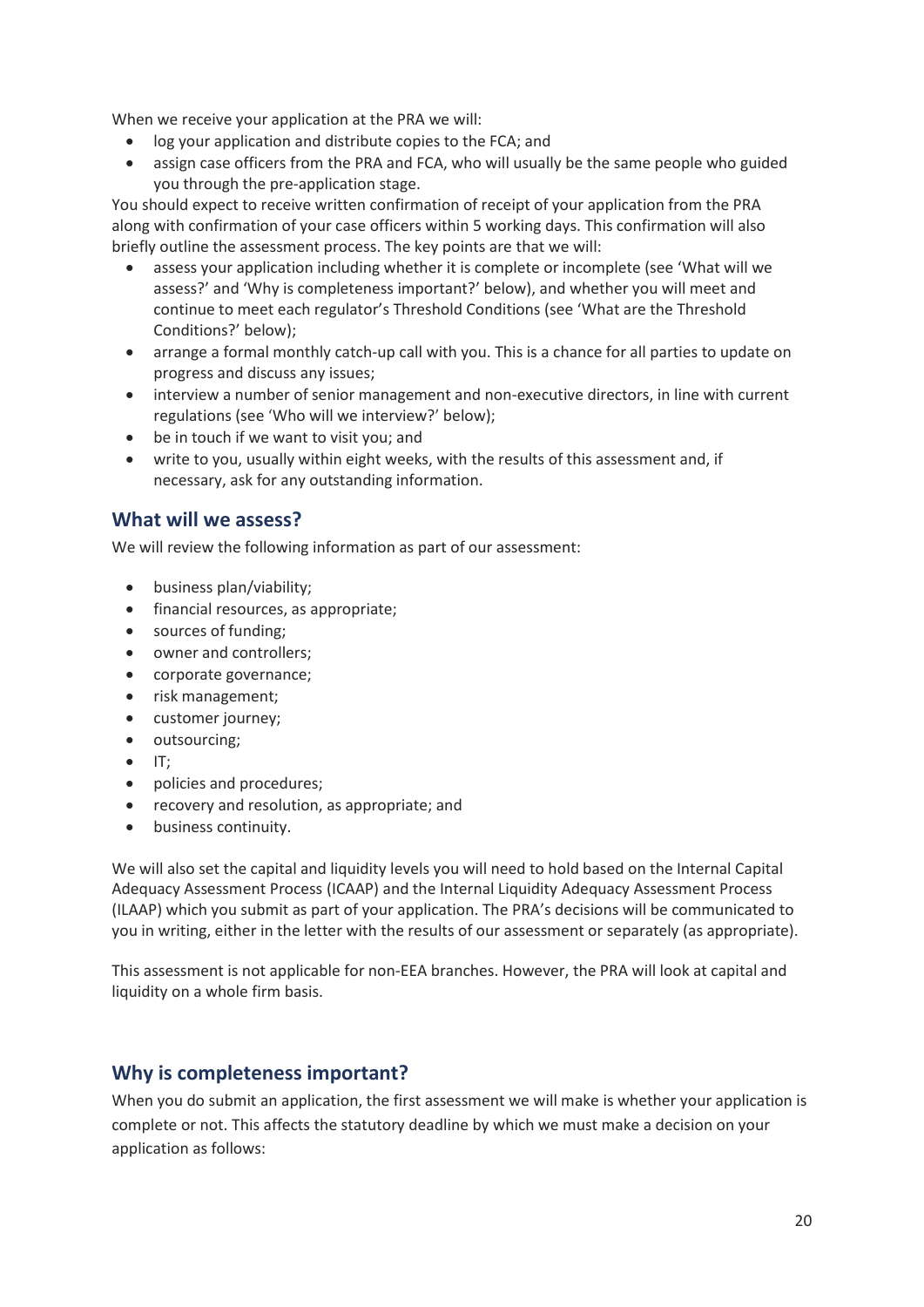- Complete applications we have a six month statutory deadline to assess an application that has been deemed complete.
- Incomplete applications we have a 12 month statutory deadline to assess an application which has been deemed incomplete.

For your application to be assessed as complete you will need to have provided us with all of the required application forms, which have been fully and correctly completed, and the information provided must be of sufficient quality and detail to allow us to complete our assessment. We also expect you to have incorporated responses to our feedback provided during the pre-application stage.

If this is not the case your application will be assessed as incomplete.

# **What are the Threshold Conditions?**

We will assess whether – on the information provided in your application - as an authorised firm you will meet and continue to meet each regulator's Threshold Conditions.

| The PRA's Threshold Conditions for banks are:                                                              | The FCA's Threshold Conditions for banks are:                                                 |
|------------------------------------------------------------------------------------------------------------|-----------------------------------------------------------------------------------------------|
| Legal status<br>Location of offices<br>Prudent conduct of business<br>Suitability<br>Effective supervision | Effective supervision<br>Appropriate non-financial resources<br>Suitability<br>Business model |

There are clearly a number of similarities. The PRA assessment will focus on its statutory objective to promote the safety and soundness of banks. The FCA's assessment will focus on its statutory objectives of protecting consumers; protecting and enhancing the integrity of the UK financial system; and promoting effective competition in the interests of consumers. More detail on the PRA's and FCA's Threshold Conditions can be found in th[e factsheet](http://www.bankofengland.co.uk/pra/Documents/authorisations/newfirmauths/thresholdconditionsfactsheet.pdf) (Appendix 6).

# **Who will we interview?**

We will assess applicants for key roles in your bank to make sure they are suitable for the role and have the skills, capabilities and behaviours required. We may invite them for an interview. The interviews are designed to ensure that individuals taking on senior roles at authorised firms are aware of their responsibilities. It is also a chance for the regulators to look at a candidate's knowledge of the firm and the sector that it will operate in.

Typically, we will consider interviewing those applying for these roles:

- Chairperson
- Senior independent director
- Chair of Risk and/or Audit Committee
- Chief Executive Officer
- Head of Branch (for branches of non EEA-firms)
- Risk Director/Chief Risk Officer
- Finance Director/Chief Finance Officer

For banks that are not branches our assessment will also consider how appointments to the board will contribute to a balanced and effective board at your new bank.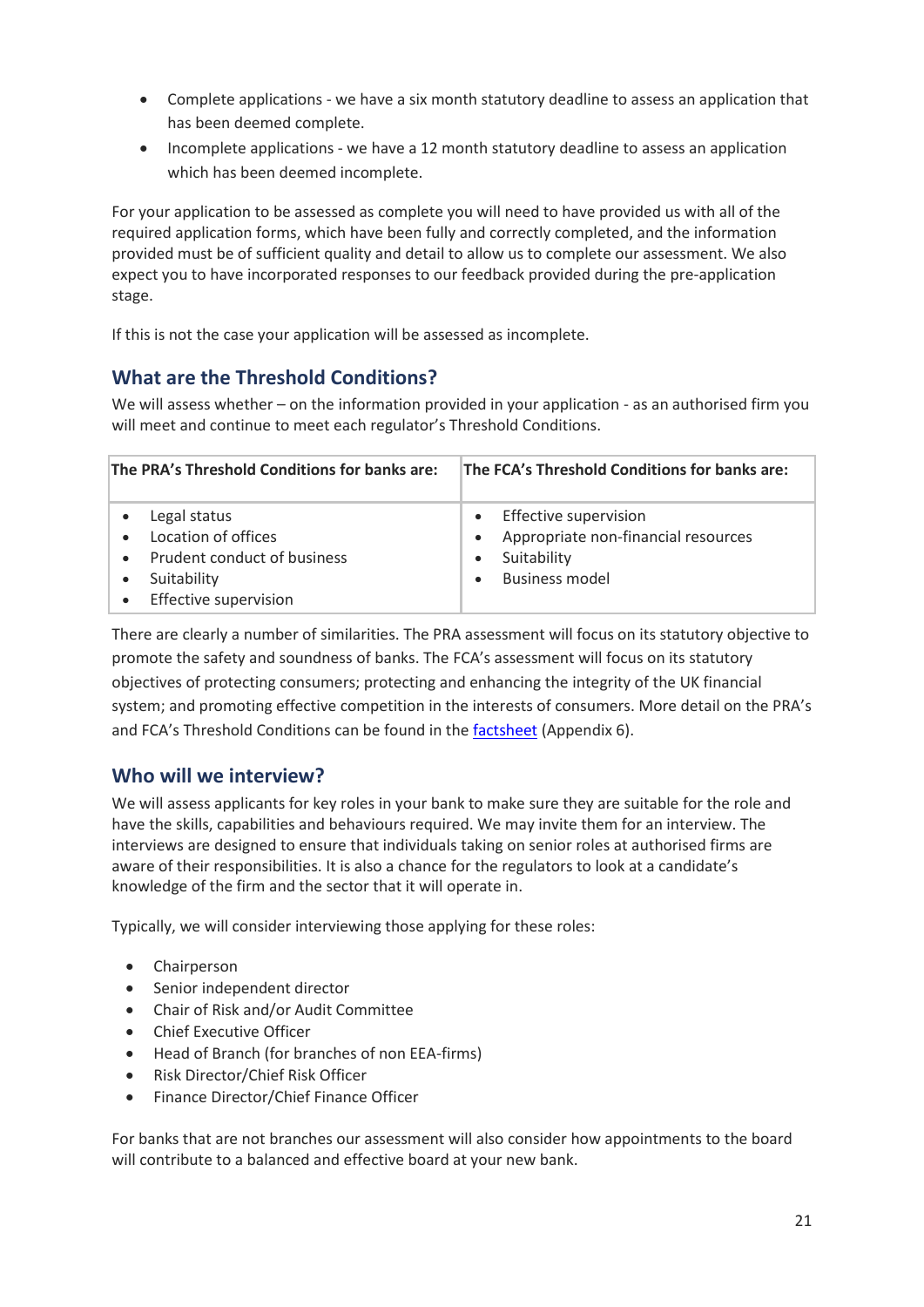If we have any concerns we can choose to interview a role at any level in the firm.

#### **Interviews explained**

Interviews will be held at either the PRA's or FCA's offices in London and can take up to 90 minutes. The composition of the interview panel will be determined on a case-by-case basis and will usually include senior representatives from both regulators along with your case officers.

We expect the candidate to understand and be able to explain fully their regulatory responsibilities, their role and how their skills, knowledge or previous experience equips them to carry out the role.

# **How long will it take to give you a decision on your application?**

We will endeavour to assess an application and reach a decision within six months. This is a voluntary deadline that both the PRA and FCA will try to meet but it is not guaranteed. Throughout our assessment we may have queries or require further information from you. You can help to make the process as efficient as possible by responding promptly and comprehensively to our queries.

# **How long will it take to give you a decision on your application?**

We will endeavour to assess an application and reach a decision within six months. This is a voluntary deadline that both the PRA and FCA will try to meet but it is not guaranteed. Throughout our assessment we may have queries or require further information from you. You can help to make the process as efficient as possible by responding promptly and comprehensively to our queries.

# **The decision**

Both regulators will make a decision independently on whether or not to authorise your new bank. While the PRA will make the final decision on your application, it may only authorise a new bank with the FCA's consent. If the FCA does not provide its consent, the PRA will be unable to authorise your bank.

 Your case officers will make a recommendation to approve or reject your application. The decision to approve or reject your application also incorporates the recommendation, or not, of all senior managers or any other transactions linked to your application (such as waivers).

 The decision to authorise a firm is made by an independent decision maker at each of the regulators. Your case officers will not decide whether to approve or reject your application.

If we decide to approve your application, we will be in touch with you and include the following:

- **Authorisation letter**  which will include the details of any restrictions you are subject to, in particular if you are taking the mobilisation route;
- **Scope of Permission Notice**  which is your Part 4A permission and will set out the date from which the permission has effect, which regulated activities you have permission to carry on and any requirements or limitations; and
- **Welcome pack**.

You will also see your bank's details on the [Financial Services Register f](https://register.fca.org.uk/)rom the date you will be authorised as shown in the Authorisation Letter.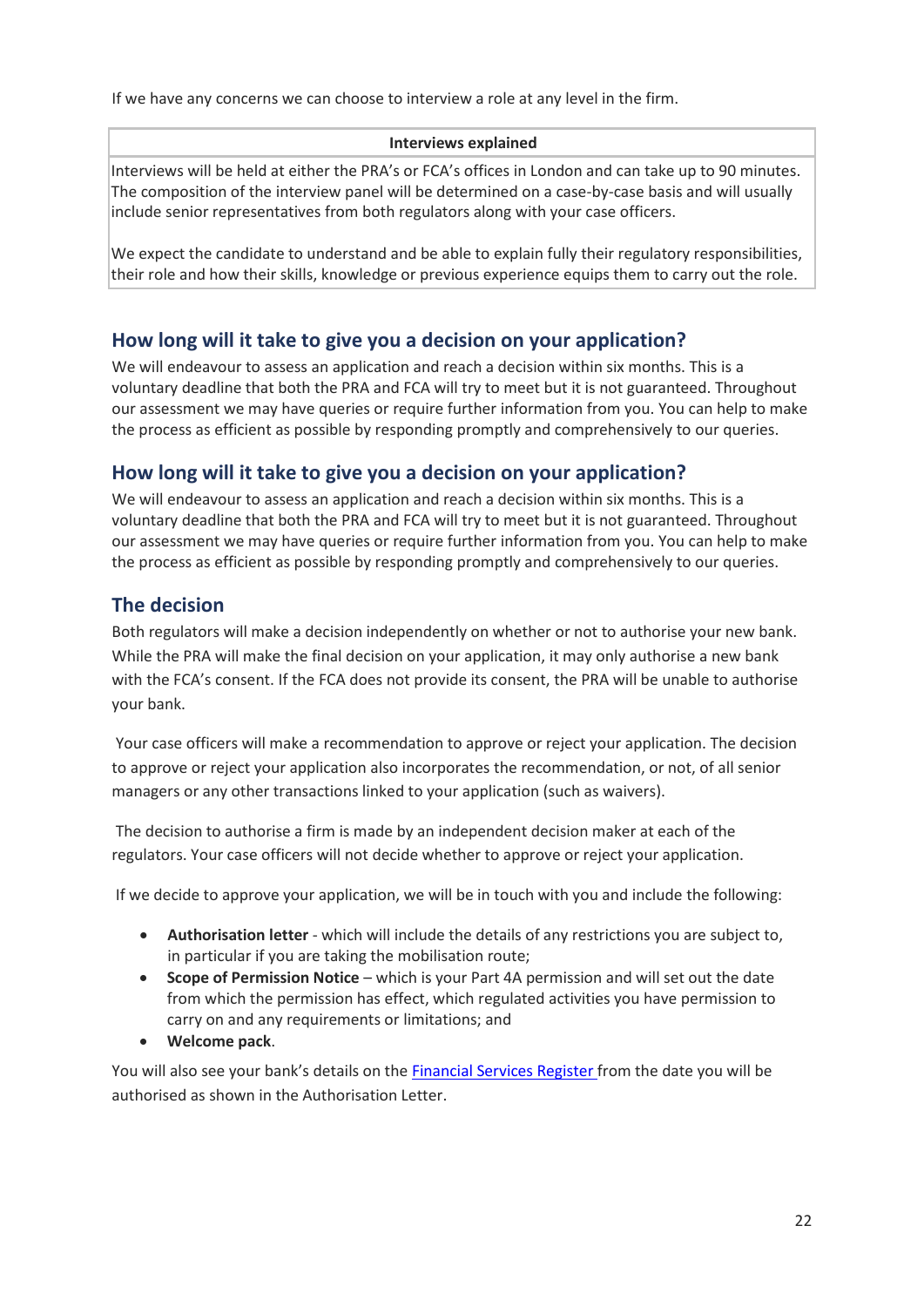# **What happens if your application is not approved?**

If it looks likely that we're going to refuse your application, we will let you know both orally and in writing, giving you time to address our concerns. If you are unable to address these concerns, we will issue you with a 'minded to refuse' letter, which will set out our concerns and detail which Threshold Conditions and/or specific rules have not been satisfied.

 If you are unable to address our concerns, you may decide to withdraw your application and reapply when you are in a position to do so.

However, if you decide that you wish to proceed, we will escalate your case for a decision by senior management at both regulators. If they agree with the case team's recommendation (to propose to refuse the application), the PRA or the FCA, as the case may be, will issue you with a Warning Notice. At this stage, you will still be able to either withdraw your application or make representations (orally and/or in writing) to the relevant PRA or FCA decision makers. If they do not agree with the case team's recommendation, the case will be referred back to your case officers who will resume assessing your application.

If you decide to make representations, the relevant PRA or FCA decision makers will take your representations into account in deciding whether or not to refuse the application. If the decision makers decide not to issue a Decision Notice, your application will be referred back to your case officers who will resume assessing your application.

If, having heard any representations, the decision makers decide to refuse your application, a Decision Notice will be issued to you. The Decision Notice will notify you of your right to refer the decision to refuse your application to the Upper Tribunal (Tax and Chancery Chamber). If you decide not to refer the Decision Notice to the Tribunal, the PRA will issue you with a Final Notice and details of this may be published on the PRA's website.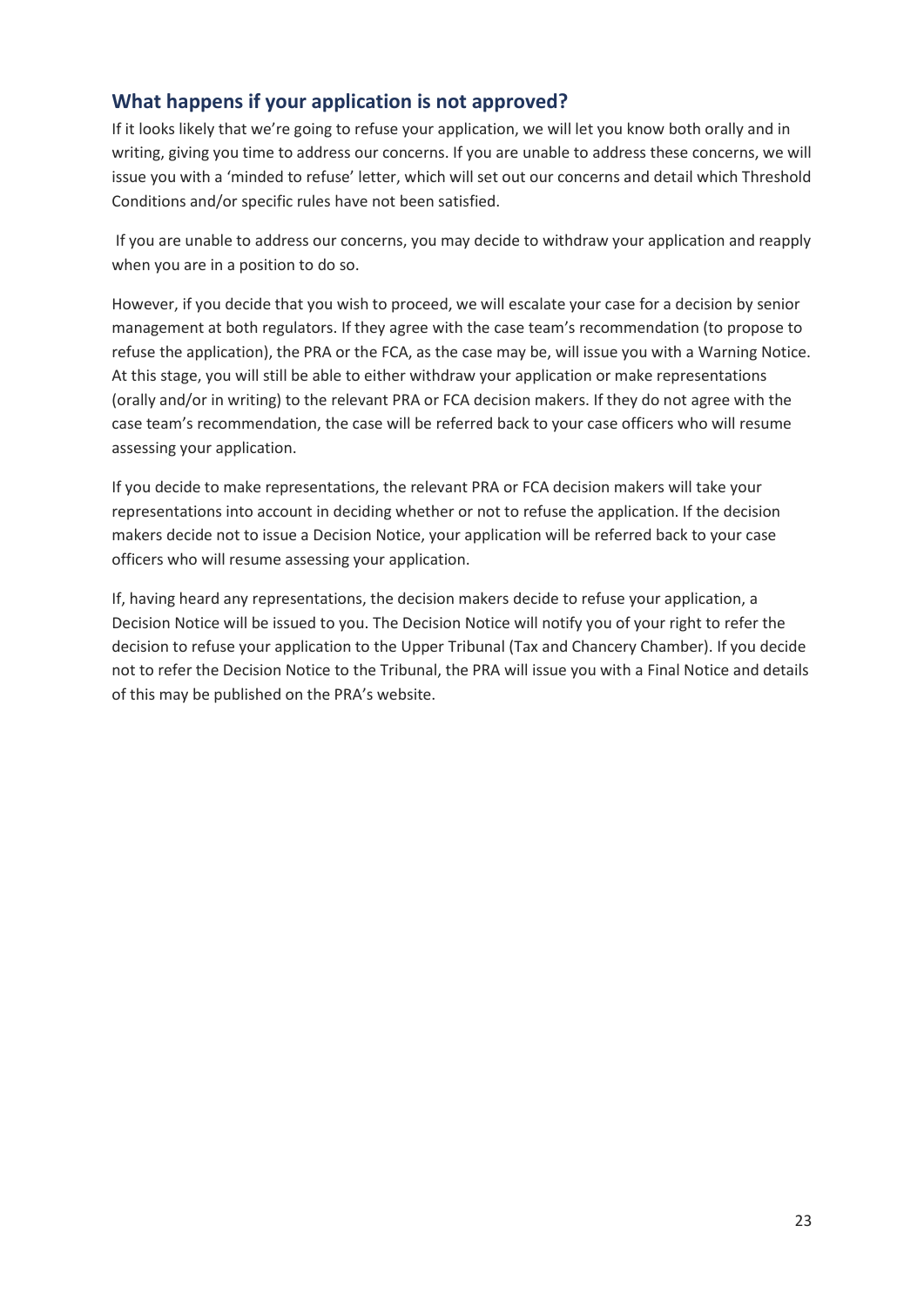# **How can you build out your new bank with confidence? Mobilisation**

As part of 'A review of requirements for firms entering into or expanding into the banking sector' available [here,](http://www.bankofengland.co.uk/pra/Pages/publications/reports/2014/reviewrequirements.aspx) we introduced an alternative route to becoming a fully operational bank. This involves the new bank being authorised at an earlier stage to help it secure further investment, recruit staff, invest in IT systems and commit to third-party suppliers etc with the certainty of being fully authorised. We limit the amount of business the new bank can undertake until it is fully operational. We refer to this as the mobilisation route. Mobilisation is also sometimes referred to Authorisation with Restriction or AWR.

In this section you can find out more about mobilisation including:

- **Is mobilisation right for all new banks?**
- **What are the benefits of using the mobilisation route?**
- **What do you need to have in place to be authorised and use the mobilisation route?**
- **How is mobilisation different from being fully operational at authorisation?**
- **What happens during mobilisation?**
- **What do we expect during mobilisation?**
- **How do you exit mobilisation?**
- **What if there are problems during mobilisation?**

### **Is mobilisation right for all new banks?**

Mobilisation is generally suitable for start-up banks which may not have the upfront investment, or need that time to build IT systems, infrastructure, recruit staff or engage with third-party suppliers.

Mobilisation is **not** usually suitable for existing banks that have the resources, capital and infrastructure to allow them to set the bank up at speed before being authorised. This could include establishing a UK branch or a UK subsidiary of a well-established international firm. In these cases we expect the firm will utilise existing IT systems and other infrastructure and can call on their parent for financial resources. However, we will consider the use of the mobilisation route on a caseby-case basis.

# **What are the benefits of using the mobilisation route?**

Banks that have taken the mobilisation route have told us that the certainty of being authorised allows them to proceed with far greater confidence and to invest in the build-out of the bank. You will need to complete all of your mobilisation activities and be fully operational before you start to trade fully and this can be done with the confidence of being authorised. Another benefit is that you will need to provide less information when you submit your application (see 'How is mobilisation different from being fully operational at authorisation?' below).

# **What do you need to have in place to be authorised and use the mobilisation**

#### **route?**

We expect the following, as a minimum, to be in place to be able to authorise a bank that intends to use the mobilisation route:

 business plan – a fully developed business plan including financial resources plan and financial projections for the first five years demonstrating that your business model is viable and sustainable;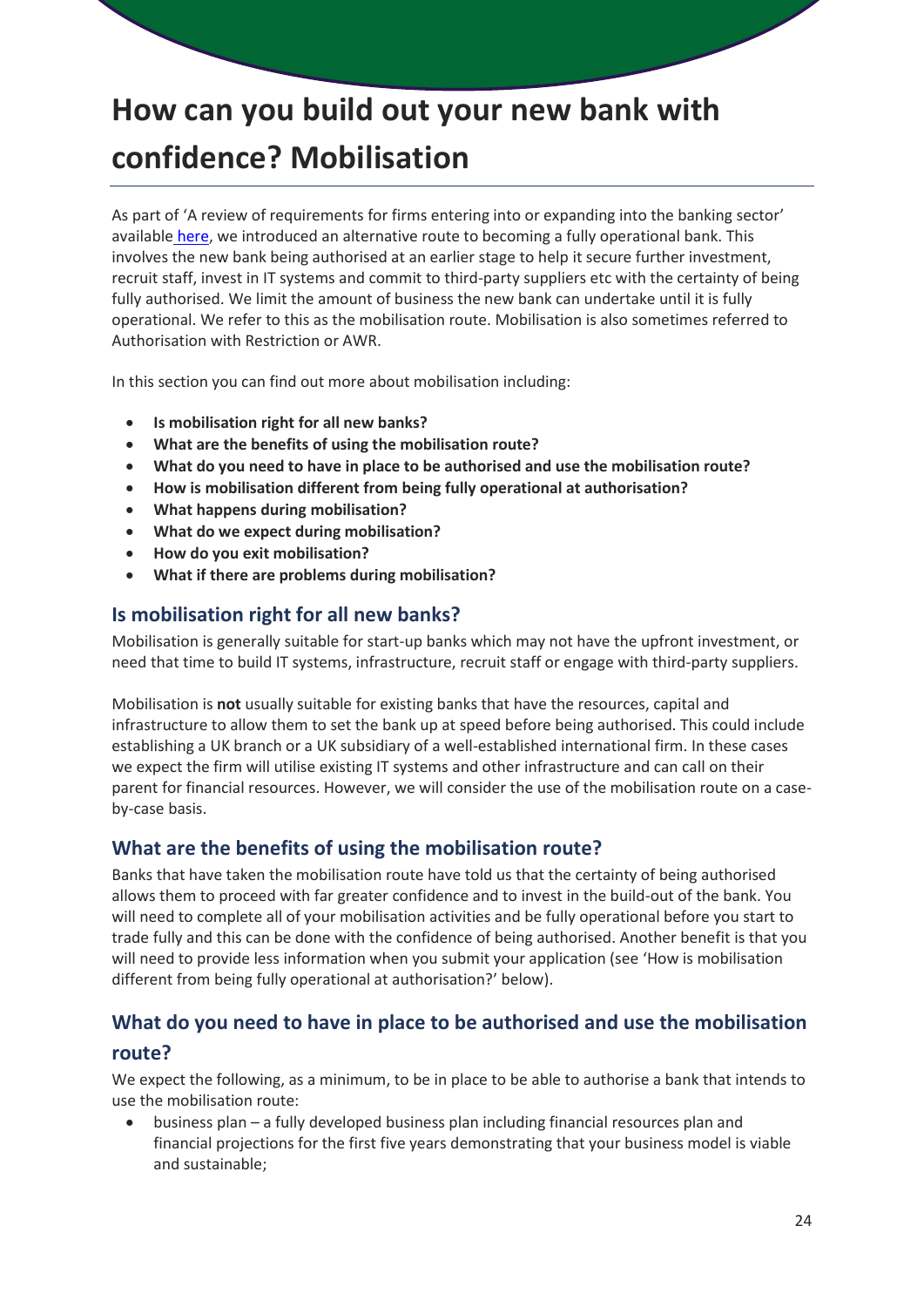- financial resources a fully developed Internal Capital Adequacy Assessment Process (ICAAP) and the Internal Liquidity Adequacy Assessment Process (ILAAP) and the minimum capital requirement in place;
- corporate governance high level corporate governance/structure with the key 'guiding minds' in place. As a minimum this would include the Chairman, CEO and a second senior executive. Please note we expect other key roles to be filled shortly after a bank enters mobilisation, for example the MLRO but this will be considered on a case-by-case basis;
- risk management draft risk management and control structures;
- IT high-level outline of IT infrastructure and systems and material outsourcing arrangements;
- policies and procedures under development;
- recovery and resolution draft Recovery Plan;
- business continuity draft Business Continuity Plan;
- customer journey near final customer journey including details of products, pricing, and on-boarding arrangements; and
- project plan a credible and realistic mobilisation plan, that your board has endorsed, which includes all of the activities required to complete the build-out of your bank.

Depending on the nature of your bank and business model, it may be necessary for you develop some elements further before authorisation. Conversely, you may be able to defer certain elements until during mobilisation. We will make you aware of this during the pre-application stage when we discuss your mobilisation plan with you.

# **How and why do we restrict the amount of business the new bank can**

# **undertake?**

We will place a requirement on the new bank to limit the amount of business it can undertake until the build-out is complete and the bank is ready to be fully operational. For example, the requirement may allow the bank to accept deposits, but will limit the amount to reflect the lack of infrastructure and controls in place at the start of mobilisation.

Typically we will cap the level of deposits that a new bank can accept to £50,000. Once fully operational, we will remove the requirement and the bank can start to trade fully.

We anticipate firms will want to progress quickly through the mobilisation phase. This could take as little as three months but cannot continue indefinitely and should take no longer than 12 months.

# **How is mobilisation different from being fully operational at authorisation?**

The key difference is that the new bank is authorised at an earlier stage and will appear on the Financial Services Register as an authorised firm. This does not mean we are only considering authorising the bank or that the authorisation is subject to some conditions being met. You will be an authorised bank, just with a limit on the business you can undertake.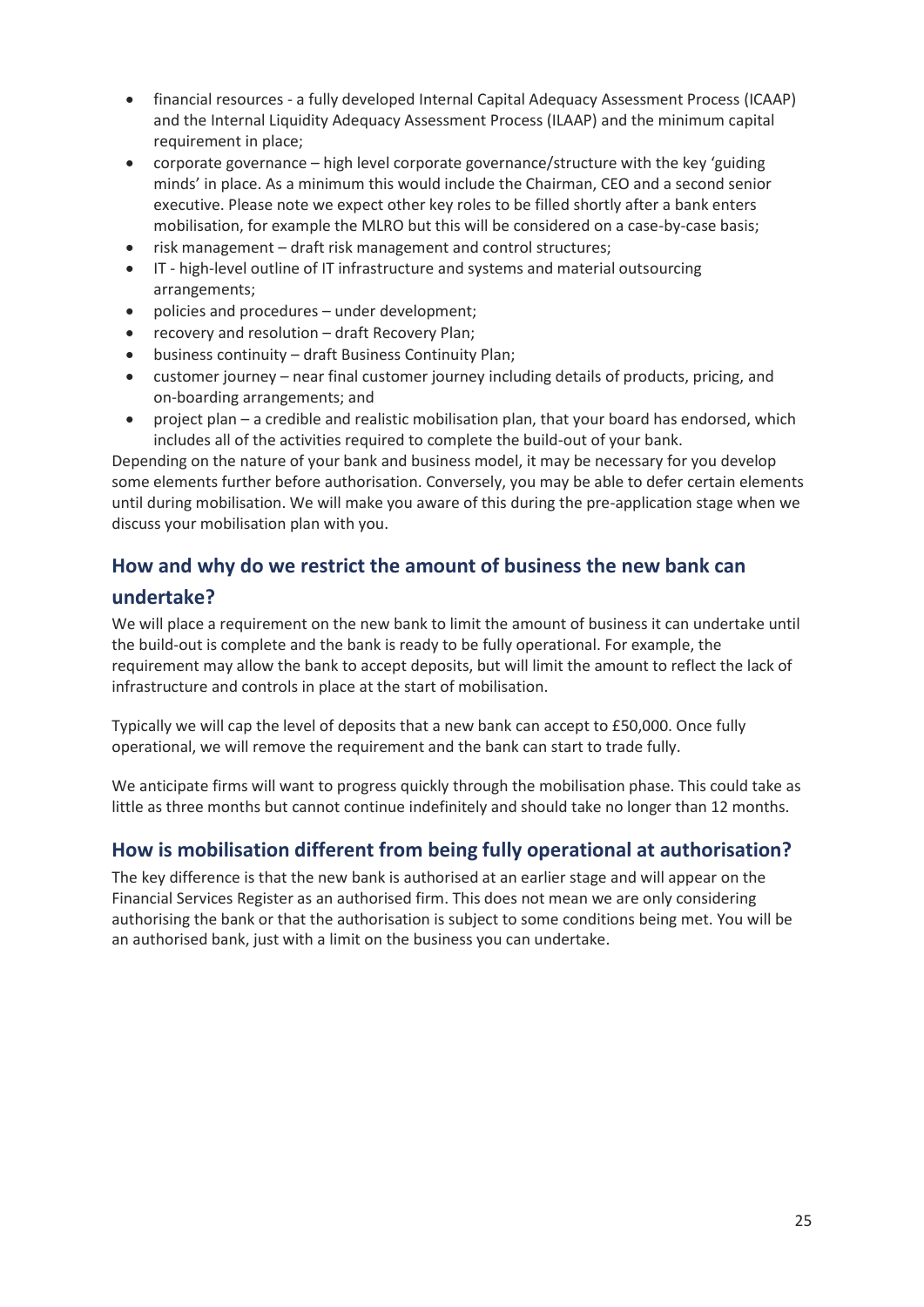The table below provides a comparison between the information requirement for a bank that wants to be fully operational at authorisation and one that mobilises.

| <b>Assessment area</b>                                                                                         | <b>Fully operational at authorisation</b>                                         | <b>Mobilisation route</b>                                                                                                                     |
|----------------------------------------------------------------------------------------------------------------|-----------------------------------------------------------------------------------|-----------------------------------------------------------------------------------------------------------------------------------------------|
| <b>Business plan/viability</b>                                                                                 | Fully developed                                                                   | Fully developed                                                                                                                               |
| <b>Financial resources</b><br><b>Sources of funding</b><br><b>ICAAP &amp; ILAAP</b>                            | Fully developed                                                                   | Fully developed                                                                                                                               |
| Corporate governance<br><b>Structure</b><br><b>Board</b><br><b>Senior management</b>                           | Fully developed<br>Substantially in place<br>All key senior management identified | High-level structure<br>Key 'guiding minds' in place<br>with senior roles critical to<br>mobilisation identified and<br>ready to be recruited |
| Customer journey including Fully developed<br>details of products, pricing,<br>and on-boarding<br>arrangements |                                                                                   | Near final                                                                                                                                    |
| <b>Recovery Plan</b>                                                                                           | Fully developed                                                                   | <b>Draft</b>                                                                                                                                  |
| <b>Business Continuity Plan</b>                                                                                | Fully developed                                                                   | <b>Draft</b>                                                                                                                                  |
| <b>Risk management and</b><br>control structures                                                               | Fully developed                                                                   | High-level outline                                                                                                                            |
| <b>IT infrastructure and</b><br>systems                                                                        | Fully developed                                                                   | High-level outline                                                                                                                            |
| <b>Material outsourcing</b><br>arrangements                                                                    | Fully developed                                                                   | High-level outline                                                                                                                            |
| <b>Policies and procedures</b>                                                                                 | Fully developed                                                                   | Not required but<br>development should be<br>planned                                                                                          |
| <b>Mobilisation plan</b>                                                                                       | n/a                                                                               | Fully developed and signed<br>off by the board                                                                                                |

It is important to stress the authorisation threshold for banks that mobilise is not lower: all of the information above will be required regardless of which route you take. However, when taking the mobilisation route you should be ready to submit an application more quickly than by the traditional route.

# **What happens during mobilisation?**

During mobilisation you will be focused on completing the build-out of the bank. This could include (but is not necessarily limited to) the following:

- fully capitalising the bank;
- finalising senior management appointments and staff recruitment and training;
- finalising your customer journey, including details of products, pricing, and on-boarding arrangements;
- building-out control functions such as Risk, Internal Audit and Compliance;
- build, test and implementation of systems and IT infrastructure;
- completing policies and procedures;
- finalising outsourcing arrangements;
- finalising your Recovery Plan; and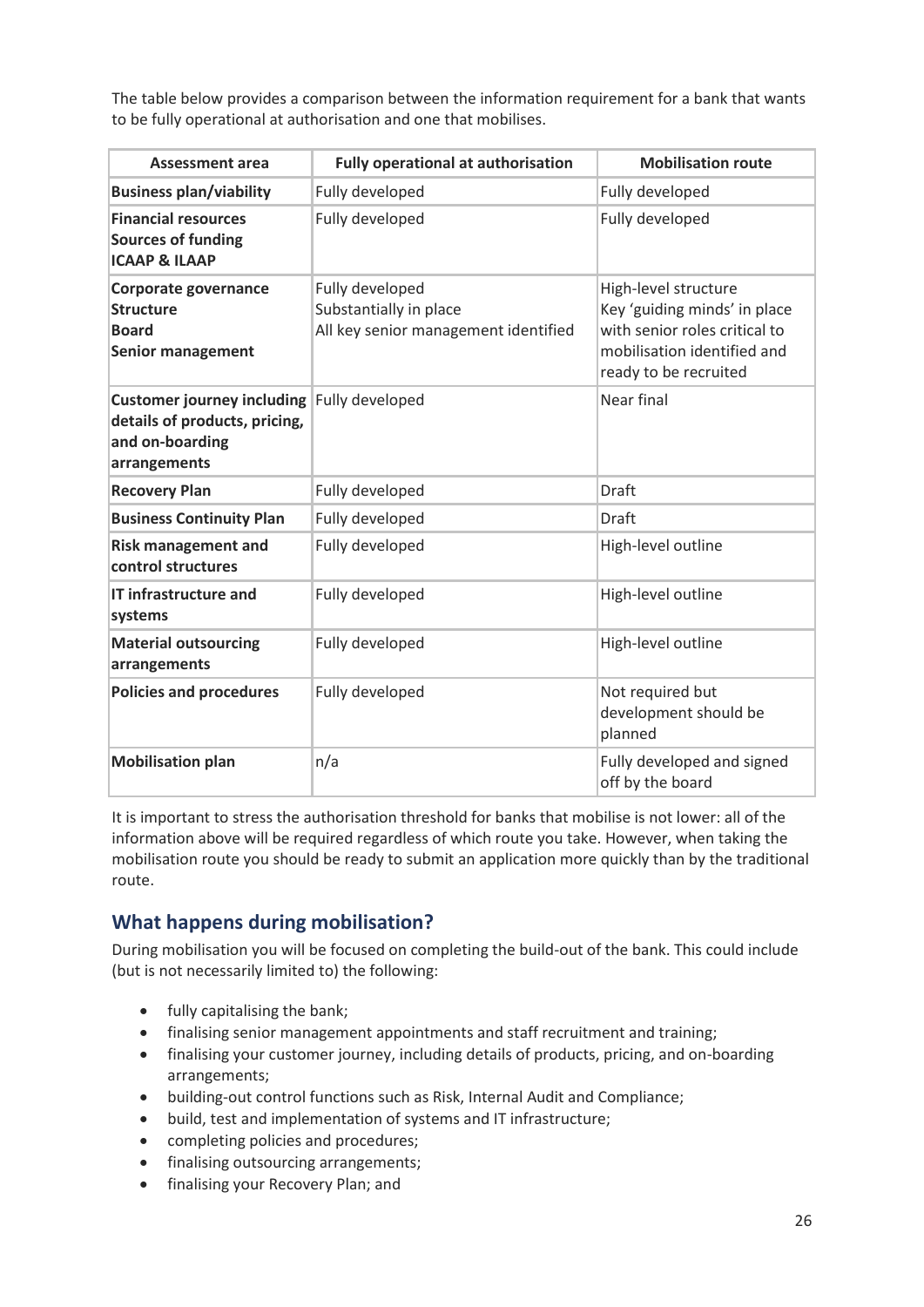finalising your Business Continuity Plan.

These activities will depend on the nature of your firm and its business model. The list of mobilisation activities applicable to you will be discussed with you prior to entering mobilisation and will also be clearly articulated in your welcome pack and letter.

Mobilisation activities do not have to be done in strict sequence and you can decide when to complete them. You may decide to start working on some activities prior to entering mobilisation as this may allow more time to complete them. However, you should be aware of the risks involved in commencing any of the activities without the certainty of being authorised.

# **What do we expect during mobilisation?**

During mobilisation you should remember the bank will be an authorised firm and you must meet the standards set out in both the [FCA Handbook](https://www.handbook.fca.org.uk/) and th[e PRA Rulebook.](http://www.prarulebook.co.uk/) You may also have to provide us with relevant information to show you are meeting these standards. More detail on your statutory reporting obligations can be found **[here](http://www.bankofengland.co.uk/pra/Pages/regulatorydata/default.aspx)**.

In particular, mobilisation can be very capital intensive and you should be mindful of not breaching your minimum capital requirements at any point. Capital for new applicants under mobilisation is often set at the minimum capital requirement as required by the European Capital Requirements Directive, plus an add-on for wind-down costs. These funds must not to be used to meet the costs of mobilisation.

You will also be expected to submit regular progress reports (including details of any issues or slippages) against your mobilisation plan to us and provide evidence of your progress towards becoming fully operational. For example, copies of policies and procedures and your final Recovery Plan.

We will provide you with regular feedback through face-to-face meetings, telephone calls or by email.

As a regulated firm you may also need to obtain our approval if:

- A new investor acquires an interest in your bank.
- An existing investor increases their stake.
- An existing controller decreases their stake or ceases to have an interest in the bank.
- You change your business model.
- You need to apply for waivers or modifications to alter your compliance obligations.

If you are unsure whether you will need our approval you should contact your case officers who will be able to help.

# **How do you exit mobilisation?**

We anticipate that firms will want to progress quickly through the mobilisation phase. This could take as little as three months but cannot continue indefinitely and should take no longer than 12 months.

Your case officer will help you when the time comes as you will need to remove the requirement restricting the business you can undertake by submitting a Variation of Permission (VoP) application on [Connect.](https://connect.fca.org.uk/firms/aupo_sitelogin) However, this VoP will not be approved until you have completed all of your mobilisation activities and are ready to start trading fully. As part of this process, we may ask for confirmation from your board that you have successfully completed mobilisation.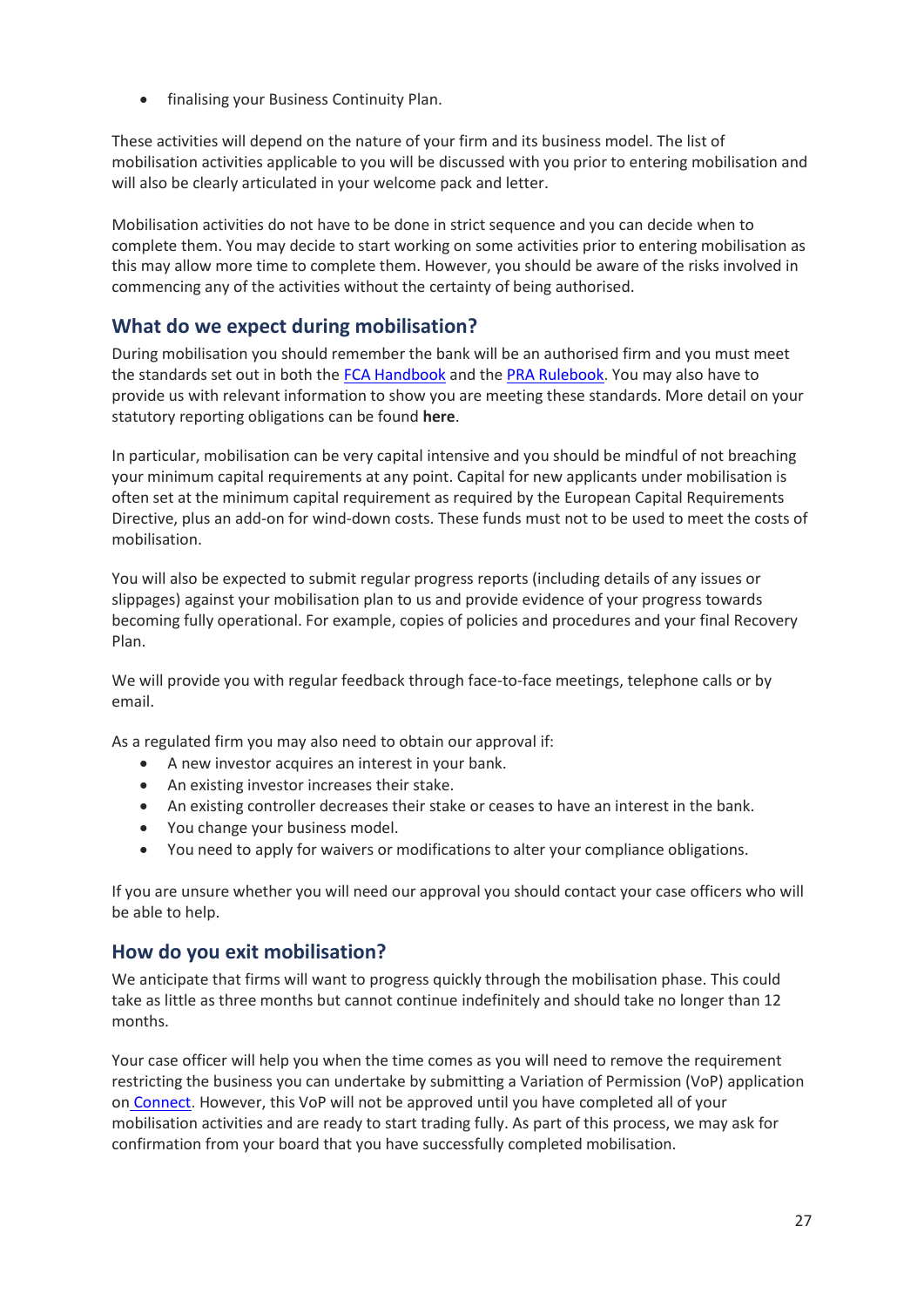Once we have approved your VoP, you will be sent written confirmation that the requirement has been removed and you can start to trade fully. You can find more information on the VoP process on the Bank of England's [website.](http://www.bankofengland.co.uk/pra/Pages/authorisations/variationpermission/default.aspx) Any changes will be reflected for your bank on the [Financial Services](https://register.fca.org.uk/)  [Register](https://register.fca.org.uk/) from the date on which the VoP takes effect.

# **What if there are problems during mobilisation?**

In our experience banks often underestimate the amount of time required to build-out the bank during mobilisation. In particular, the amount of time it takes to build, test and implement IT systems can be greater than expected. We always encourage firms to ensure their timetable includes appropriate levels of contingency while bearing in mind our expectation that mobilisation should not take longer than 12 months.

If you have concerns you will not be able to meet the terms of your mobilisation plan you should discuss these with your case officers as soon as possible. Similarly, if we have concerns about your progress, we will discuss these with you and may ask you to prepare a revised mobilisation plan.

However, if you are unable to complete mobilisation within 12 months, or to the required standard, we may take steps to remove your authorisation or you may decide to apply to cancel your authorisation.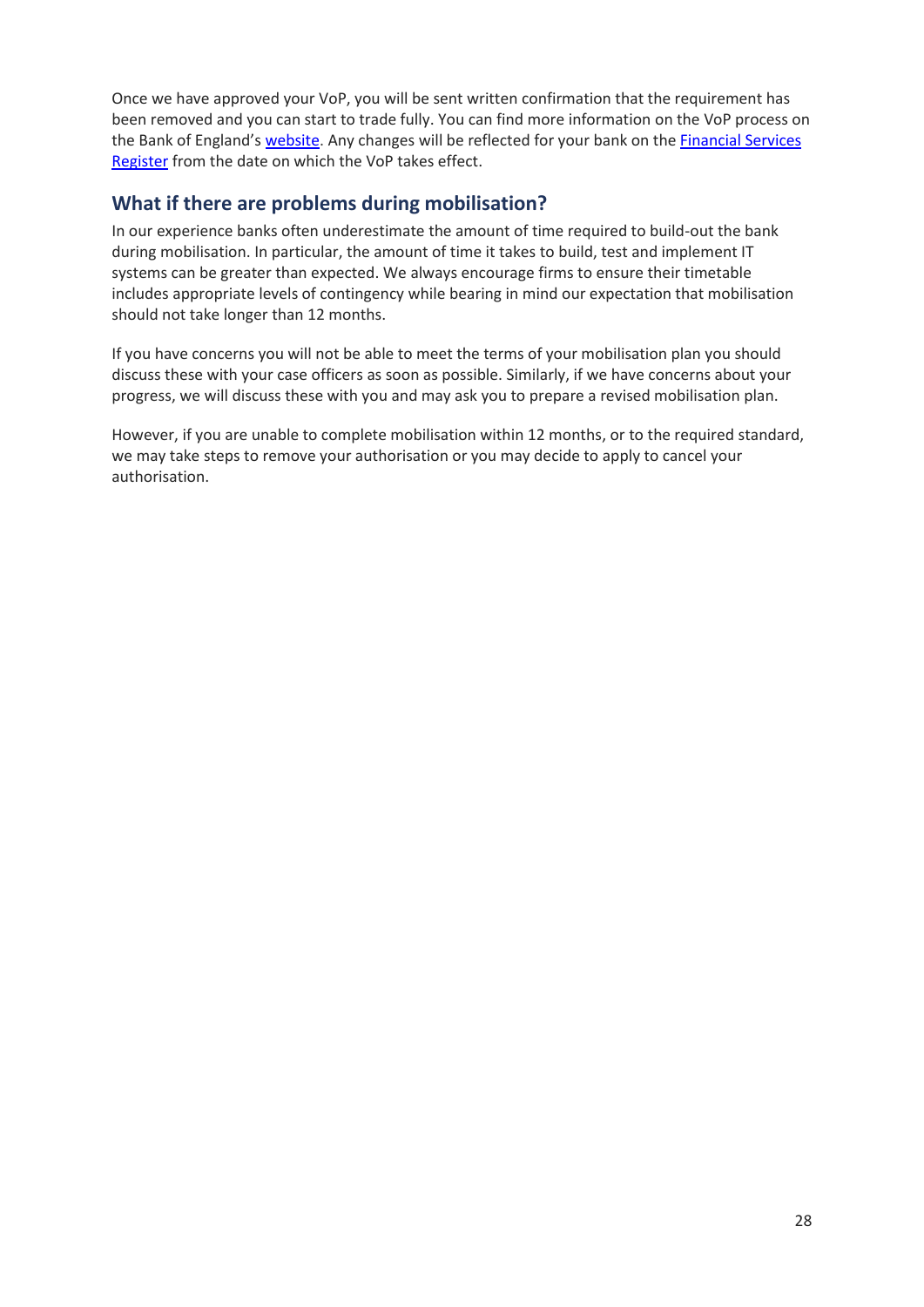# **What's life like as a new bank in the United Kingdom? After authorisation**

Being an authorised bank in the United Kingdome brings with it a number of obligations. You must meet the standards set out in both the [FCA Handbook](https://www.handbook.fca.org.uk/) and the [PRA Rulebook](http://www.prarulebook.co.uk/) and must provide us with relevant information to show you are meeting these standards. You will also be subject to ongoing supervision by both regulators.

This section provides more detail on:

- **What are the Threshold Conditions, Fundamental Rules and Principles for Businesses?**
- **What is our supervisory approach for new banks?**
- **What can you expect in the early days of being supervised and in subsequent years?**
- **Where can you find out more about regulatory fees and levies?**
- **What do you need to know to complete regulatory reporting?**
- **What are the key regulatory systems?**
- **How can you keep up to date with regulatory information?**

# **What are the Threshold Conditions, Fundamental Rules and Principles for**

### **Businesses?**

As an authorised firm you will need to ensure that you meet the PRA's and the FCA's Threshold Conditions at all times – please see [Threshold Conditions](http://www.bankofengland.co.uk/pra/Documents/authorisations/newfirmauths/thresholdconditionsfactsheet.pdf) (Appendix 6) for more detail.

In addition to the Threshold Conditions, there are:

- Eight PRA Fundamental Rules, which are high-level rules which collectively act as an expression of the PRA's general objective of promoting the safety and soundness of regulated firms; and
- Eleven FCA Principles for Businesses which are a general statement of firms' fundamental obligations under the regulatory systems.

Please see the [Fundamental Rules and Principles for Businesses](http://www.bankofengland.co.uk/pra/Documents/authorisations/newfirmauths/fundamentalrulesprinciples.pdf) (Appendix 7) for more detail.

The [PRA Rulebook](http://www.prarulebook.co.uk/) and the [FCA Handbook](https://www.handbook.fca.org.uk/) also set out more detailed requirements on authorised firms. There are also a number of EU regulations which directly impose requirements on banks in areas such as capital requirements.

It is vital that boards and senior management understand the PRA's and the FCA's Threshold Conditions, the Fundamental Rules, the Principles for Businesses, the more detailed rules in the PRA Rulebook, the FCA Handbook and the directly applicable EU regulations and that they establish within their firms a culture that supports adherence to the spirit and the letter of the requirements.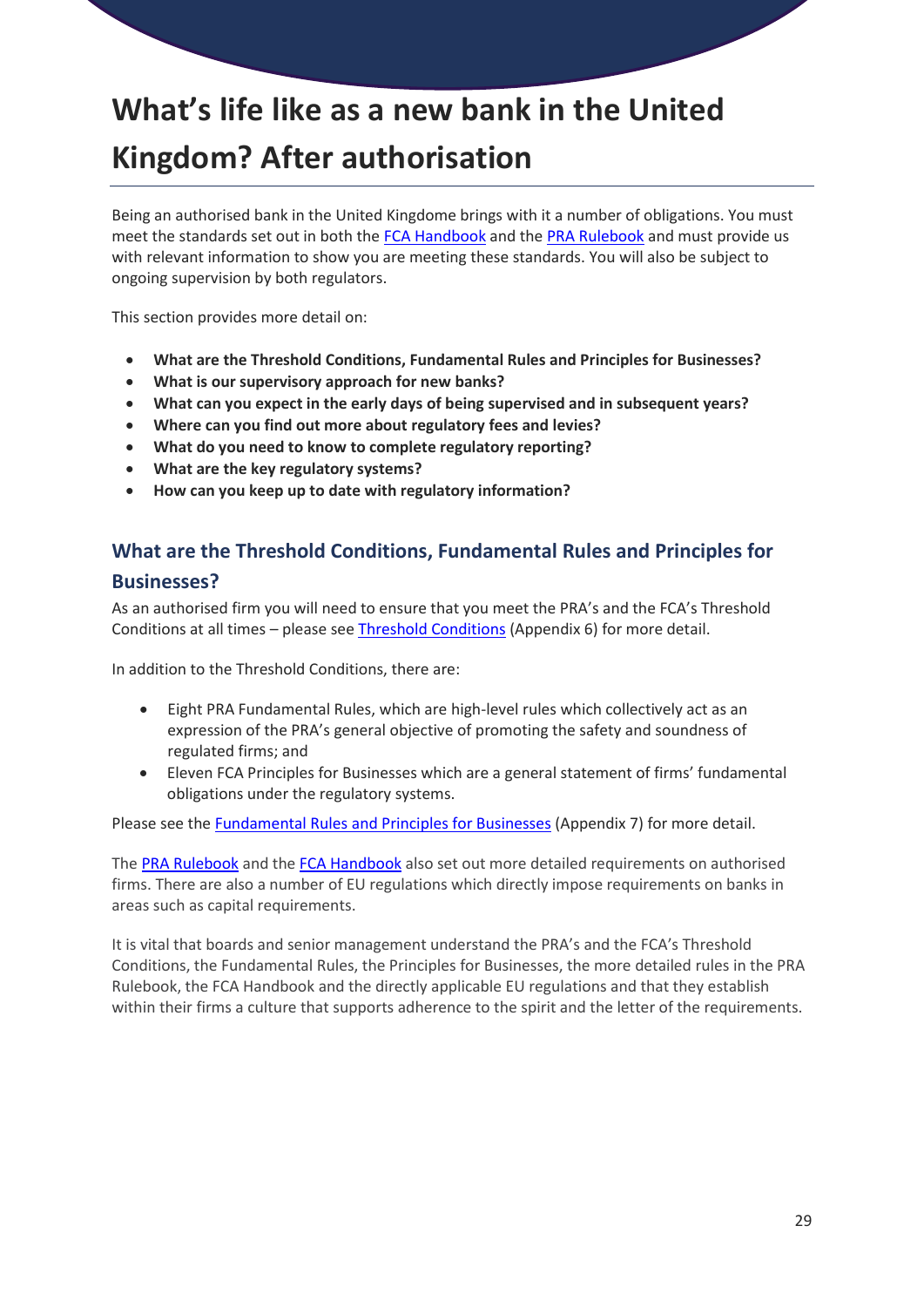# **What is our supervisory approach for new banks?**

As a bank you will be supervised by the PRA for prudential matters and the FCA for conduct matters. The table below summarises each regulator's approach to supervision.

| <b>PRA</b>                                                                                                                                                                                                                                  | <b>FCA</b>                                                                                                                                                                            |
|---------------------------------------------------------------------------------------------------------------------------------------------------------------------------------------------------------------------------------------------|---------------------------------------------------------------------------------------------------------------------------------------------------------------------------------------|
| The PRA's supervisory approach relies<br>significantly on judgement. The PRA supervises<br>firms to judge whether they are safe and<br>sound, and whether they meet, and are likely<br>to continue to meet, the PRA's Threshold             | The FCA's supervisory approach is designed around<br>its three operational objectives of protecting the<br>consumer, promoting competition and enhancing<br>the integrity of markets. |
| Conditions.<br>Its approach is forward looking and assesses                                                                                                                                                                                 | Firms are categorised as either 'fixed portfolio' or<br>'flexible portfolio' with most newly authorised<br>banks moving into the flexible portfolio.                                  |
| firms not just against current risks, but also<br>against those that could plausibly arise in the<br>future. The PRA focuses on those issues and<br>those firms that pose the greatest risk to the<br>stability of the UK financial system. | You can read more about the FCA's approach to<br>supervision here and in particular the FCA's<br>approach to supervision of flexible portfolio firms<br><u>here</u> .                 |
| You can read more about the PRA's approach<br>to banking supervision on the Bank of<br>England's website.                                                                                                                                   |                                                                                                                                                                                       |

# **What can you expect in the early days of being supervised, and in subsequent years?**

In practical terms, the approach to supervision also recognises that newly authorised banks often require more support in their early years.

#### **PRA and FCA**

As a newly authorised bank you can expect the following:

- access to the New Bank Start-up Unit helpline;
- access to your supervisors at both the PRA and the FCA;
- regular capital and liquidity reviews, if appropriate;
- monthly regulatory update emails (requires free subscription);
- invitations to seminars targeted at new and prospective banks;
- invitations to seminars specifically targeted at banks' senior management non-executive directors (NEDs); and
- invitations to events, alongside other firms, on key topics.

| <b>PRA</b>                                                                                                                             | <b>FCA</b>                                                                                                                                                                              |
|----------------------------------------------------------------------------------------------------------------------------------------|-----------------------------------------------------------------------------------------------------------------------------------------------------------------------------------------|
| As a new bank there is a standard supervisory<br>timetable which includes:                                                             | As a new bank within our flexible portfolio:                                                                                                                                            |
| monthly - you will have a catch-up call<br>$\bullet$<br>with your supervisor. You will be asked<br>to provide materials, such as board | you will have an introductory meeting<br>$\bullet$<br>with your supervisors once you are fully<br>operational. At this meeting we will also<br>discuss the types of events which should |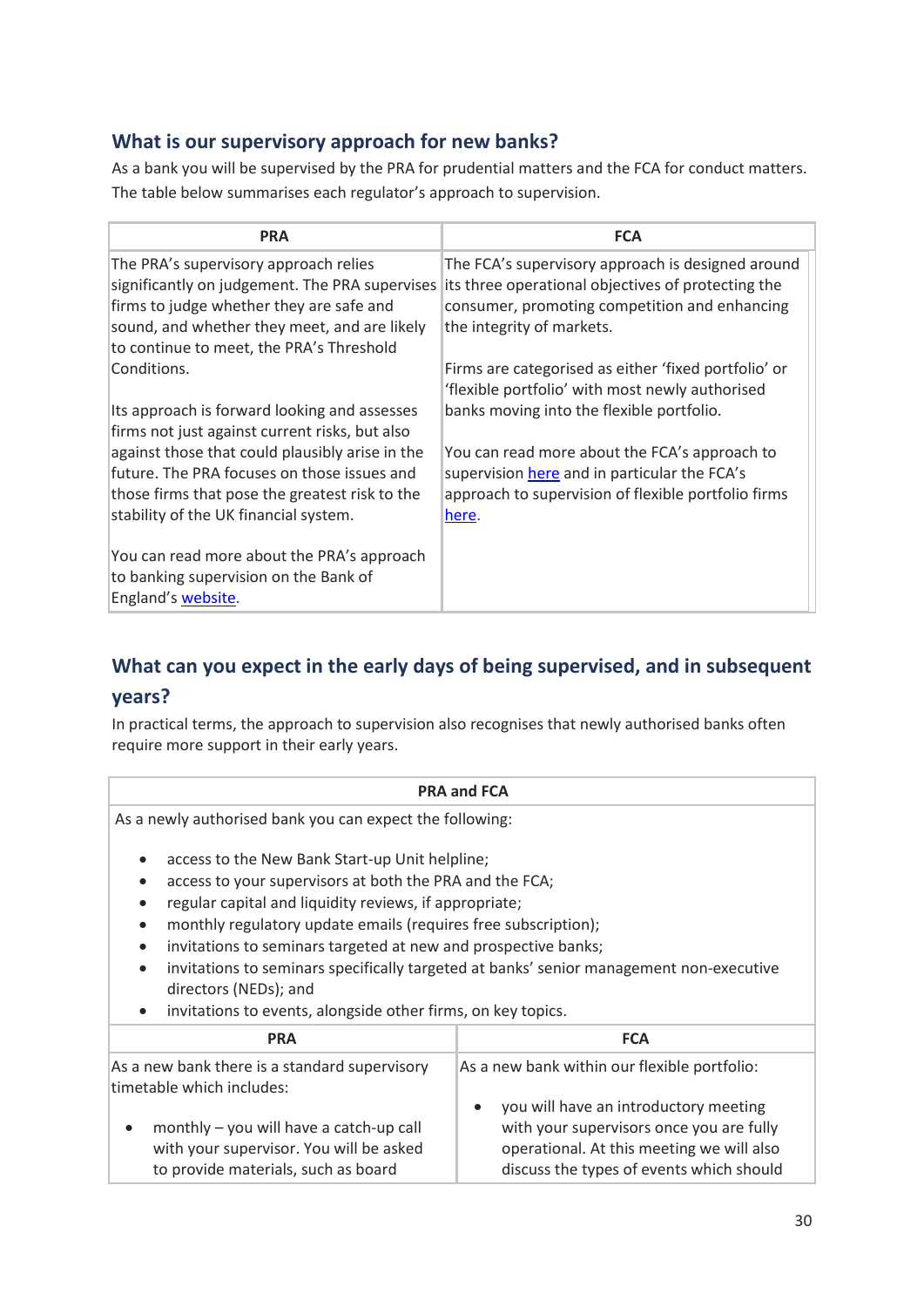| papers, management information,<br>warrant further contact with supervision<br>committee minutes, audit report, etc<br>going forward;<br>before the call;<br>you will have subsequent meeting(s) with<br>$\bullet$<br>after 6 months - we will conduct an<br>supervision. The frequency of these<br>meetings will predominately be<br>internal Mid-Point Review. You should<br>determined by your business model;<br>not expect to receive any specific<br>communication regarding this meeting<br>your day-to-day contact with the FCA will<br>unless we have concerns; and<br>be via the New Bank Start-up Unit<br>around 12 months – we will conduct an<br>helpline;<br>internal review of your firm at a Periodic<br>you will be subject to event-driven,<br>$\bullet$<br>Summary Meeting (PSM) - see below.<br>reactive supervision (Pillar II) and issues<br>and products supervision (Pillar III);<br>overall though you should expect your<br>$\bullet$<br>day-to-day contact with the FCA to be less<br>than with the PRA. |  |
|-------------------------------------------------------------------------------------------------------------------------------------------------------------------------------------------------------------------------------------------------------------------------------------------------------------------------------------------------------------------------------------------------------------------------------------------------------------------------------------------------------------------------------------------------------------------------------------------------------------------------------------------------------------------------------------------------------------------------------------------------------------------------------------------------------------------------------------------------------------------------------------------------------------------------------------------------------------------------------------------------------------------------------------|--|
|                                                                                                                                                                                                                                                                                                                                                                                                                                                                                                                                                                                                                                                                                                                                                                                                                                                                                                                                                                                                                                     |  |

#### **PRA Periodic Summary Meeting**

The Periodic Summary Meeting (PSM) is an annual internal meeting held by the PRA to review your firm. It is a cornerstone of the PRA's supervisory process and represents a chance for your supervisor to discuss your firm with senior PRA management.

It normally takes place shortly after your Capital Supervisory Review and Evaluation Process (C-SREP) and your Liquidity Supervisory Review and Evaluation Process (L-SREP) and will set the supervisory agenda and outline your capital requirements for the coming year.

There are three parts to a PSM:

- 1. fact finding on-site visits or desk-based reviews, which may focus on any or all of the following: capital, liquidity, governance, risk management and business model;
- 2. an internal PRA review; and
- 3. a formal letter outlining our thoughts and your obligations.

If appropriate, we will also contact your Home State Supervisor as part of the PSM.

#### **PRA Capital and liquidity reviews**

The Capital Supervisory Review and Evaluation Process (C-SREP) and Liquidity Supervisory Review and Evaluation Process (L-SREP) can take the form of either visits from the PRA or a desk-based review. If we do visit your firm, the C-SREP and L-SREP visits will usually be carried out separately.

The PRA may want to meet with a number of senior managers and NEDs to discuss the firm's capital and risk management polices as set out in the ICAAP, ILAAP and supporting documents. The PRA will ask for these documents about a month in advance of the meeting.

The PRA has committed to reviewing the capital requirements for new firms on an annual basis, typically for the first five years of operation. For liquidity requirements, we may review after one year before moving to biennial reviews.

More information on the C-SREP can be found in PRA Supervisory Statement 31/15 '[The Internal](http://www.bankofengland.co.uk/pra/Pages/publications/ss/2015/ss3115update.aspx)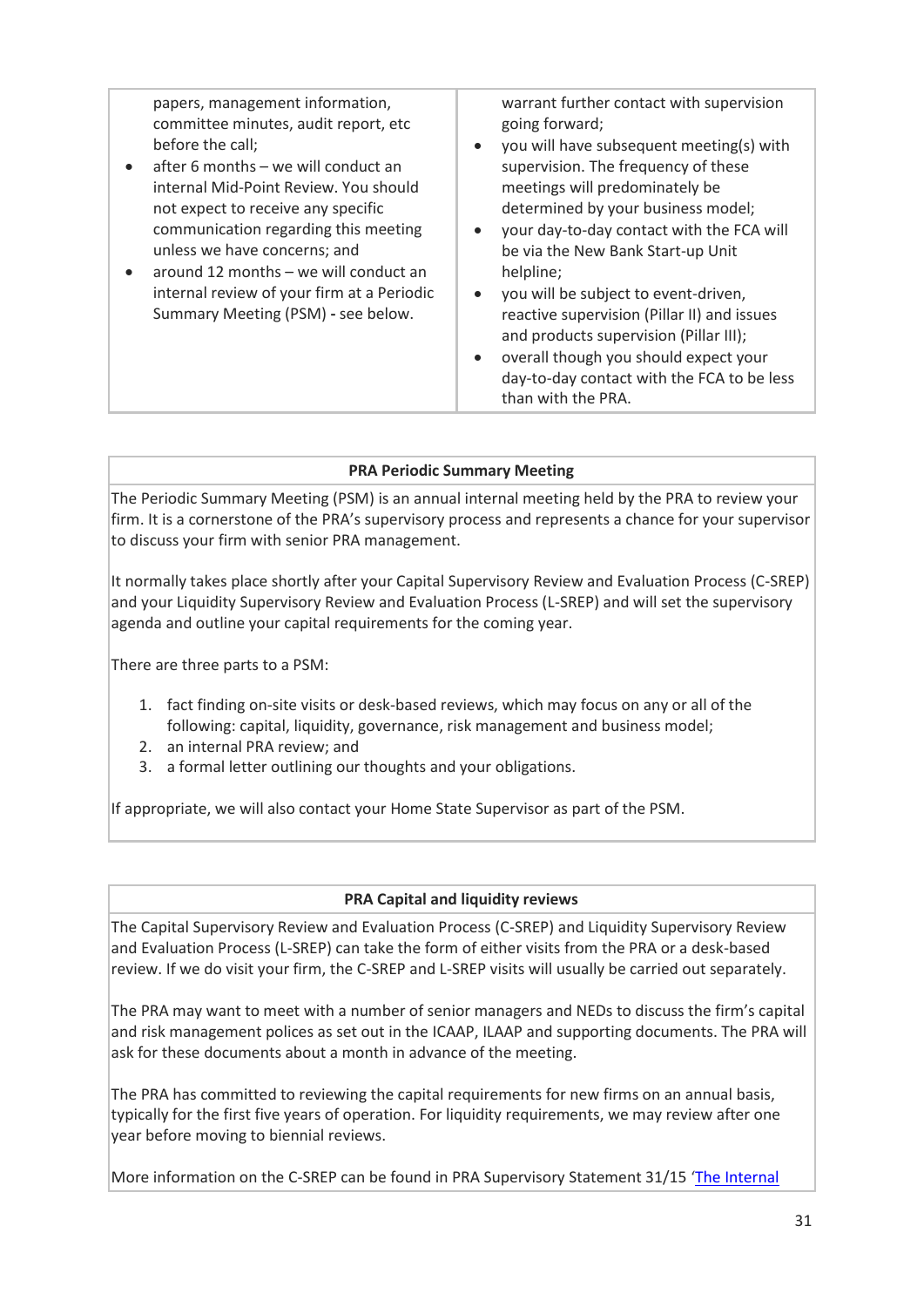[Capital Adequacy Assessment Process \(ICAAP\) and the Supervisory Review and Evaluation Process](http://www.bankofengland.co.uk/pra/Pages/publications/ss/2015/ss3115update.aspx)  [\(SREP\)'](http://www.bankofengland.co.uk/pra/Pages/publications/ss/2015/ss3115update.aspx).

More information on the L-SREP can be found in PRA Supervisory Statement 24/15 ['The PRA's](http://www.bankofengland.co.uk/pra/Pages/publications/ss/2015/ss2415.aspx)  [approach to supervising liquidity and funding risks'.](http://www.bankofengland.co.uk/pra/Pages/publications/ss/2015/ss2415.aspx)

#### **FCA Introductory meeting and subsequent meetings**

The introductory meeting is an opportunity for FCA Supervision to get to know your firm better, explain our expectations around your conduct framework and open channels of communication.

The FCA will require an outline of your business plan and strategy. In the meeting, we will jointly design a customised interaction plan based on the specific characteristics of your firm and our risk appetite.

As part of this interaction plan, there will be subsequent meeting(s) where you will update us on progress to date and discuss challenges so far.

The frequency of these meetings will predominately be based on your business type and risks to our objectives.

#### **When should you contact the FCA?**

At our introductory supervisory meeting we will discuss the types of events where you should contact us. **The list below is not exhaustive** but does include some examples of events (where they are material) where you should contact FCA Supervision.

#### **Retail Banking**

- changes to **business model** and/or **strategy**;
- failings of **IT infrastructure** which impact the customer;
- **financial crime** and **anti-money laundering** issues;
- notification of **consumer redress** and **remediation exercises**;
- **governance** and **senior management changes**; and
- **data breaches**.

#### **Wholesale Banking**

- changes to **business model** and/or **strategy**;
- failings of **IT infrastructure** which impact the customer;
- **governance** and **senior management changes**;
- **conflict of interest management** breaches; and
- material **financial crime** and **anti-money laundering** issues.

As your firm becomes established both regulators will move you to their usual supervisory processes for banks. The timing of this will be different for each firm and potentially different for each regulator and we will discuss this with you at the appropriate stage.

# **Where can you find out more about regulatory fees and levies?**

As an authorised firm you will need to pay an annual fee. The amount you will be charged will depend on the type of regulated activities your firm carries out, the extent of your firm's activities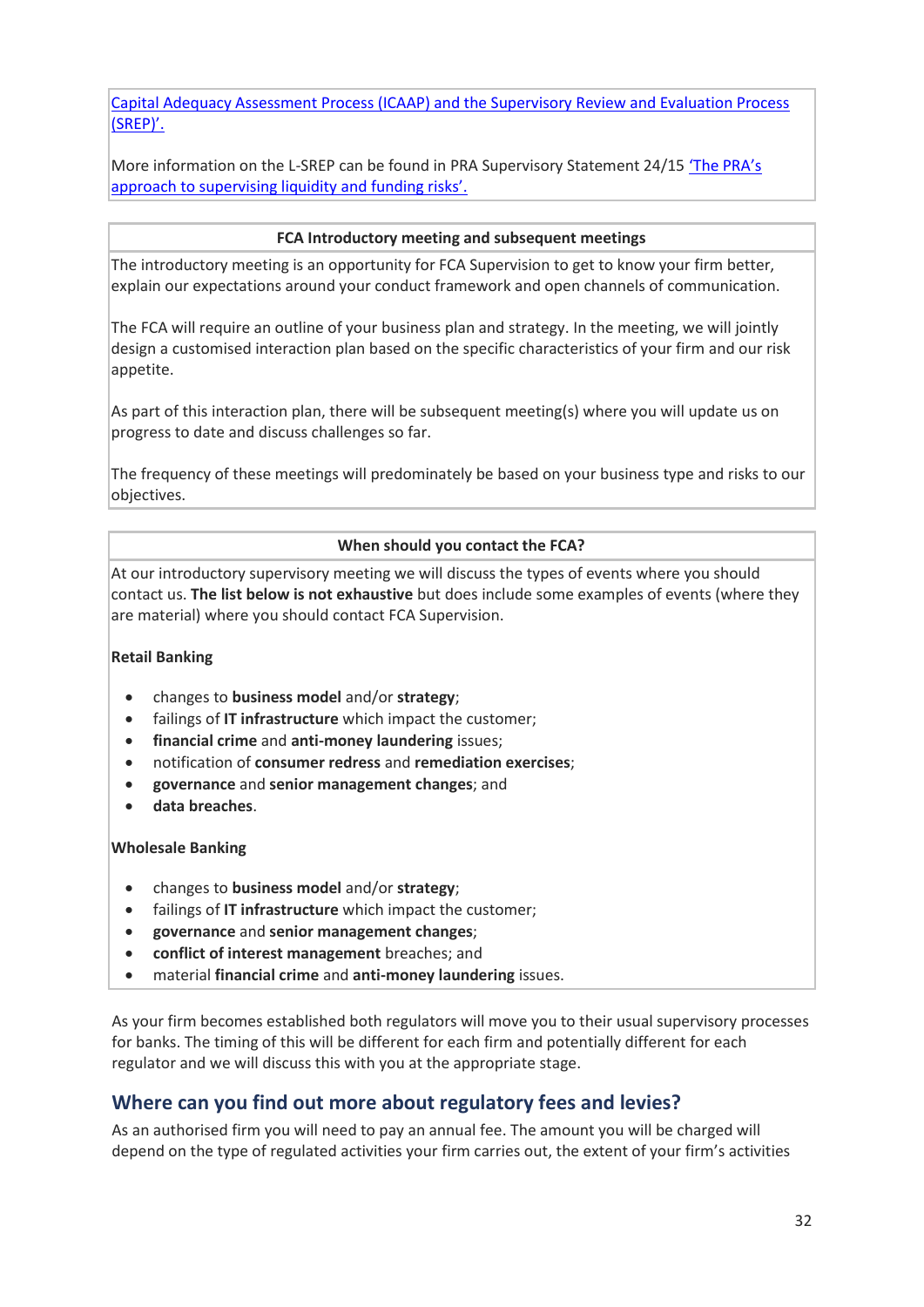and how much it costs us to regulate these types of activities. You can find more about regulatory fees and levies on the [FCA's website](https://www.the-fca.org.uk/fees-and-levies).

# **What do you need to know to complete regulatory reporting?**

As an authorised firm, you will be required to submit reports. The reports you will need to submit will be based on the regulated activities you undertake and the nature of your firm (ie if you are a UK headquartered bank, a subsidiary or a branch of an international bank). This will include providing the PRA with the information it needs to monitor your financial position and performance and the FCA with more conduct-focused information on sales, complaints etc.

If your firm has a return due for submission but has not conducted any regulated activities from the date of authorisation to the reporting end date, you will still be required to submit the return.

You are also obliged to submit your regulatory returns in a timely, accurate and efficient manner. If you fail to submit your regulatory return(s) by the due date(s), you will incur an administrative fee of £250.

You will submit many of these returns via our [GABRIEL](https://gabriel.fca.org.uk/portal_authentication_service/appmanager/merportal/desktop) system (see below) where you can also view your reporting schedule. There may be other returns that are collected outside of GABRIEL but where applicable your supervisor will provide you with templates and any instructions.

# **What are the key regulatory systems?**

**[GABRIEL](https://gabriel.fca.org.uk/portal_authentication_service/appmanager/merportal/desktop)** – As an authorised firm, you will be obliged to submit regulatory returns. These returns must be submitted through our GABRIEL system, which is an online regulatory reporting system for the collection, validation and storage of regulatory data. You can register for GABRIEL [here.](https://gabriel.fca.org.uk/portal_authentication_service/appmanager/merportal/desktop) More information is provided in the Welcome Pack that you receive when you are authorised.

Once you have done this, you will be able to view your firm's reporting schedule which details the returns that you are required to submit over the next 12 months, and when they are required.

You can find more information and help with GABRIEL [here.](https://gabriel.fca.org.uk/portal_authentication_service/appmanager/merportal/desktop)

**[Connect](http://www.fca.org.uk/firms/systems-reporting/connect)** – You will need to use Connect to submit applications for some regulatory transactions and, to keep your Standing Data up to date. Standing Data is basic information about your firm, which is required in order for the PRA and FCA to undertake their supervisory duties. This includes: registered name of the firm; trading name(s) of the firm; country of incorporation; registered office; principal place of business; website address; telephone number; the name and email address of the principal compliance contact; name and address of the firm's auditor; and accounting reference date. You can register for Connect [here.](http://www.fca.org.uk/firms/systems-reporting/connect)

You can find more information and help with the Connect system [here.](http://www.fca.org.uk/firms/systems-reporting/connect)

# **How can you keep up to date with regulatory information?**

There are several ways for you to keep up to date with changes to the regulatory landscape.

The [PRA homepage](http://www.bankofengland.co.uk/pra/Pages/default.aspx) on the Bank's website includes the latest news and publications, and links to key initiatives. It also includes all [PRA publications,](http://www.bankofengland.co.uk/pra/Pages/publications/default.aspx) including policy publications which banks can search by sector and type of publication. Likewise, th[e FCA website](http://www.fca.org.uk/) includes all FCA Consultation Papers and Policy Statements.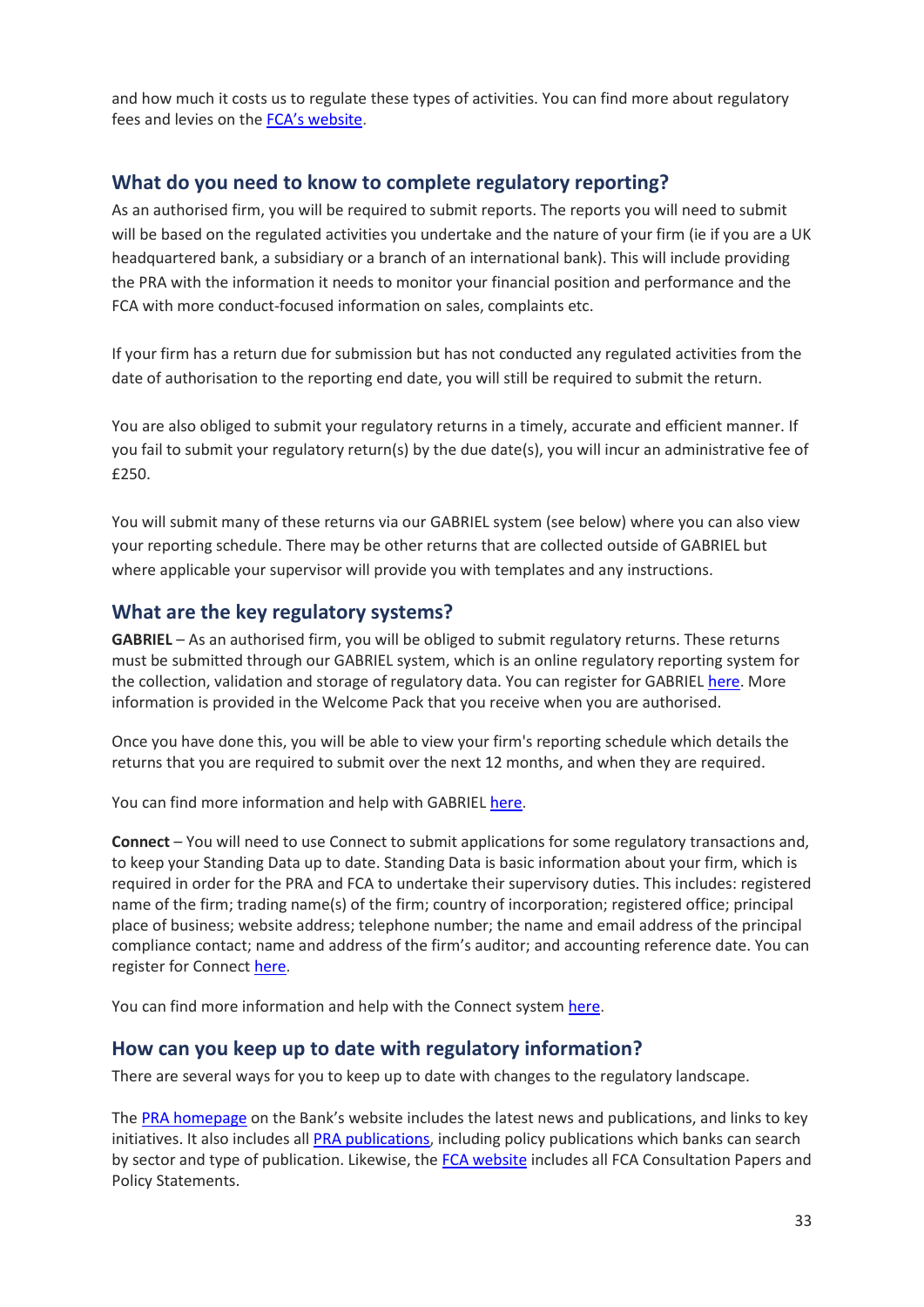You should also:

- Look out for the [PRA Regulatory Digest](http://www.bankofengland.co.uk/pra/Pages/publications/regdigest/default.aspx) a monthly newsletter for people interested in the UK financial services industry that highlights key regulatory news and publications delivered for the month. Readers are encouraged to continue to visit the [Bank of England website](http://www.bankofengland.co.uk/pra/Pages/default.aspx) throughout the month, '[subscribe to alerts](http://www.bankofengland.co.uk/Pages/subscribe.aspx)' (free) and visit the calendar for upcoming news and publications.
- Register to receive the  $FCA$  Regulation round-up  $-$  a monthly email to all regulated firms updating you on the latest news. Readers can also keep up to date with the latest news and publications on the [FCA's website.](http://www.fca.org.uk/news/list)
- Keep updated of European and international developments for the banking sector by referring to the websites for the [European Banking Authority,](http://www.eba.europa.eu/) [Basel Committee on Banking Supervision,](https://www.bis.org/bcbs/publications.htm) and [Financial Stability Board.](http://www.fsb.org/)
- Seminars these are held periodically for senior management, NEDs and advisors. It is a chance for firms to hear directly from staff at the regulators about key issues that are of interest to banks.
- Consider making contact with other organisations such as trade bodies that represent the banking industry, such as the [British Bankers Association](https://www.bba.org.uk/) and th[e Association of Foreign Banks.](http://www.foreignbanks.org.uk/)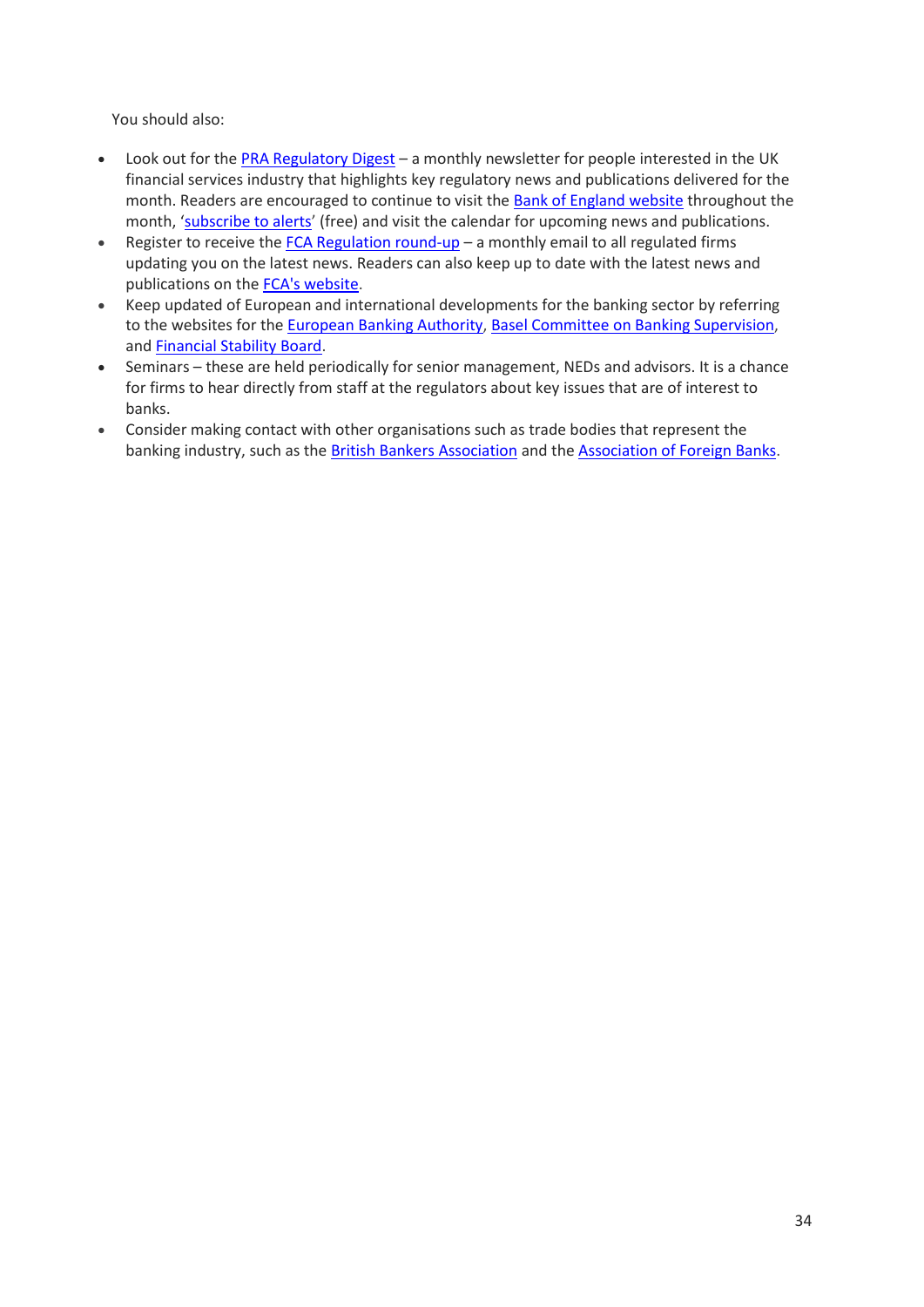# **Appendices**

- **1. Frequently asked questions**
- **2. Who we are?**
- **3. Should I become a bank?**
- **4. Alternatives to being a bank**
- **5. International banks**
- **6. The PRA's and FCA's Threshold Conditions**
- **7. Fundamental Rules and Principles for Businesses**
- **8. How to start a bank**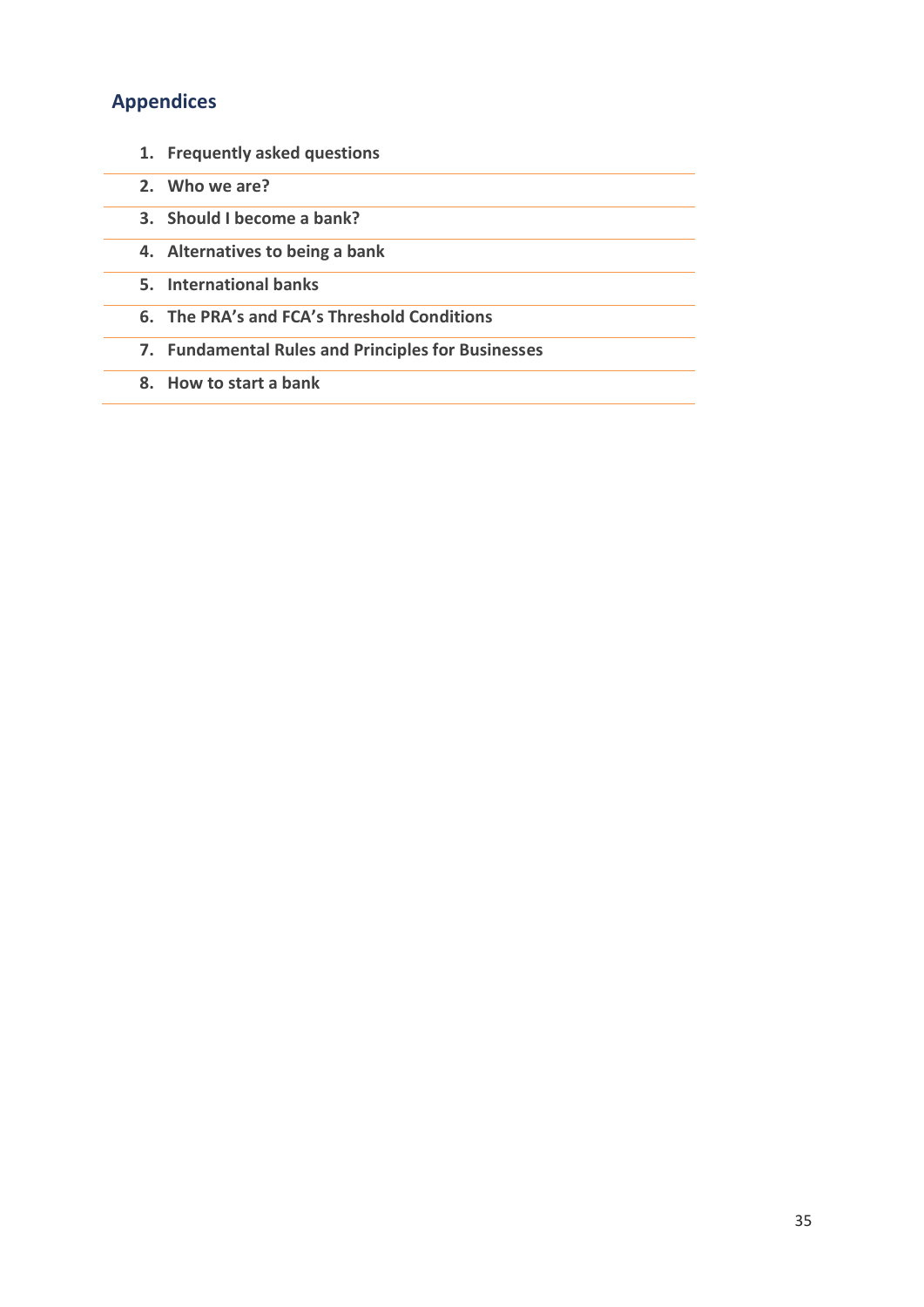



# **Frequently asked questions (FAQs)**

<span id="page-35-1"></span>The FAQs have been organised into the following categories:

- **[General](#page-35-0)**
- **[Pre-application](#page-39-0)**
- **[Consultants/suppliers](#page-41-0)**
- **[Application](#page-42-0)**
- **[Mobilisation](#page-43-0)**
- **[International banks](#page-45-0)**
- **[After authorisation](#page-46-0)**

We will monitor questions that we receive and update the FAQ as needed, and will include an update on the New Bank Start-up Unit homepage to let you know.

# <span id="page-35-0"></span>**General**

#### **Who are the PRA and FCA?**

The Prudential Regulation Authority (PRA) and Financial Conduct Authority (FCA) are the UK's financial regulators.

The PRA supervises around 1,700 firms and groups. This includes over 900 banks, building societies and credit unions and nearly 700 insurers of all sizes (general insurers, life insurers, friendly societies, and mutuals). The PRA is a subsidiary of the Bank of England and has prescribed statutory objectives. These are: the general objective to promote the safety and soundness of the firms that it regulates; and the further objective of securing protection for insurance policyholders. It also has the secondary objective of facilitating effective competition in these markets. The PRA focuses primarily on avoiding and minimising the harm firm activities or failures can cause to the stability of the UK financial system.

The FCA regulates the conduct of over 70,000 financial services firms and is the prudential supervisor for all of those firms not prudentially regulated by the PRA. The FCA has three operational objectives which are: securing an appropriate degree of protection for consumers; protecting and enhancing the integrity of the UK financial system; and promoting effective competition in the interests of consumers.

The responsibilities and objectives of the PRA and the FCA are set out in the Financial Services and Markets Act 2000 (FSMA) which is available here.

#### **What are the responsibilities of the PRA and the FCA when it comes to the banking sector?**

For the banking sector specifically, the Prudential Regulation Authority (PRA) and Financial Conduct Authority (FCA) have responsibility for the supervision of banks, the PRA for prudential matters and the FCA for conduct matters. A bank will therefore be authorised by the PRA (to carry out deposit-taking business) and will be regulated by the PRA and the FCA on prudential and conduct matters respectively.

#### **Why do I have to deal with two regulators?**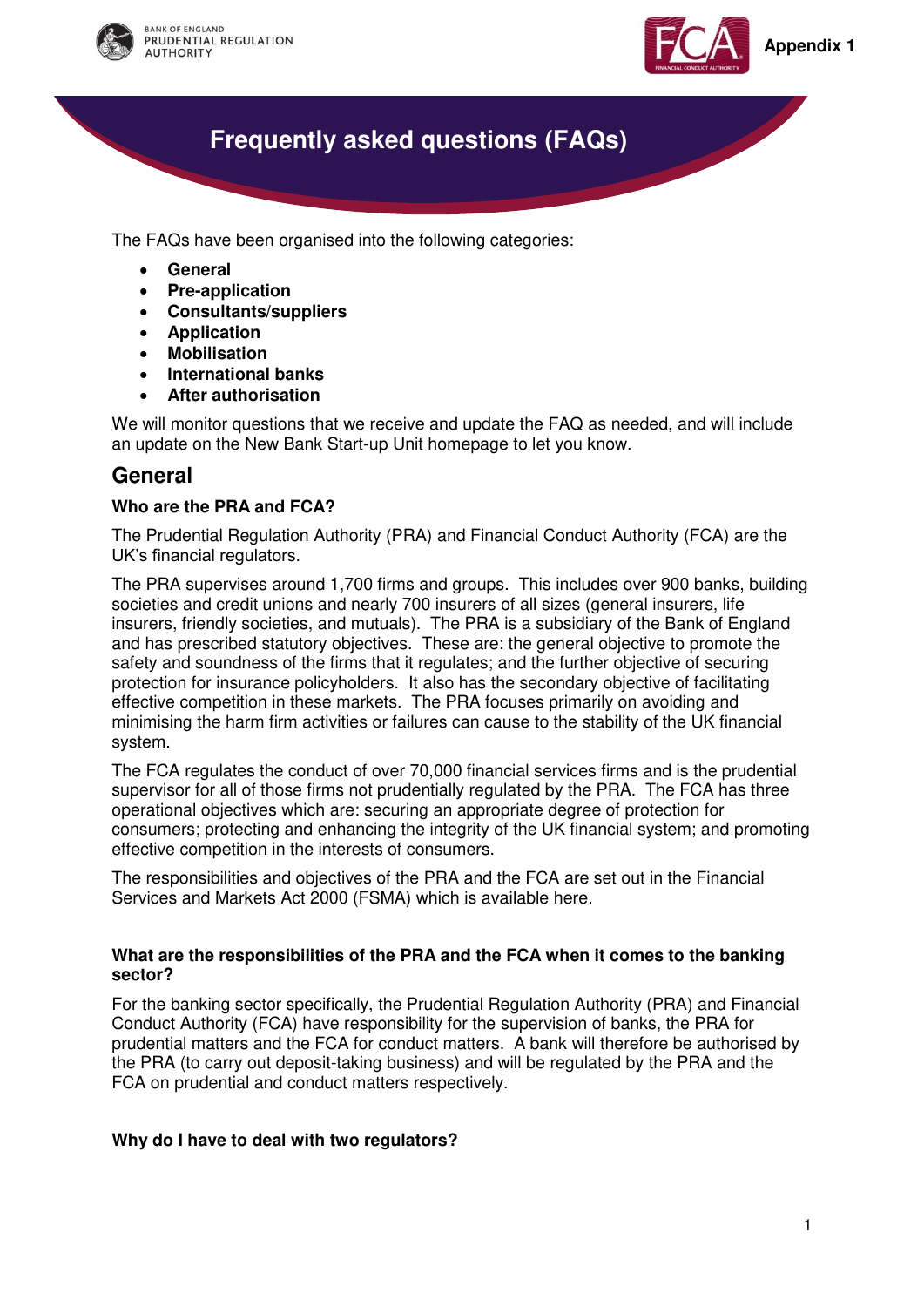Both the PRA and the FCA have responsibility for the supervision of banks. Although there are two regulators, there is a single administrative process for making an application, with just one set of application forms to complete. The PRA will lead and coordinate the application process, but you will have regular meetings with both the PRA and the FCA as we recognise the need for regular and ongoing communication throughout the authorisation process with both regulators. Wherever possible we will seek to hold joint meetings to reduce the burden on your firm and issue you with joint feedback letters.

#### **Do I need authorisation from both regulators?**

For your bank, the PRA will make the final decision on your application and, if successful, you will be authorised by the PRA. But the PRA can only authorise a new bank with the FCA's consent. If the FCA concludes that it cannot provide its consent, the PRA will be unable to authorise your firm. The PRA and FCA work closely together and there is a single administrative process for processing your application.

### **How many banks have been authorised by the PRA?**

Details of the number of banks authorised by the PRA are available [here.](http://www.bankofengland.co.uk/pra/Documents/authorisations/newfirmauths/listbanksauthorisedjan16.pdf) This document is updated every three months. For more details on newly authorised banks see the [Financial](https://register.fca.org.uk/)  [Services Register.](https://register.fca.org.uk/)

#### **What is the Financial Services Compensation Scheme?**

The Financial Services Compensation Scheme (FSCS) is the UK's compensation fund of last resort for customers of authorised financial services firms. The FSCS may pay compensation if a firm is unable, or likely to be unable, to pay claims against it. This is usually because it has stopped trading or has been declared in default. The FSCS covers business conducted by firms authorised by the FCA and the PRA, European firms (authorised by their home state regulator) that operate in the UK may also be covered.

#### **What is the Financial Ombudsman Service?**

The Financial Ombudsman Service was set up by Parliament in 2001 as the independent expert in settling complaints between consumers and businesses providing financial services. Its powers are set out in Part XVI and Schedule 17 of the Financial Services and Markets Act 2000.

#### **What is the Payment Systems Regulator?**

The Payment Systems Regulator (PSR) is the economic regulator for the payment systems industry in the UK. Launched on 1 April 2015 the PSR's purpose is to make payment systems work well for those that use them. The PSR has three statutory objectives to:

- ensure that payment systems are operated and developed in a way that considers and promotes the interests of all the businesses and consumers that use them;
- promote effective competition in the markets for payment systems and services between operators, PSPs and infrastructure providers; and
- promote the development of and innovation in payment systems, in particular the infrastructure used to operate those systems

#### **What is FSMA?**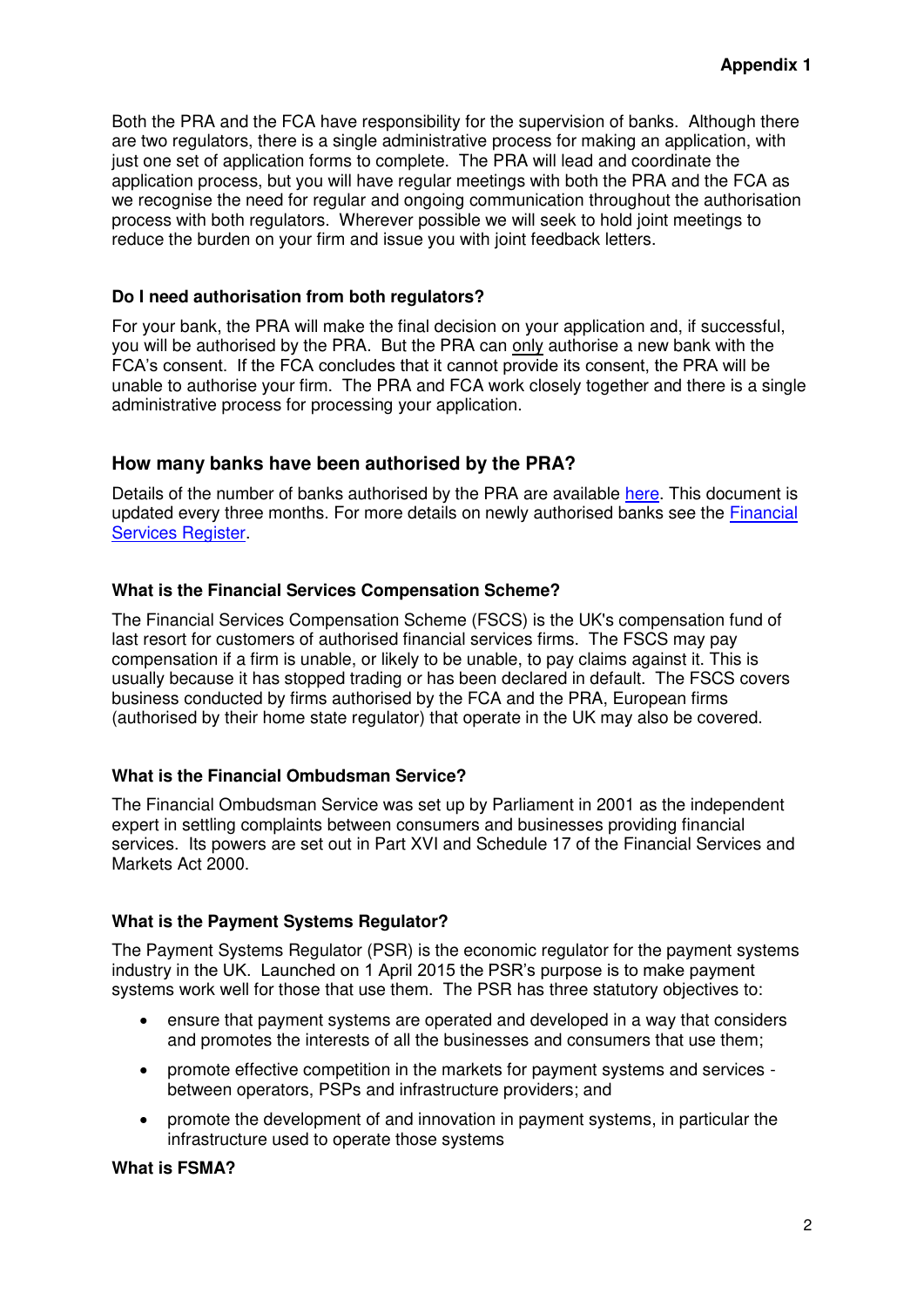FSMA refers to the Financial Services and Markets Act 2000 (FSMA) which is the act of Parliament setting out the regulatory framework for financial services in the United Kingdom. It is available online [here](http://www.legislation.gov.uk/uksi/2001/544/contents/made).

#### **What is 'Part 4A permission'?**

Part 4A refers to the section of FSMA which sets out the procedure for applying to the regulators for permission to undertake regulated activities and the powers of the FCA and PRA to vary permissions and impose requirements: hence the references to 'Part 4A permission'. You will need Part 4A permission to open a bank.

#### **What is a banking licence?**

Strictly speaking, there is no such thing as a banking licence. A bank will have Part 4A permission (referring to the relevant provisions of the Financial Services and Markets Act 2000) to carry on the regulated activity of accepting deposits and it is this permission which is often termed as a 'banking licence'.

#### **What are the PRA Rulebook and the FCA Handbook?**

The PRA Rulebook contains rules made by the PRA that apply to all PRA authorised firms. The Rulebook is available online [here.](http://www.prarulebook.co.uk/) For more information on how the PRA makes policy see the [Policy](http://www.bankofengland.co.uk/pra/Pages/policy/default.aspx) webpage.

The FCA Handbook contains all of the FCA's rules and guidance. All regulated firms must comply with the rules set out in the Handbook which is available online [here.](http://www.fca.org.uk/handbook)

#### **I am not sure if I need to be a bank, where can I get more information on the alternatives?**

Depending on your business plan or the activities you want to undertake, setting up a bank may not be the only, or in some cases, the most appropriate option. There are a number of alternatives to becoming a bank which allow you to provide some of the services that banks offer without the cost and formality involved in setting up a bank – please see the **[Early stages](http://www.bankofengland.co.uk/pra/nbsu/Pages/earlystages.aspx)** webpage for more information on these alternatives.

#### **Are all banks the same?**

No. We see a variety of business models put forward by firms looking to become a bank. All banks must meet our Threshold Conditions in order to be and remain authorised. There is no requirement for a bank to offer specific products, have a particular number of branches or employ a set number of people. We will consider each application separately.

#### **Does it matter if I am not based in London?**

We welcome applications from any new banks with a sound business model regardless of where they are based in the United Kingdom.

If you are an internationally headquartered bank outside the EEA you can operate in the United Kingdom as either a subsidiary or branch (or both) - please see the [International](http://www.bankofengland.co.uk/pra/Documents/authorisations/newfirmauths/internationalbanks.pdf)  [banks](http://www.bankofengland.co.uk/pra/Documents/authorisations/newfirmauths/internationalbanks.pdf) factsheet for more detail.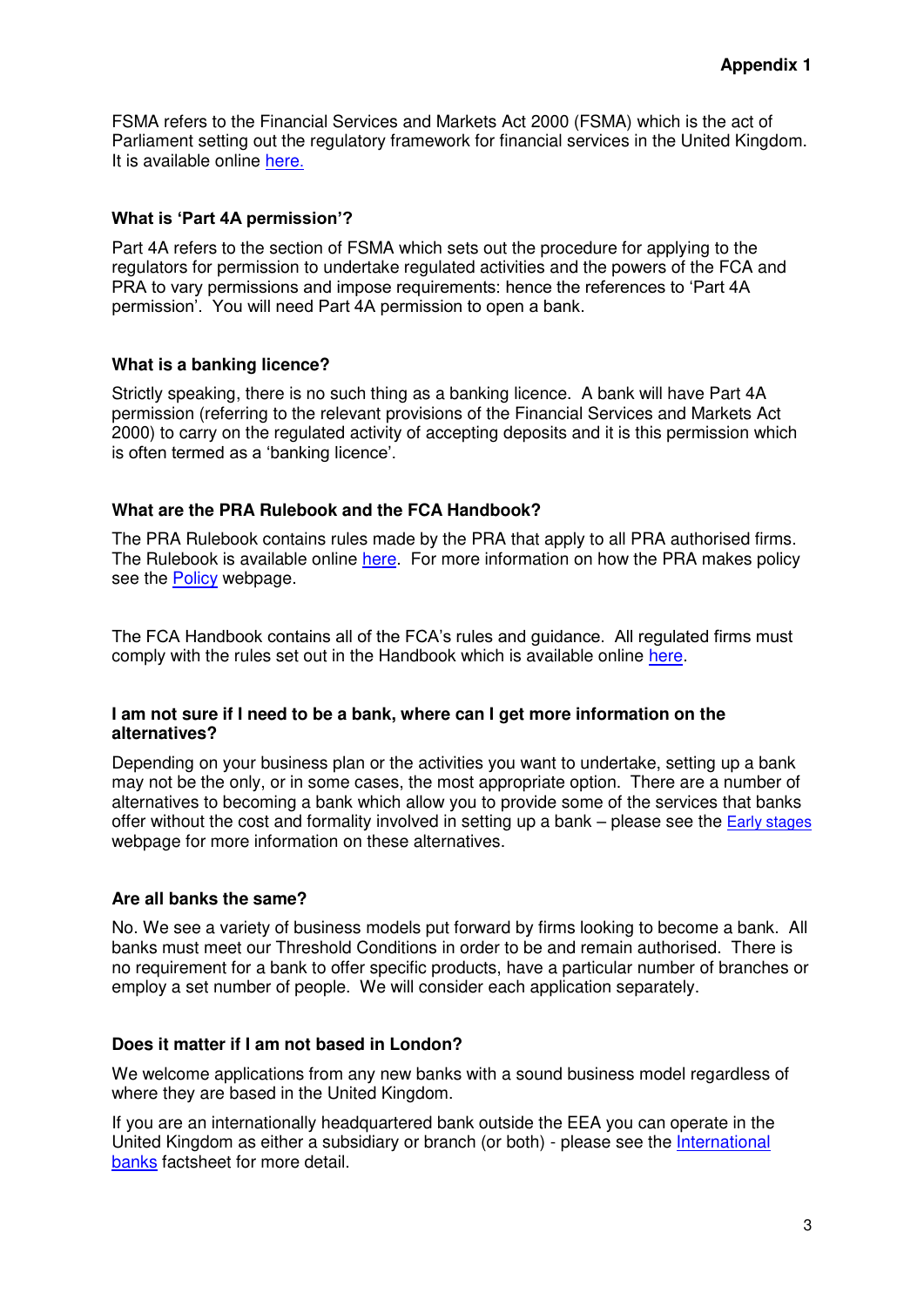#### **How do I start the authorisation process?**

To start the process you should contact us and we will arrange an initial meeting with you. However, before doing so, you should review the material on our [website](http://www.bankofengland.co.uk/pra/nbsu/Pages/default.aspx) which will help you understand the authorisation process. You can submit an application at any time but you may want to consider the advantages the pre-application meetings will offer.

#### **How should I prepare for the initial meeting?**

In advance of the initial meeting we will ask you to prepare a high-level summary in the form of a draft business proposition. As a minimum, this should contain the following:

- an explanation of why you want to be a bank; and
- your initial business proposition and strategy including:
	- $\circ$  business plan details of market research, what products you will be offering, how you will offer them and your target market;
	- $\circ$  sources of funding how you propose to fund the business and whether you have any investors and/or funding in place;
	- o owner and controllers details of proposed owners and controllers, as far as they are known;
	- $\circ$  corporate governance details of structure, board, senior management and governance arrangements, as far as they are known; and
	- $\circ$  project plan an overview and timeline of your plan to set up the new bank.

The [application forms and the supporting notes](http://boe-cms-authoring/pra/Pages/authorisations/newfirm/default.aspx) are a helpful resource when preparing your business proposition.

Please send us materials for discussion a minimum of 10 working days before the meeting so that we have time to review them and ensure we have as valuable a discussion as possible. If you cannot meet this deadline, we may have to reschedule the meeting.

#### **How quickly can I become a bank?**

There is no simple answer to this question.

The pre-application phase does not have a set timetable and the speed of progress is entirely up to you. We are interested in the quality of the material you prepare rather than the quantity or speed at which you prepare it. However, any feedback we provide should be considered carefully and taken on board.

Once you have submitted your application a statutory deadline of either six or 12 months will apply for us to reach a decision on your application – please see the [Application](http://www.bankofengland.co.uk/pra/nbsu/Pages/submittingassessing.aspx) webpage for more detail.

If you take the mobilisation route we expect the mobilisation period to last a maximum of 12 months – see the [Mobilisation](http://www.bankofengland.co.uk/pra/nbsu/Pages/mobilisation.aspx) webpage for more detail.

#### **What if my firm is already authorised?**

If your firm is already authorised you will need to apply to vary your permissions to add deposit-taking. While this is a different type of authorisations transaction, you will need to follow the same process as a new bank and you should start pre-application activities with us as normal.

#### **How can I access payments systems?**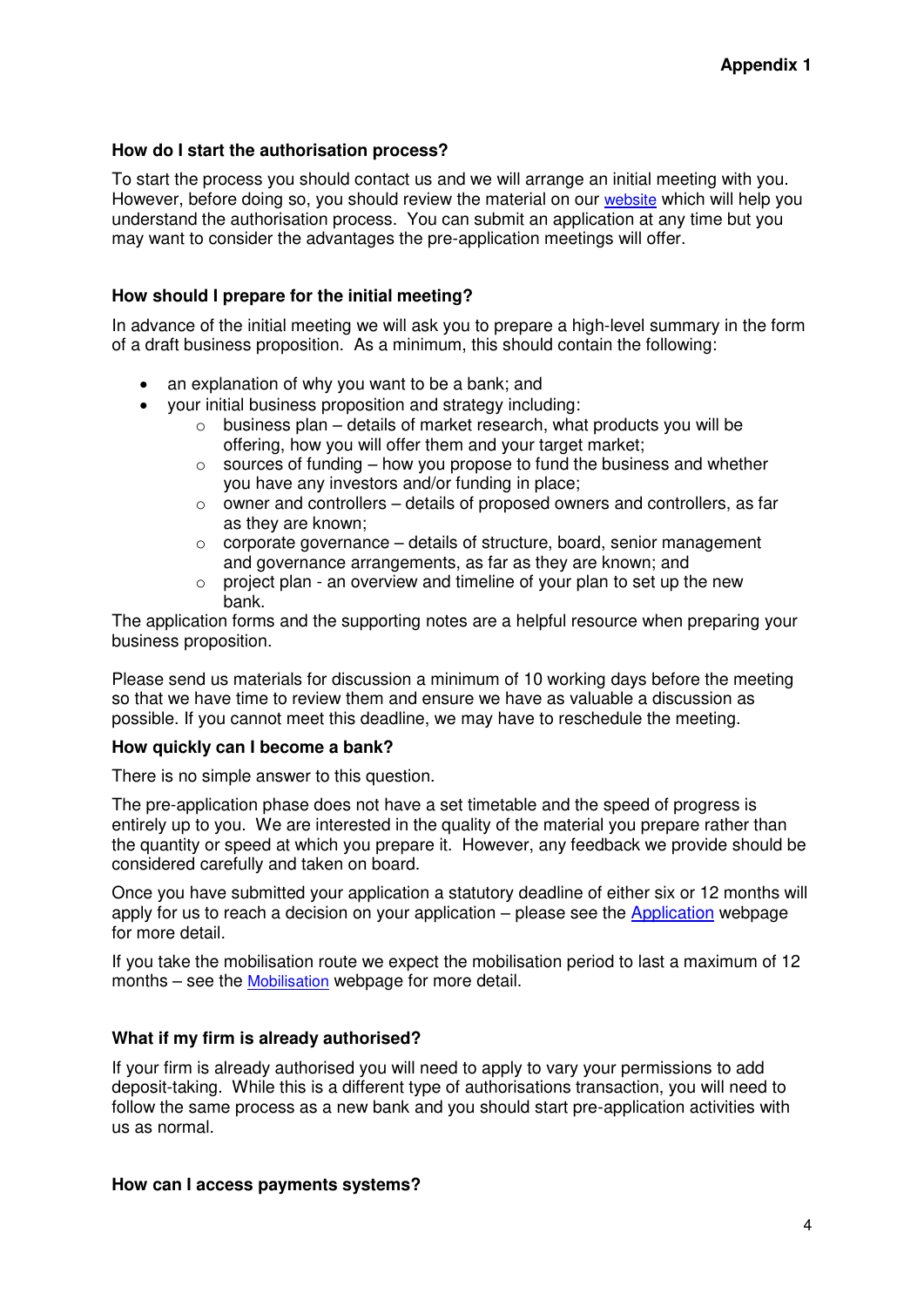Firms can access a payment system through either direct access (where they have a direct relationship with the payment system operator) or indirect access (where a direct PSP acts as their sponsor). Firms who would like to access payments systems directly will also need to obtain a reserve account with the Bank of England. Further information about direct and indirect access can be found on the [Payment Systems Regulator](https://www.psr.org.uk/psr-focus/access) and [Payments UK](http://www.accesstopaymentsystems.co.uk/) websites.

#### **Do I need direct or indirect access to payment systems?**

Most newly authorised firms initially chose to access payments indirectly because it might be less time consuming and costly at first. However depending on your business model and business plan, direct access can have a number of benefits, including better control over the services you wish to provide to your end users.

#### **When do I need to get access to payment systems?**

Firms need to consider their options for accessing payment systems as early as possible in order to be able to adequately reflect this in their business plans.

#### **If I am unhappy with the FCA or PRA who can I complain to?**

Both the Financial Conduct Authority and the Prudential Regulation Authority have arrangements for the investigation of complaints against them. You can find details of the Complaints Scheme [here.](http://www.bankofengland.co.uk/about/Pages/complaints/default.aspx)

[Back to top](#page-35-1)

# <span id="page-39-0"></span>**Pre-application**

#### **What is a Business Plan?**

A Business Plan is a description of your proposed business, containing details of your objectives and how you will achieve them.

Your business plan must be tailored to the activities that your firm plans to undertake and taking our Threshold Conditions into consideration, can:

- explain your business model and how it will be viable and profitable, including appropriate supporting material and market research;
- identify all of the regulated activities and any unregulated business that you intend to carry on;
- demonstrate that you will have the skills, competence and governance arrangements appropriate to managing a bank;
- demonstrate that the business will be run in a prudent and proper manner;
- identify all the likely business and regulatory risk factors;
- explain how you will monitor and control these risks; and
- take into account any future developments or potential impacts on your business.

The amount of detail contained in your Business Plan should be proportionate to the scale and complexity of your business; and the risks to your business and your customers. If you submit an incomplete or unclear business plan, it will delay our assessment of your application as we will need to ask further questions or request further information to gain a clear picture of your business. However, your Business Plan is likely to evolve throughout the pre-application process as your business model develops and you take our feedback on board.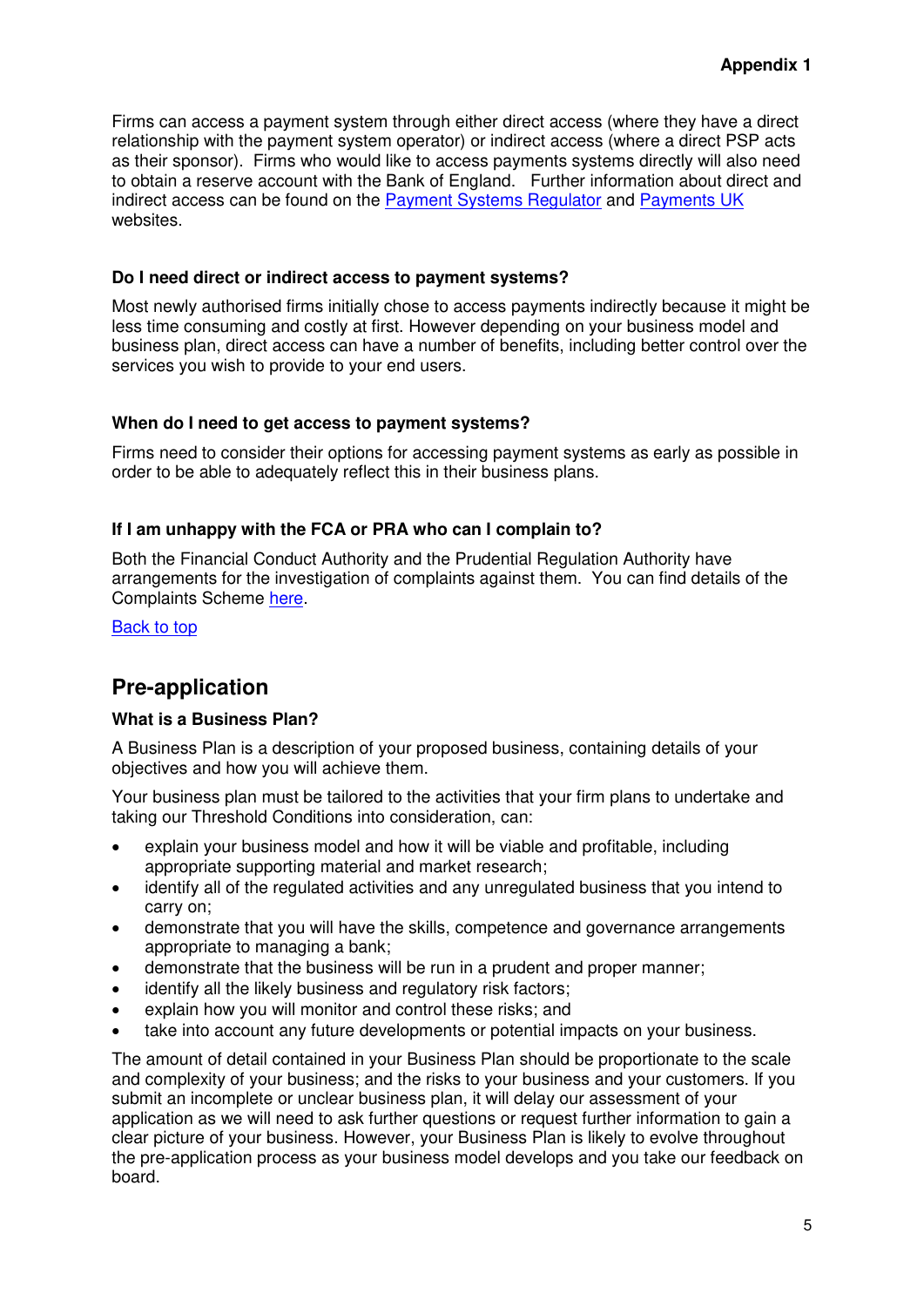The Business Plan is an important part of your overall application and is integral to our decision making. We will use it to assess the risks that your business presents to our objectives and how you plan to control and manage them. You should also use your Business Plan to help you focus on directing your activities and organising your resources to achieve your objective of becoming authorised as a bank.

#### **Do I need to go through the pre-application process?**

There is no formal requirement for you to follow the pre-application process. However, our experience tells us that firms who engage with us early and work with us through the preapplication process submit a much higher quality application that we can assess more readily.

#### **What if I don't agree with your feedback?**

We will be open, honest and provide clear feedback on your proposals/application and we will expect you take this feedback on board as you progress. If you do not agree with our feedback you can discuss this with us.

#### **Are my interactions with you confidential?**

Yes. All inquiries and information that we receive will be treated as confidential. However, the PRA and FCA do share information with each other in the course of your application.

### **Where can I read more about the PRA's and the FCA approach to authorising new banks**

You can take a look at our Review of requirements for firms entering of expanding in the bank sector and the subsequent progress review which are both available [here](http://www.bankofengland.co.uk/pra/Pages/publications/reports/2014/reviewrequirements.aspx). Although these were published in 2013 and 2014 respectively, they are still very relevant and include some material not available elsewhere, particularly the information in both documents on the PRA's approach to setting capital and liquidity requirements for new banks.

#### **I have heard the term 'Small Specialist Bank' with reference to minimum capital requirements. What is a Small Specialist Bank?**

To be considered a Small Specialist Bank (SSB), a bank has to carry out one or more of the following activities:

- provide basic banking services which could include current and savings accounts;
- lend to SMEs; and
- residential mortgage lending.

If the PRA agrees that a firm meets the definition of a Small Specialist Bank it is able to hold an absolute minimum amount of capital equal to  $\epsilon$ 1 million or £1 million (whichever is higher), plus a capital planning buffer (CPB), rather than the previous minimum level of  $\epsilon$ 5 million plus a CPB.

SSBs are still expected to be fully resolvable and to meet both regulators' Threshold Conditions at all times.

#### **When can I call myself a bank?**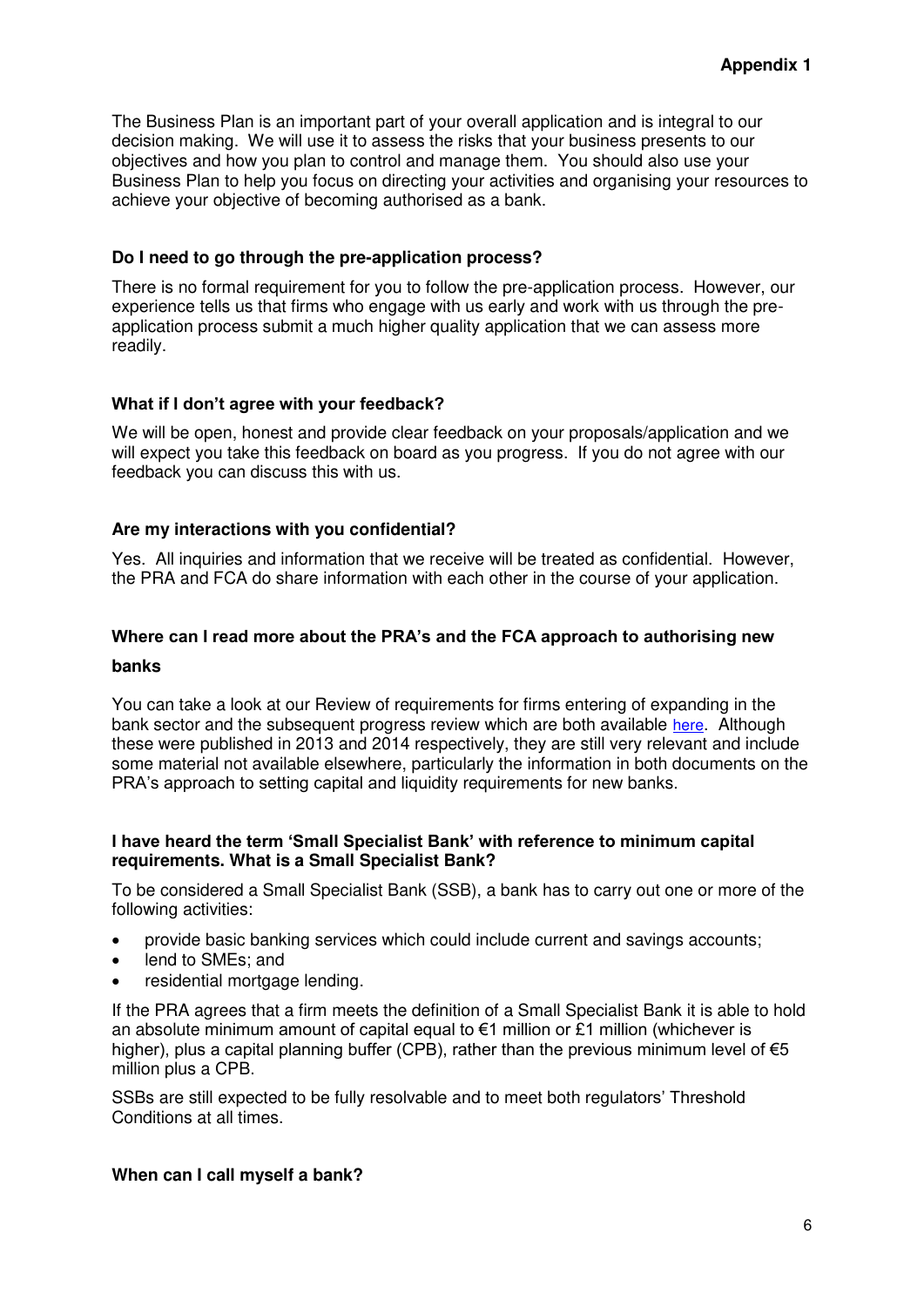A firm cannot call itself a bank until it has been authorised. The use of certain sensitive words such as 'bank' and 'banking' in registered company names is controlled by legislation in order to prevent the public from being misled.

You may begin the application process as 'Example Ltd' but only when you are authorised can you call yourself 'Example Bank Ltd'.

Website domain names and email addresses are controlled in a similar way and you should seek the FCA's consent before purchasing domain names that use sensitive words including 'bank' and 'banking'.

It is an offence to trade under a business name incorporating a sensitive word without obtaining the necessary consent. The business committing the offence (and individuals running the business) may be liable to a penalty.

There is further information on sensitive business names [here](https://www.the-fca.org.uk/sensitive-names?field_fcasf_sector=unset&field_fcasf_page_category=unset).

#### **What do I do if things change?**

If anything changes with regard to your plans you should contact your case officers and discuss the changes with them.

[Back to top](#page-35-1)

# <span id="page-41-0"></span>**Consultants/suppliers**

#### **Do I need to hire external advisors or consultants?**

This is entirely up to you and we do not require you to do so. Many firms do find it helpful to work with external advisors or consultants but others find they have the required level of expertise in-house.

#### **Can you recommend any external advisors or consultants?**

No, we cannot recommend any particular external advisors or consultants.

#### **Can I bring my advisors to meetings with you?**

Yes you can but we would not expect them to speak on your behalf.

#### **Can I use outsourced service providers?**

Yes. But as a regulated firm, you must retain full accountability for discharging your regulatory responsibilities; you cannot delegate any part of your responsibility to a thirdparty. Where a firm uses a third-party for the delivery of critical services, it must comply with the General outsourcing requirements (SYSC 8.1 of the FCA Handbook and the Outsourcing Part of PRA Rulebook). The overall aim of these regulatory obligations is to ensure that a firm appropriately manages the operational risk associated with its use of third-parties and the arrangements with third-parties do not impair our ability to regulate you.

#### **Do you specify what IT systems I should use?**

We do not specify which IT systems you should use. Your firm's regulated activities must be supported by IT services which are effective, resilient and secure and have been appropriately designed to meet expected future as well as current business needs.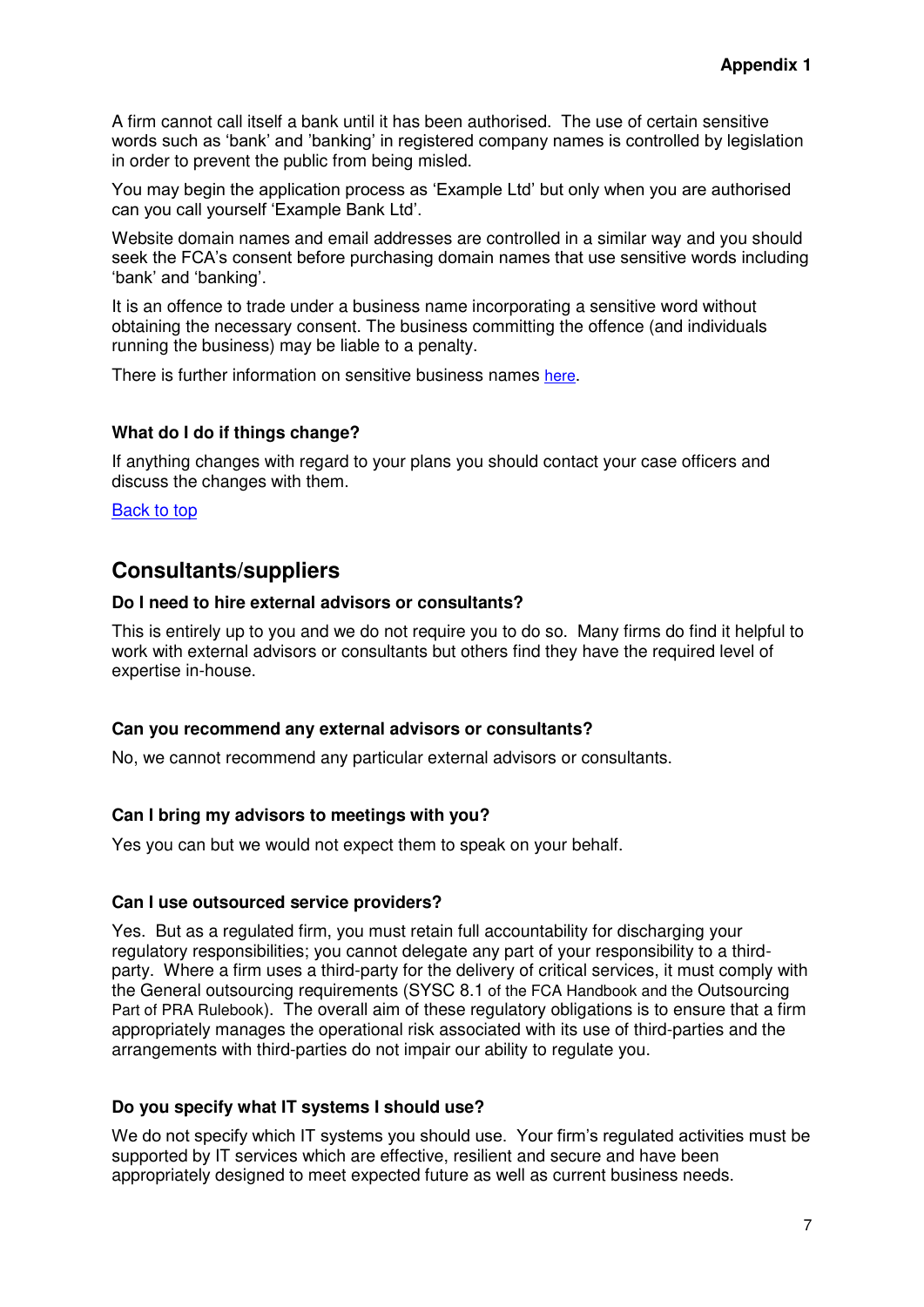#### **Do I need to have the most up to date IT systems?**

No. We do not specify which IT systems you should use. Your firm's regulated activities must be supported by IT services which are effective, resilient and secure and have been appropriately designed to meet expected future as well as current business needs.

#### **Can you recommend any particular IT systems/providers?**

No, we cannot recommend any particular IT systems/providers.

#### **Can I use cloud technology?**

The term 'cloud' encompasses a range of different IT services. Each service has features and risks associated with it, and it is for you to consider which outsourcing option is the best fit for your business.

From a regulatory perspective, the exact form of the service used does not, in itself, alter the regulatory obligations placed on you.

You should remember that where a firm uses a third-party for the delivery of critical services, it must comply with the General outsourcing requirements (SYSC 8.1 of the FCA Handbook and the Outsourcing Part of PRA Rulebook). The overall aim of these regulatory obligations is to ensure that a firm appropriately manages the operational risk associated with its use of third-parties and the arrangements with third-parties do not impair our ability to regulate you.

It is essential that regulated firms keep up to date with regulatory policy and retain full responsibility and accountability for discharging all of their regulatory responsibilities. You cannot delegate any part of this responsibility to a third party.

[Back to top](#page-35-1)

# <span id="page-42-0"></span>**Application**

#### **What are the Threshold Conditions and why are they important?**

Each regulator has a set of Threshold Conditions that firms must meet firm at authorisation and on an ongoing basis. If you do not meet these Threshold Conditions your application will not be successful and if, once authorised, you subsequently fail to meet these Threshold Conditions, both regulators can take steps to remove your authorisation - please see [Threshold Conditions](http://www.bankofengland.co.uk/pra/Documents/authorisations/newfirmauths/thresholdconditionsfactsheet.pdf) for more detail.

#### **Do I need to meet all of the Threshold Conditions?**

Yes. Both at authorisation and on an ongoing basis - please see [Threshold Conditionsf](http://www.bankofengland.co.uk/pra/Documents/authorisations/newfirmauths/thresholdconditionsfactsheet.pdf)or more detail.

#### **How long will it take to assess my application?**

Once you have submitted your application a statutory deadline of either six or 12 months will apply for us to authorise you or not – please see [the Application webpage](http://www.bankofengland.co.uk/pra/nbsu/Pages/submittingassessing.aspx) for more detail.

#### **Where can I find details of the application fees?**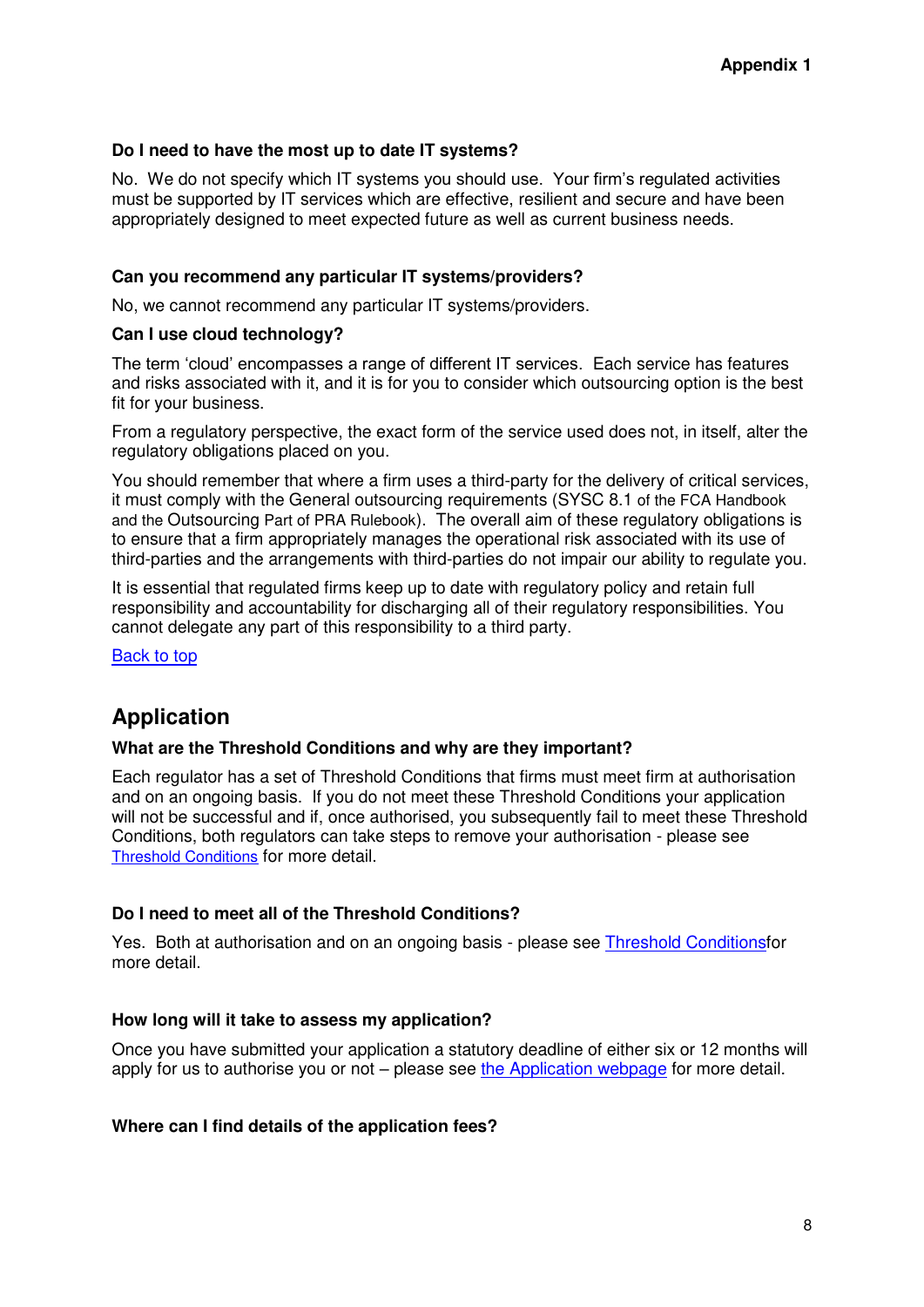Details of our application fees can be found [here.](http://www.bankofengland.co.uk/pra/nbsu/Pages/submittingassessing.aspx) The amount of the fee will depend on the regulated activities your firm wishes to carry on and the complexity of your application. You should note that the fee is not refundable, even if your application is unsuccessful.

#### **Why do I have to pay a fee?**

Both the PRA and the FCA are funded entirely by the fees and levies recovered from the firms we regulate – we receive no subsidies from other sources. As part of this we charge a fee for processing an application to authorise a new firm. You can find more details about fees [here.](http://www.bankofengland.co.uk/pra/nbsu/Pages/submittingassessing.aspx)

#### **Will I hear from you during the assessment process?**

Yes, you will hear from us regularly while we are assessing your application. If you do not hear from us you should not interpret this as bad news or that we are not working on your application. Any concerns will be communicated to you at the earliest opportunity.

#### **Can you refuse my application?**

Yes we can. If we are likely to refuse your application, we will advise you of this and give you sufficient notice and time to address our concerns. If you are unable to address these concerns we can refuse your application – please see the [Application](http://www.bankofengland.co.uk/pra/nbsu/Pages/submittingassessing.aspx) webpage for more detail.

#### **Can I appeal if you refuse my application?**

Yes. There is an independent appeals process - please see the [Application](http://www.bankofengland.co.uk/pra/nbsu/Pages/submittingassessing.aspx) webpage for more detail.

<span id="page-43-0"></span>[Back to top](#page-35-1)

# **Mobilisation**

#### **Do I have to go through mobilisation?**

No. Mobilisation is generally suitable for start-up banks which may not have the upfront investment or need time to build IT systems, infrastructure, recruit staff or engage with thirdparty suppliers.

Mobilisation is not usually suitable for existing banks that have the resources, capital and infrastructure to allow them to set the bank up at speed before being authorised. This could include establishing a UK branch or a UK subsidiary of a well-established international firm. In these cases our expectation is the firm will utilise existing IT systems and other infrastructure and can call on their parent for financial resources.

However, we will consider the use of the mobilisation route on a case-by-case basis.

#### **What is 'Authorisation with Restriction' and is it different to mobilisation?**

Mobilisation is sometimes referred to as being 'Authorised with Restriction' or AWR. When your firm enters mobilisation or is 'Authorised with Restriction' it becomes an authorised firm. What it is not, is a different form or type of authorisation: the only difference is that there will be a requirement limiting the amount of business you can undertake until the bank is fully operational.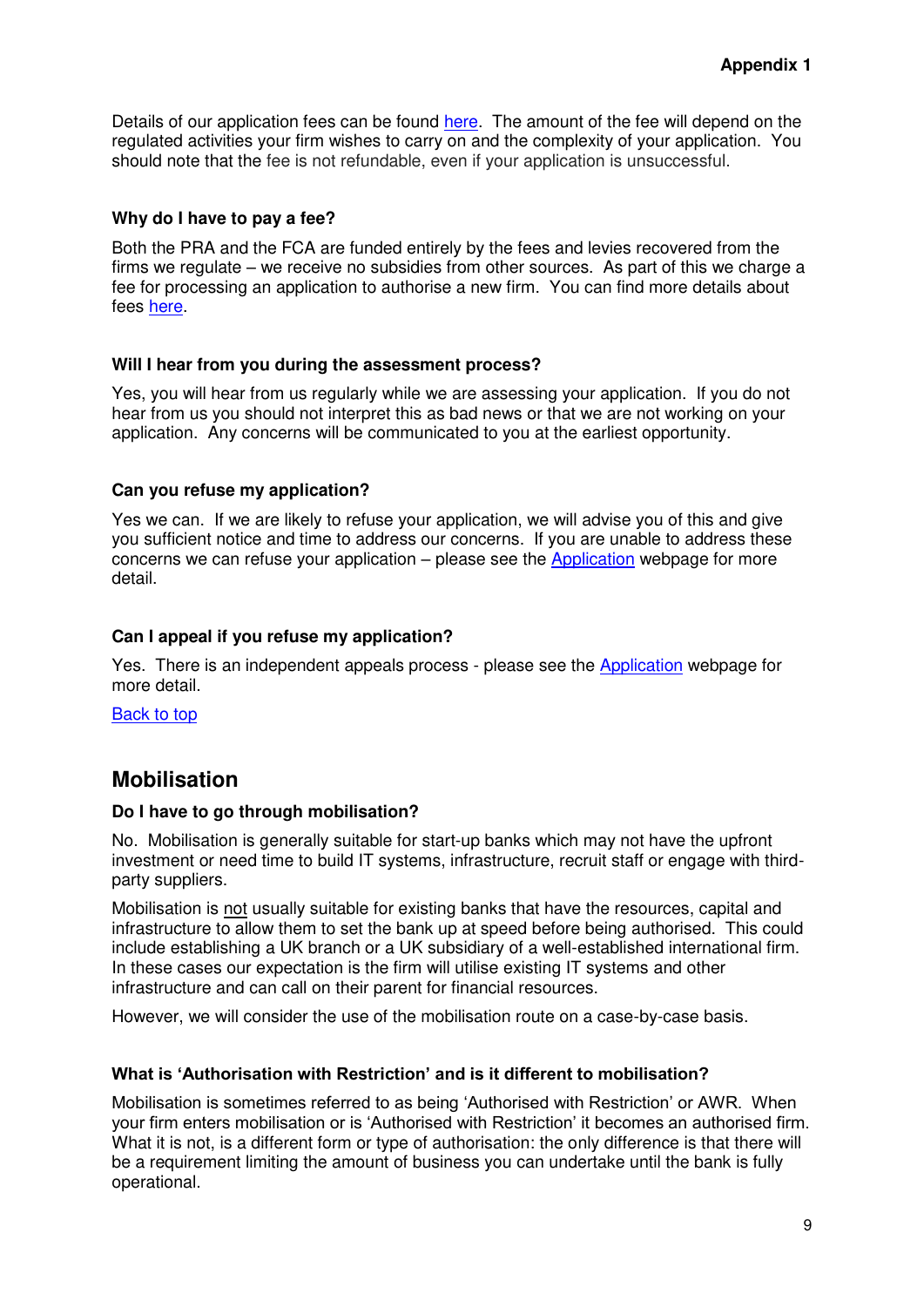#### **Could you tell me more about the restriction on the business that can be undertaken during mobilisation?**

We place a restriction on the newly-authorised bank to ensure that it will be able to meet both regulators' Threshold Conditions without having the management, governance, controls and so on in place that are necessary to run a bank in a safe and sound manner and provide adequate protection for consumers.

This restriction takes the form of a requirement on the new bank to limit the amount of business it can undertake until the build-out is complete and the bank is fully operationally ready. For example, the requirement may allow the bank to accept deposits, but will limit the amount to reflect the lack of infrastructure and controls in place at the start of mobilisation. Typically, we will cap the level of deposits that a new bank can accept to £50,000 in total.

Once fully operational, you apply to vary your permissions to remove the requirement restricting the amount of business you can undertake. While you can apply at any time, we will not approve the variation until you have completed all of your mobilisation activities and we are certain you are ready to starting trading fully.

#### **If my firm is already authorised can we carry on what we already do?**

Yes. You may carry on conducting business for which you are already authorised while you are going through the process of applying to become a bank. However, you cannot undertake the activities you are applying for, until you are authorised to do so.

#### **Can I start mobilisation activities before being authorised?**

Yes you can. Depending on your circumstances and risk appetite, you can start mobilisation activities whenever you are ready.

#### **What should I do if mobilisation is taking longer than I thought?**

If you have concerns you will not be able to meet the terms of your mobilisation plan you should discuss these with your case officers as soon as possible. Conversely, if we have concerns about your progress, we will discuss these with you and may ask you to prepare a revised mobilisation plan.

We always encourage firms to ensure their timetable includes appropriate levels of contingency while bearing in mind our expectation that mobilisation should not take longer than 12 months.

However, if you are unable to complete mobilisation within 12 months or to the required standard we may take steps to remove your authorisation or you may decide to apply to cancel your authorisation.

In our experience firms often underestimate the amount of time required to build-out the bank during mobilisation. In particular, the amount of time it takes to build, test and implement IT systems can be greater than expected.

#### **How much contingency should I build into my mobilisation plan?**

In our experience firms often underestimate the amount of time required to build-out the bank during mobilisation. In particular the amount of time it takes to build, test and implement IT system can be greater than expected. We always encourage firms to ensure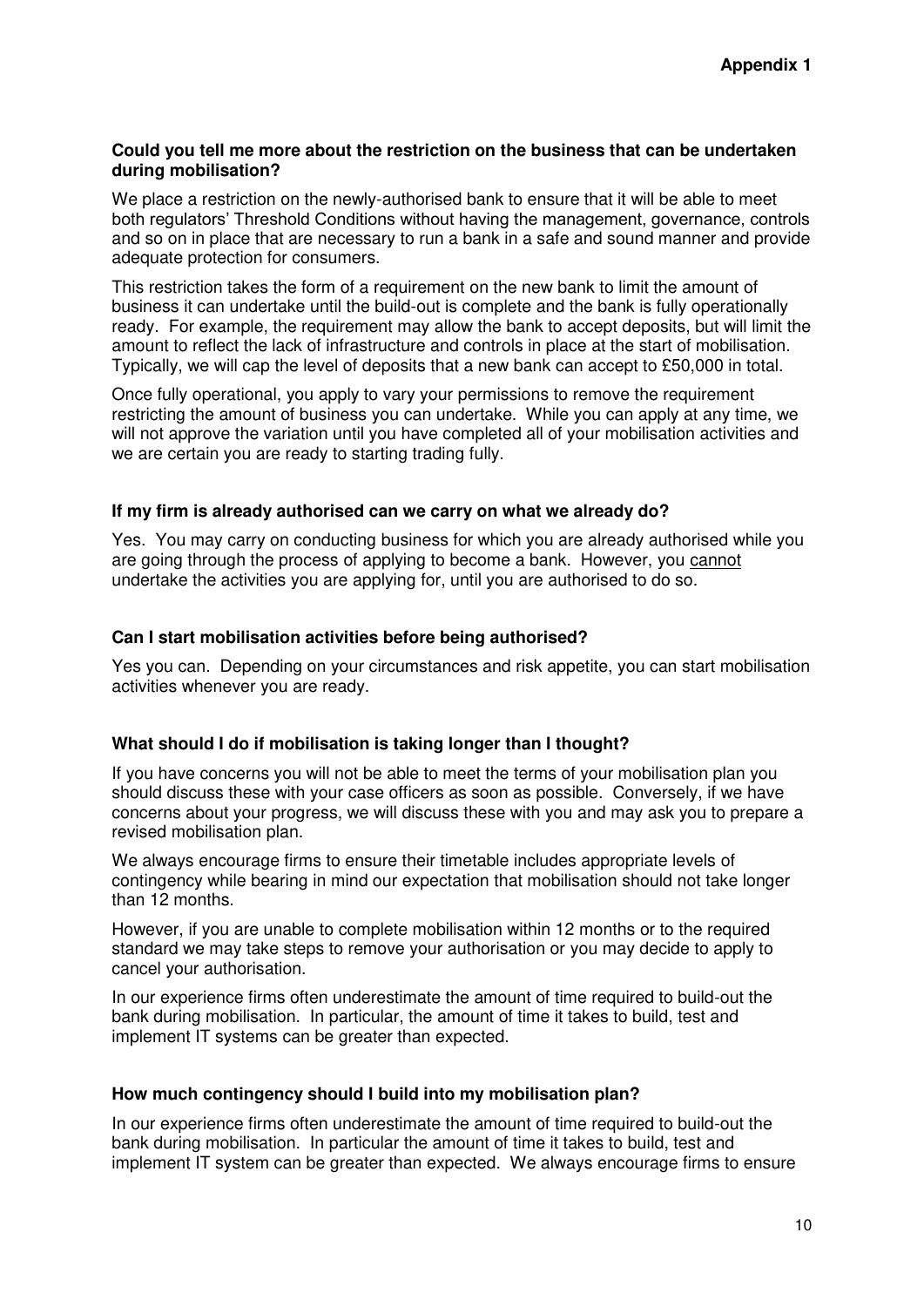their timetable includes appropriate levels of contingency whilst bearing in mind our expectation that mobilisation should not take longer than 12 months.

#### **What do I have to do to exit mobilisation?**

To remove the requirement restricting the business you can undertake, you will need to submit a Variation of Permission (VoP) application via the Connect system. Your case officer will help you with this when the time comes.

However, this VoP will not be approved until you have completed all of your mobilisation activities and are ready to starting trading fully. As part of this process, we may ask for confirmation from your board that you have successfully completed mobilisation.

Once we have approved your VoP, you will be sent written confirmation that the requirement has been removed and you can start to trade fully.

You can find more information on the VoP process [here](http://www.bankofengland.co.uk/pra/Pages/authorisations/variationpermission/default.aspx).

[Back to top](#page-35-1)

# <span id="page-45-0"></span>**International banks**

#### **What is difference between a subsidiary and a branch?**

Internationally headquartered banks can operate in the United Kingdom either as subsidiaries or as branches. A subsidiary is a separate legal entity from its parent and, as such, requires its own governance and risk management, and must meet capital and liquidity requirements. A branch forms part of the same legal entity as its head office, and, therefore, will not have its own capital base or board, but it must meet local regulatory requirements.

The business models that branches and subsidiaries adopt may overlap and it is not uncommon for internationally headquartered firms to operate both a subsidiary and a branch in the United Kingdom with different business activities in each entity.

Please see [Supervising international banks: the PRA's approach to branch supervision –](http://www.bankofengland.co.uk/pra/Pages/publications/ps/2014/ps814.aspx) Policy [Statement 8/14](http://www.bankofengland.co.uk/pra/Pages/publications/ps/2014/ps814.aspx) for more details.

#### **What is the PRA's view of branches?**

The PRA has set out its approach to international bank supervision in Supervising international [banks: the PRA's approach to branch supervision –](http://www.bankofengland.co.uk/pra/Pages/publications/ps/2014/ps814.aspx) Supervisory Statement 10/14 which is relevant to all internationally headquartered PRA-supervised firms operating or considering operating in the United Kingdom.

#### **Is mobilisation applicable for international banks?**

Mobilisation is generally suitable for start-up banks which may not have the upfront investment or need time to build IT systems, infrastructure, recruit staff or engage with thirdparty suppliers.

Mobilisation is not usually suitable for existing banks that have the resources, capital and infrastructure to allow them to set the bank up at speed before being authorised. This could include establishing a UK branch or a UK subsidiary of a well-established international firm. In these cases our expectation is the firm will utilise existing IT systems and other infrastructure and can call on their parent for financial resources.

However, we will consider the use of the mobilisation route on a case-by-case basis.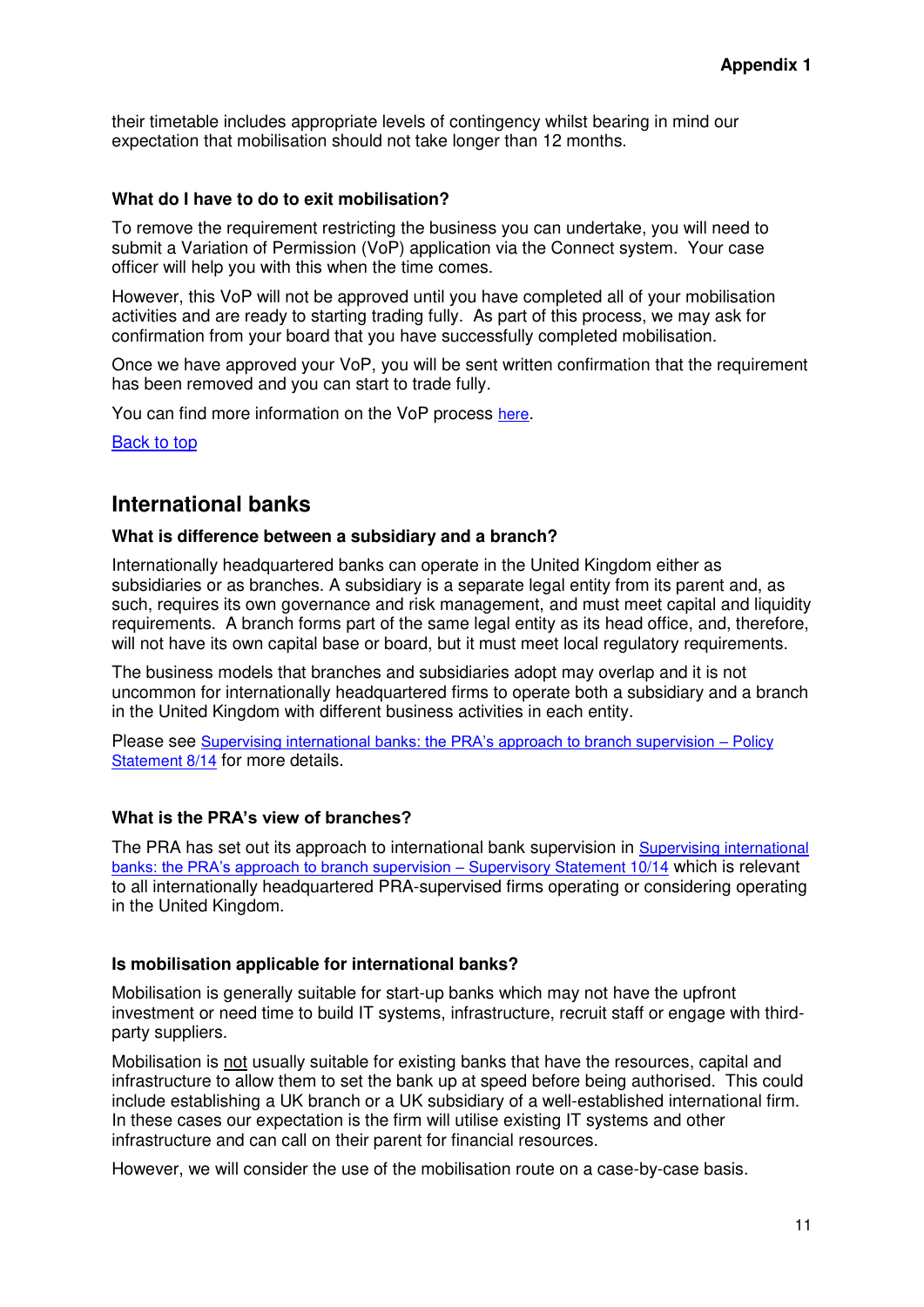[Back to top](#page-35-1)

# <span id="page-46-0"></span>**After authorisation**

#### **What are the Threshold Conditions and why are they important?**

Each regulator has a set of Threshold Conditions which firms must meet at authorisation and on an ongoing basis. If you do not meet these Threshold Conditions your application will not be successful and if, once authorised, you subsequently fail to meet these Threshold Conditions, both regulators can take steps to remove your authorisation - please see [Threshold Conditions](http://www.bankofengland.co.uk/pra/Documents/authorisations/newfirmauths/thresholdconditionsfactsheet.pdf) for more detail.

#### **What are the PRA's Fundamental Rules and why are they important?**

In addition to its Threshold Conditions, the PRA also has eight Fundamental Rules, which are high-level rules which collectively act as an expression of the PRA's general objective of promoting the safety and soundness of regulated firms – please see the [After authorisation](http://www.bankofengland.co.uk/pra/nbsu/Pages/postauth.aspx)  [webpage](http://www.bankofengland.co.uk/pra/nbsu/Pages/postauth.aspx) for more detail. It is vital that boards and senior management understand the Fundamental Rules and establish within their firms a culture that supports adherence to the spirit and the letter of the requirements.

#### **What are the FCA Principles for Businesses and why are they important?**

In addition to its Threshold Conditions, the FCA also has eleven Principles for Businesses which are a general statement of firm's fundamental obligations under the regulatory system – please see the [After authorisation webpage](http://www.bankofengland.co.uk/pra/nbsu/Pages/postauth.aspx) for more detail. It is vital that boards and senior management understand the Principles for Businesses and establish within their firms a culture that supports adherence to the spirit and the letter of the requirements.

#### **Where can I find out more about how I will be supervised?**

In the first instance please see [the After authorisation webpage](http://www.bankofengland.co.uk/pra/nbsu/Pages/postauth.aspx) for more details.

In addition, you should refer to the:

- [Prudential Regulation Authority's approach to banking supervision](http://www.bankofengland.co.uk/pra/Pages/supervision/approach/default.aspx); and
- [Financial Conduct Authority's Approach to](http://www.fca.org.uk/about/what/regulating/how-we-supervise-firms) Supervision for flexible portfolio firms.

International banks should also refer to the [Prudential Regulation Authority's approach to](http://www.bankofengland.co.uk/pra/Pages/publications/ps/2014/ps814.aspx)  [branch supervision.](http://www.bankofengland.co.uk/pra/Pages/publications/ps/2014/ps814.aspx)

#### **What is the Connect system and how can I access it?**

Connect is our online system that you can use to submit applications and notifications for:

- approved persons:
- appointed representatives;
- variation of permission;
- standing data;
- passporting;
- part 4A permission;
- payment institutions: authorise, register or cancel; and
- PSD agents: add, amend or remove.

More information on Connect is available [here](http://www.fca.org.uk/firms/systems-reporting/connect) and you can access it [here.](https://gabriel.fca.org.uk/portal_authentication_service/appmanager/merportal/desktop)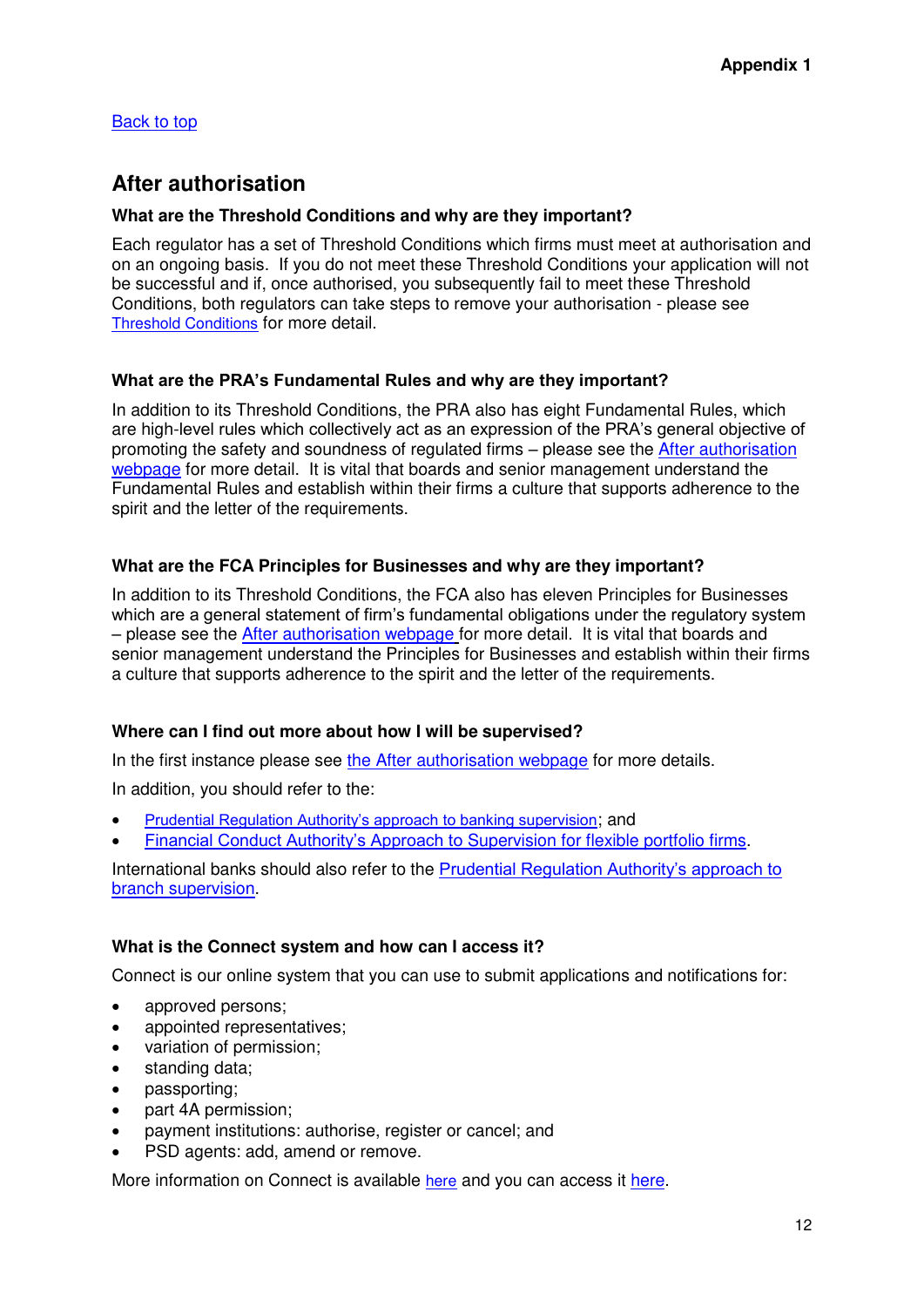*Please note that banks still have to use paper forms when applying for Part 4A permission.*

#### **What is GABRIEL and how can I access it?**

GABRIEL is our online regulatory reporting system for the collection, validation and storage of regulatory data. More information on GABRIEL is available [here](https://gabriel.fca.org.uk/portal_authentication_service/appmanager/merportal/desktop) and you can access it [here.](https://gabriel.fca.org.uk/portal_authentication_service/appmanager/merportal/desktop)

**[Back to top](#page-35-1)**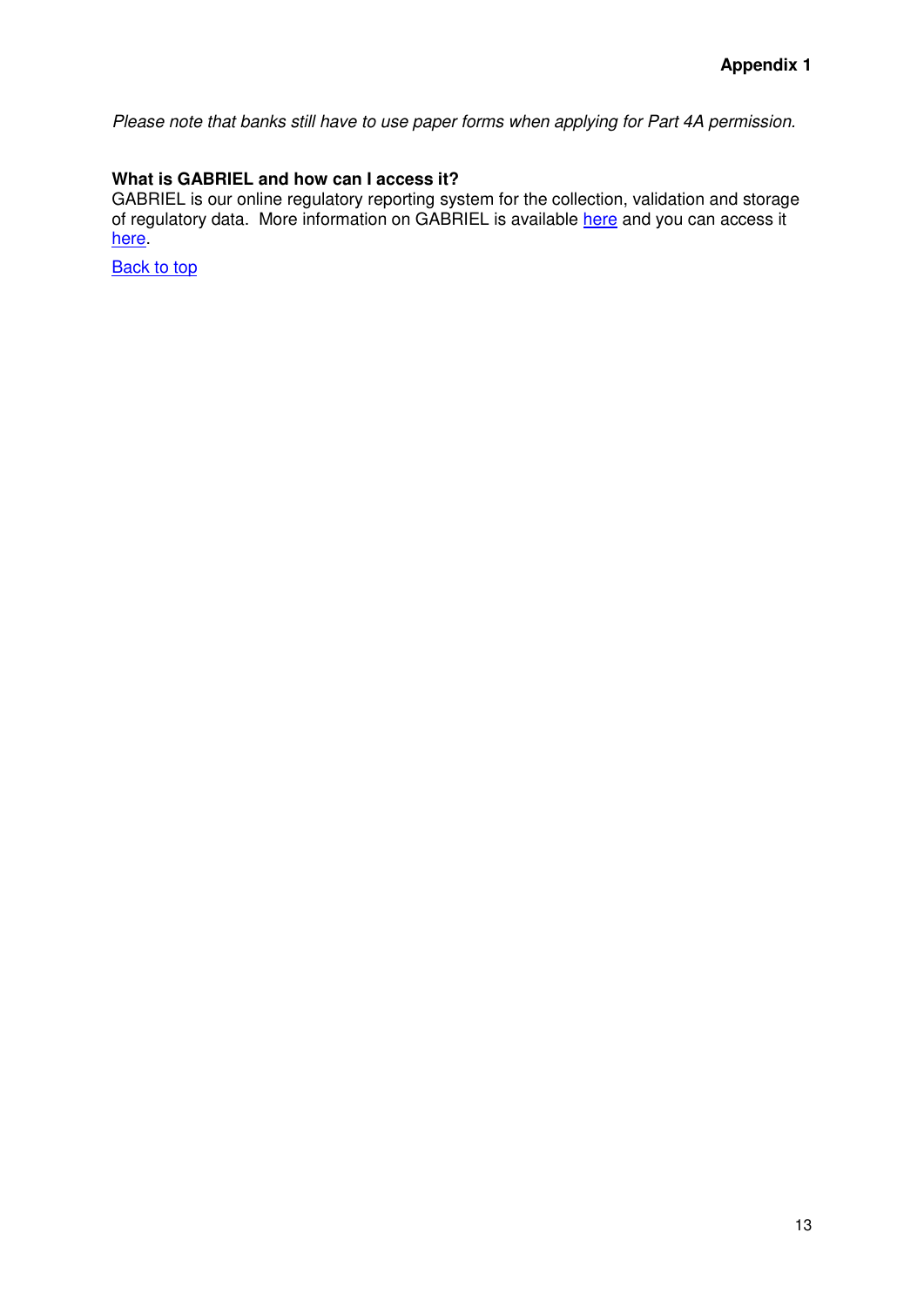# **Useful links**

### **New Bank Start Up Unit website -** [www.bankofengland.co.uk/pra/nbsu/Pages/default.aspx](http://www.bankofengland.co.uk/pra/nbsu/Pages/default.aspx)

### **General**

- 1. Financial Services Register <https://register.fca.org.uk/>
- 2. Financial Services and Markets Act 2000 (FSMA) [www.legislation.gov.uk/uksi/2001/544/contents/made](http://www.legislation.gov.uk/uksi/2001/544/contents/made)
- 3. The Rulebook [www.prarulebook.co.uk/](http://www.prarulebook.co.uk/)
- 4. The PRA How it makes policy [www.bankofengland.co.uk/pra/Pages/policy/default.aspx](http://www.bankofengland.co.uk/pra/Pages/policy/default.aspx)
- 5. The FCA Handbook [www.fca.org.uk/handbook](http://www.fca.org.uk/handbook)
- 6. Payment Systems Regulator [www.bankofengland.co.uk/about/Pages/complaints/default.aspx](http://www.bankofengland.co.uk/about/Pages/complaints/default.aspx)
- 7. Payments UK [www.accesstopaymentsystems.co.uk/](http://www.accesstopaymentsystems.co.uk/)
- 8. Complaints against the Regulators [www.bankofengland.co.uk/about/Pages/complaints/default.aspx](http://www.bankofengland.co.uk/about/Pages/complaints/default.aspx)

# **Pre-application**

9. A review of requirements for firms entering into or expanding in the banking sector [www.bankofengland.co.uk/pra/Pages/publications/reports/2014/reviewrequirements.aspx](http://www.bankofengland.co.uk/pra/Pages/publications/reports/2014/reviewrequirements.aspx)

# **Application**

- 10. Threshold Conditions [www.bankofengland.co.uk/pra/Documents/authorisations/newfirmauths/thresholdconditio](http://www.bankofengland.co.uk/pra/Documents/authorisations/newfirmauths/thresholdconditionsfactsheet.pdf) [nsfactsheet.pdf](http://www.bankofengland.co.uk/pra/Documents/authorisations/newfirmauths/thresholdconditionsfactsheet.pdf)
- 11. Application fees [www.bankofengland.co.uk/pra/nbsu/Pages/submittingassessing.aspx](http://www.bankofengland.co.uk/pra/nbsu/Pages/submittingassessing.aspx)
- 12. FCA Sensitive names [www.the-fca.org.uk/sensitive](http://www.the-fca.org.uk/sensitive-names?field_fcasf_sector=unset&field_fcasf_page_category=unset)[names?field\\_fcasf\\_sector=unset&field\\_fcasf\\_page\\_category=unset](http://www.the-fca.org.uk/sensitive-names?field_fcasf_sector=unset&field_fcasf_page_category=unset)

# **Mobilisation**

13. Variation of Permission (VoP) application [www.bankofengland.co.uk/pra/Pages/authorisations/variationpermission/default.aspx](http://www.bankofengland.co.uk/pra/Pages/authorisations/variationpermission/default.aspx)

# **International banks**

14. Supervising international banks [www.bankofengland.co.uk/pra/Pages/publications/ps/2014/ps814.aspx](http://www.bankofengland.co.uk/pra/Pages/publications/ps/2014/ps814.aspx)

# **Your first years as a bank and how you will be supervised**

15. PRA Supervisory approach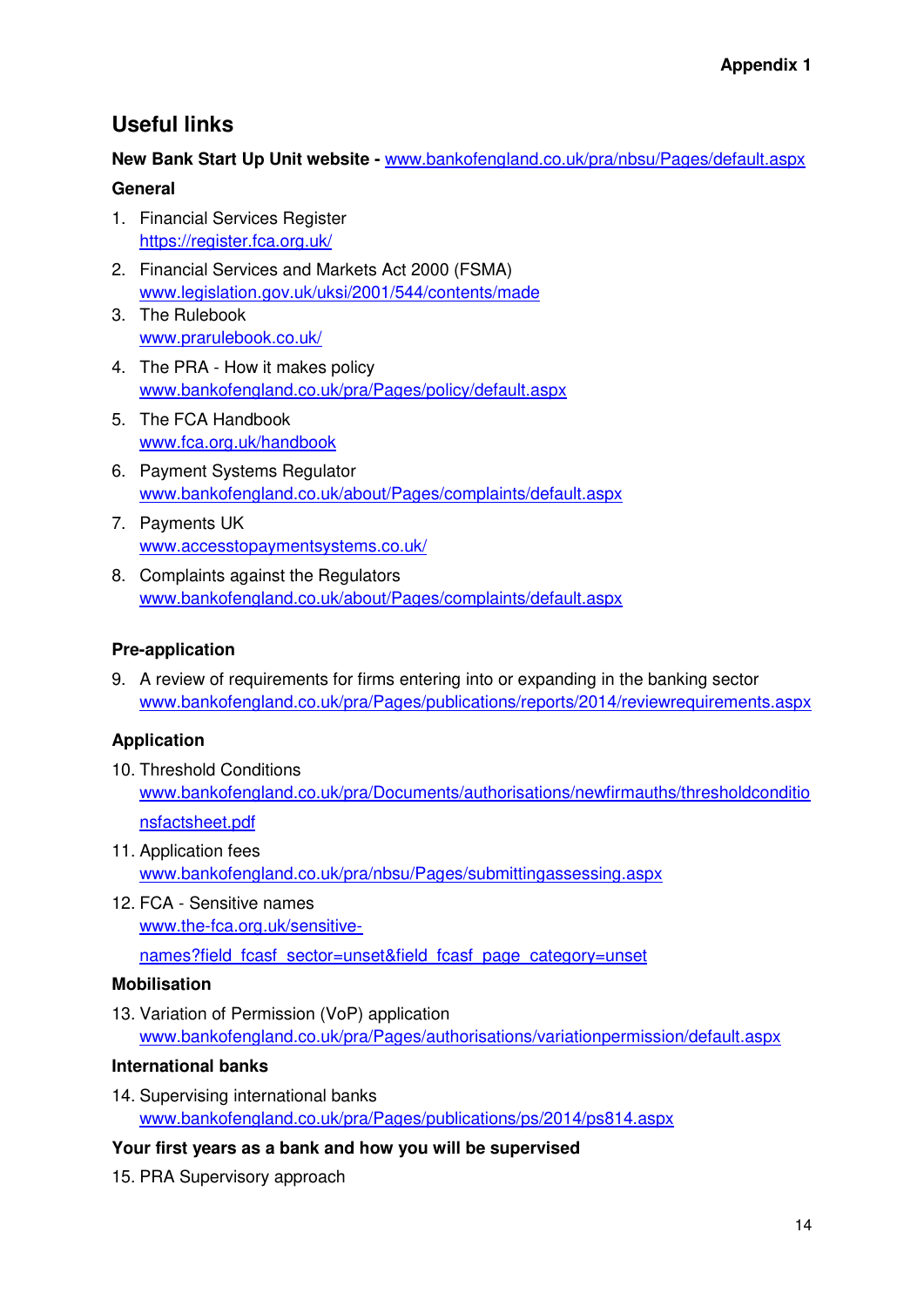[www.bankofengland.co.uk/pra/Pages/supervision/approach/default.aspx](http://www.bankofengland.co.uk/pra/Pages/supervision/approach/default.aspx)

- 16. FCA Approach to supervision [www.fca.org.uk/about/what/regulating/how-we-supervise-firms](http://www.fca.org.uk/about/what/regulating/how-we-supervise-firms)
- 17. Connect [www.fca.org.uk/firms/systems-reporting/connect](http://www.fca.org.uk/firms/systems-reporting/connect)
- 18. GABRIEL [https://gabriel.fca.org.uk/portal\\_authentication\\_service/appmanager/merportal/desktop](https://gabriel.fca.org.uk/portal_authentication_service/appmanager/merportal/desktop)

January 2016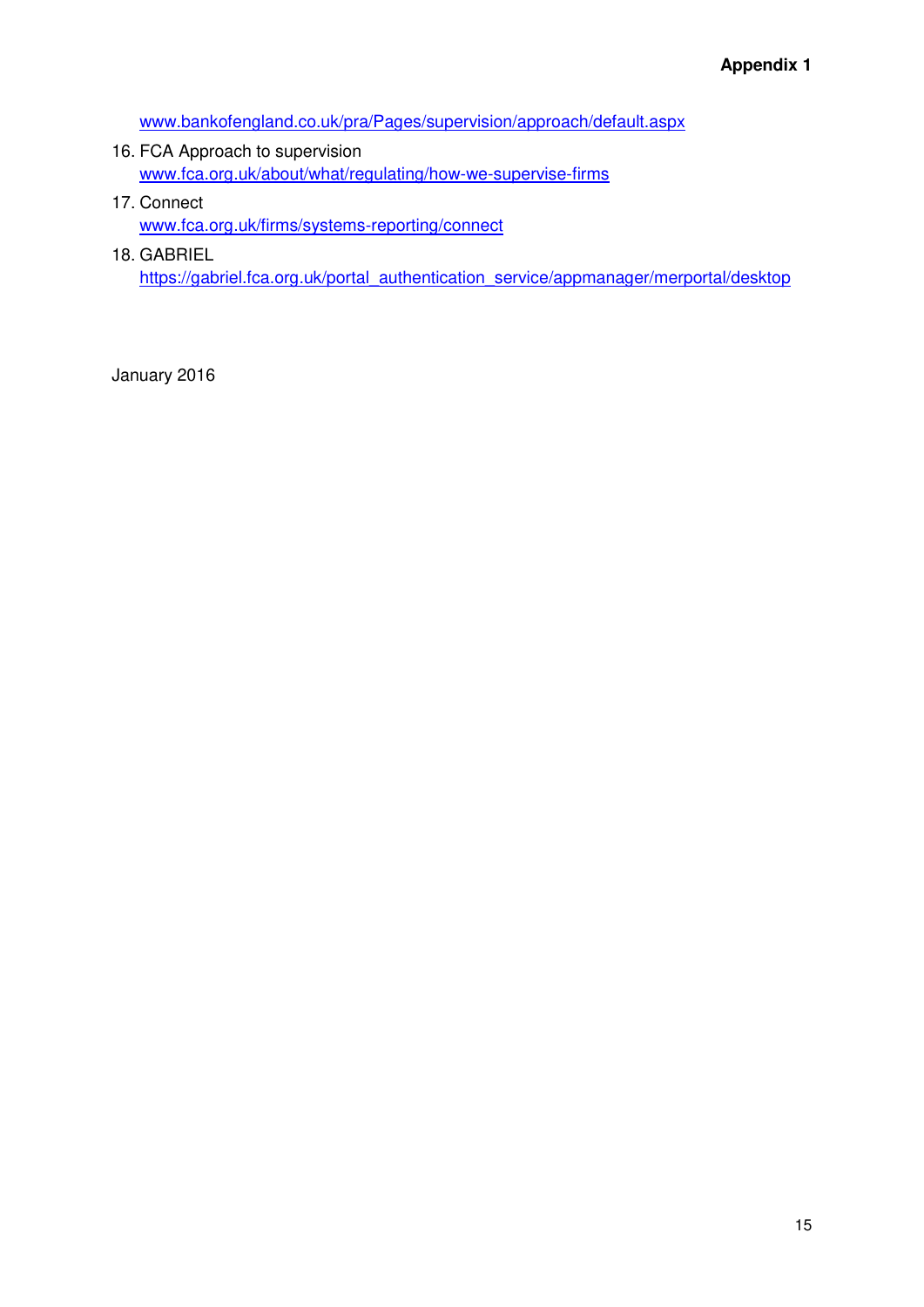



# **Who we are?**

In the UK, the [Prudential Regulation Authority](http://www.bankofengland.co.uk/pra/Pages/default.aspx) (PRA) and [Financial Conduct Authority](http://www.fca.org.uk/) (FCA) have responsibility for the supervision of banks, the PRA for prudential matters and the FCA for conduct matters. A bank will therefore be authorised by the PRA (to carry out deposit-taking business) and will be regulated by the PRA and the FCA on prudential and conduct matters respectively.

The PRA supervises around 1,700 firms and groups. This includes over 900 banks, building societies and credit unions and nearly 700 insurers of all sizes (general insurers, life insurers, friendly societies, and mutuals). The PRA is a subsidiary of the Bank of England and has prescribed statutory objectives. These are: the general objective to promote the safety and soundness of the firms that it regulates; and the further objective of securing protection for insurance policyholders. It also has the secondary objective of facilitating effective competition in these markets. The PRA focuses primarily on avoiding and minimising the harm firm activities or failures can cause to the stability of the UK financial system.

The FCA regulates the conduct of over 70,000 financial services firms and is the prudential supervisor for all of those firms not prudentially regulated by the PRA. The FCA has three operational objectives which are: securing an appropriate degree of protection for consumers; protecting and enhancing the integrity of the UK financial system; and promoting effective competition in the interests of consumers.

The responsibilities and objectives of the PRA and the FCA are set out in the Financial Services and Markets Act 2000 (FSMA) which is available [here.](http://www.legislation.gov.uk/ukpga/2000/8/contents)

January 2016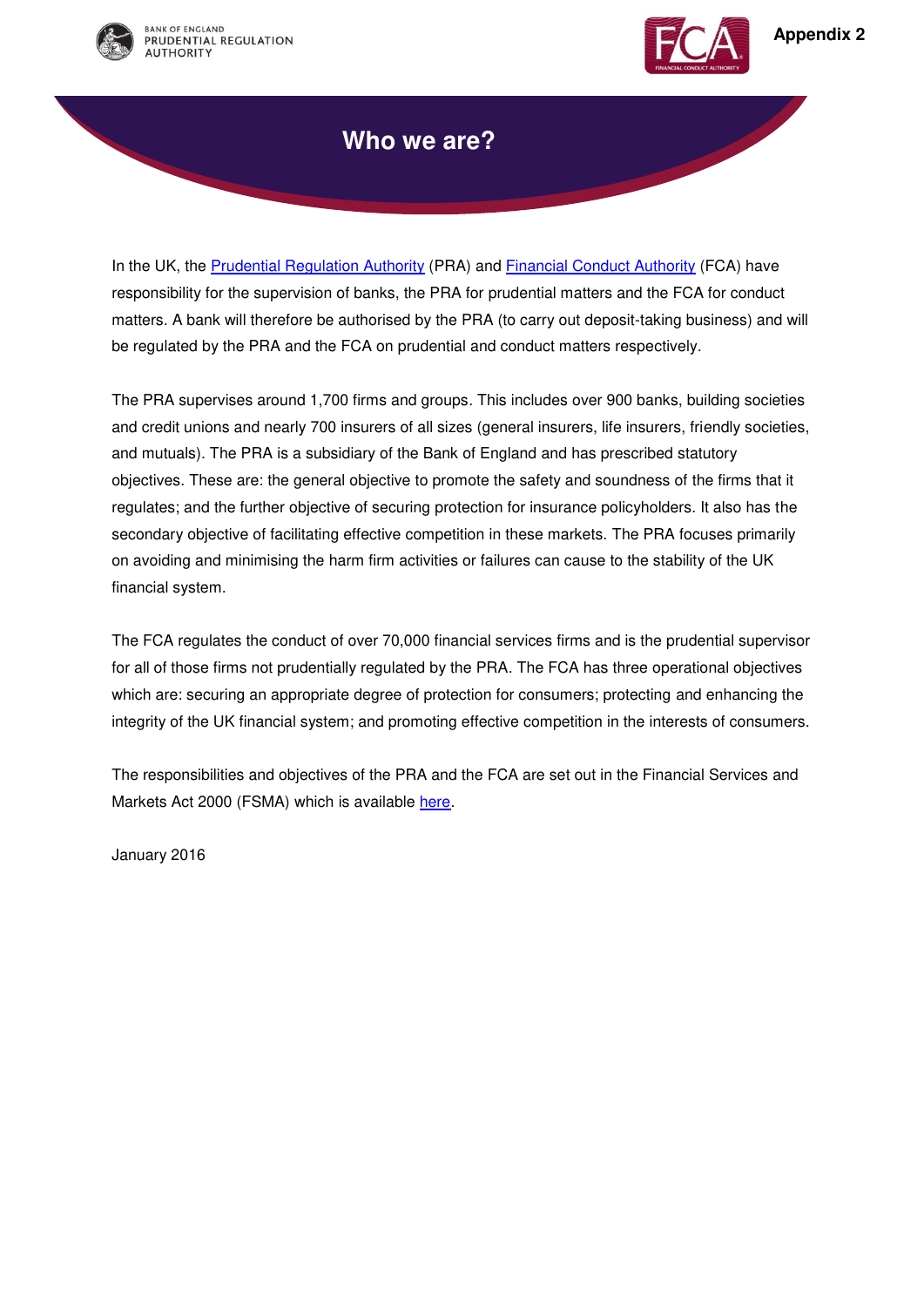# **Should I become a bank?**

The following flow chart is intended only as a simplified guide and the underlying rules should always be considered. This is more useful if you are considering becoming a UK entity.



Please note this is a simplified guide and you should always consider the underlying legislation and rules. It also assumes your firm will be incorporated in the United Kingdom. Internationally headquartered banks can operate in the United Kingdom either as subsidiaries or as branches - see our ['International banks' factsheet](http://www.bankofengland.co.uk/pra/Documents/authorisations/newfirmauths/internationalbanks.pdf) for further details.

**Note 1:** Exclusions – Several specific exclusions to the regulated activity of accepting deposits are listed in articles 6 to 9AB of the Regulated Activities Order.

**Note 2:** [Threshold Conditions](http://www.bankofengland.co.uk/pra/Documents/authorisations/newfirmauths/thresholdconditionsfactsheet.pdf) – All firms must meet and continue to meet the PRA's and the FCA's Threshold Conditions to be authorised to carry out regulated activities.

**Note 3: [Credit Union](http://www.bankofengland.co.uk/pra/Documents/authorisations/newfirmauths/alternativestobeingabank.pdf)** – These may only lend to members and have limits on the amount and term of loans they can make.

**Note 4:** Minimum capital requirements for a bank under CRD are €5 million, or, if the firm can demonstrate it is a Small Specialist Bank, €1 million or £1 million (whichever is higher).

**Note 5:** [Building Society –](http://www.bankofengland.co.uk/pra/Documents/authorisations/newfirmauths/alternativestobeingabank.pdf) A building society is more restricted in the business it can conduct than a bank, and has more limited options to raise capital. It must hold a minimum of the higher of €1m or £1m in capital.

**Note 6:** Depending on the nature of the activities carried on by the CDFI, they may either be authorised by FSMA or may only need to be registered.

**Note 7: Bank - A bank is currently defined as a firm which:**

(a) has a Part 4A permission which includes accepting deposits, and is a credit institution, but is not a building society, a friendly society or a credit union; or

(b) an EEA bank ie a credit institution which is authorised in another EEA member state.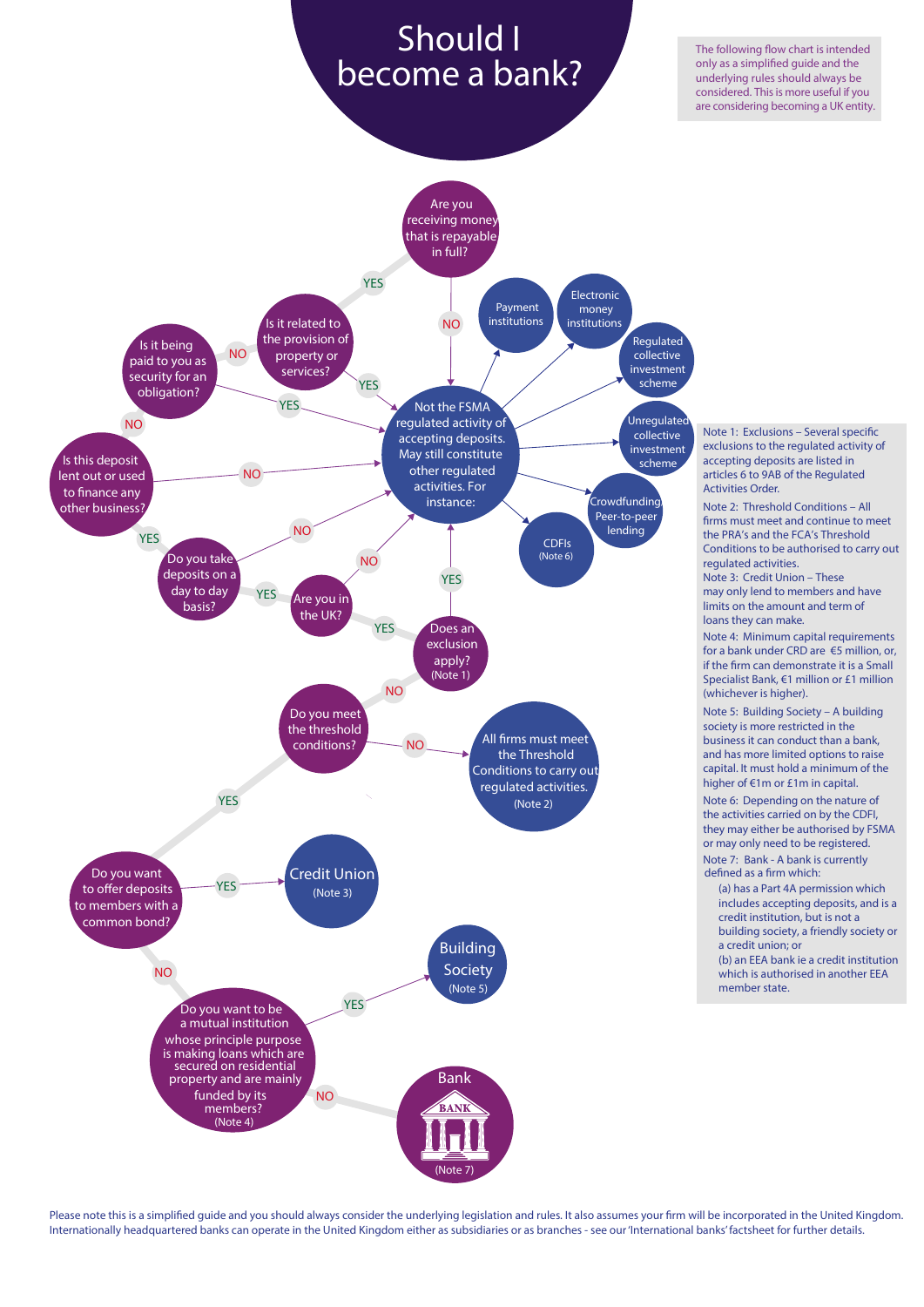



# **Alternatives to being a bank**

**Depending on your business plan or the activities you want to undertake, setting up a bank may not be the only, or in some cases, the most appropriate option. There are a number of alternatives to becoming a bank which allow you to provide some of the services that banks offer, at potentially lower cost than setting up a bank.** 

Carrying on any regulated activities without the relevant permission is a criminal offence.

#### **Credit unions**

Credit unions are not-for-profit financial cooperatives that are owned and controlled by their members. They can offer savings, lending and other services to their members who meet criteria set out in a 'common bond' – such as living and working in a particular area or work for a certain employer. There are limitations to the extent of business they can undertake and they also have different regulatory requirements compared to banks. A credit union requires authorisation, but the requirements are generally simpler than for a bank.

There is further information on the [Prudential Regulation Authority \(PRA\) a](http://www.bankofengland.co.uk/pra/Pages/supervision/creditunions/default.aspx)nd [Financial Conduct](https://www.the-fca.org.uk/credit-unions?field_fcasf_sector=221&field_fcasf_page_category=unset)  [Authority \(FCA\)](https://www.the-fca.org.uk/credit-unions?field_fcasf_sector=221&field_fcasf_page_category=unset) websites and the PRA encourages prospective credit unions to [contact us](http://www.bankofengland.co.uk/pages/contact.aspx) before submitting a formal application for authorisation. If you want more information one of the credit union trade bodies may also be able to help.

#### **Building societies**

Building societies are mutual institutions whose statutory 'principal purpose' must be to make loans which are secured on residential property and are funded substantially by their members. Building societies can carry out a wide range of other activities, including other types of lending, investment advice and insurance mediation services. Building societies are subject to a certain statutory provisions, such as 75% of their lending must be secured on residential property, at least 50% of their funding must be raised in the form of shares held by individual members (retail deposits) and some restrictions on their treasury activities. Building societies also require authorisation by both the PRA and FCA.

There is further information on the [FCA website.](https://www.the-fca.org.uk/firms-sectors/bank-or-building-society-or-credit-union) If you want more information the Building Societies [Association](http://www.bsa.org.uk/) may be able to help.

#### **Community development finance institutions**

Community development finance institutions (CDFI) may specialise in lending to individuals, small/medium enterprises and social enterprises that have been unable to secure credit from mainstream sources. Funding for CDFIs can be generated from a variety of sources, including from corporate social responsibility programmes of other banks, European Development Funds and local authorities, charitable foundations and business angels. Some CDFIs can take the form of companies, but many are Registered Community Benefit Societies, which are an alternative form of corporate vehicle. A CDFI may not need to be authorised and regulated if its activities fall outside the scope of regulated activities under [Financial Services and Markets Act 2000](https://www.gov.uk/government/uploads/system/uploads/attachment_data/file/81410/consolidated_fsma050911.pdf) but this will depend on the exact scope and nature of those activities.

There is further information on the [FCA website.](https://www.the-fca.org.uk/registered-societies-introduction) If you want more information the main trade bodies the [Community Development Finance Association](http://www.cdfa.org.uk/) and the [European Microfinance Network](http://www.european-microfinance.org/) may be able to help.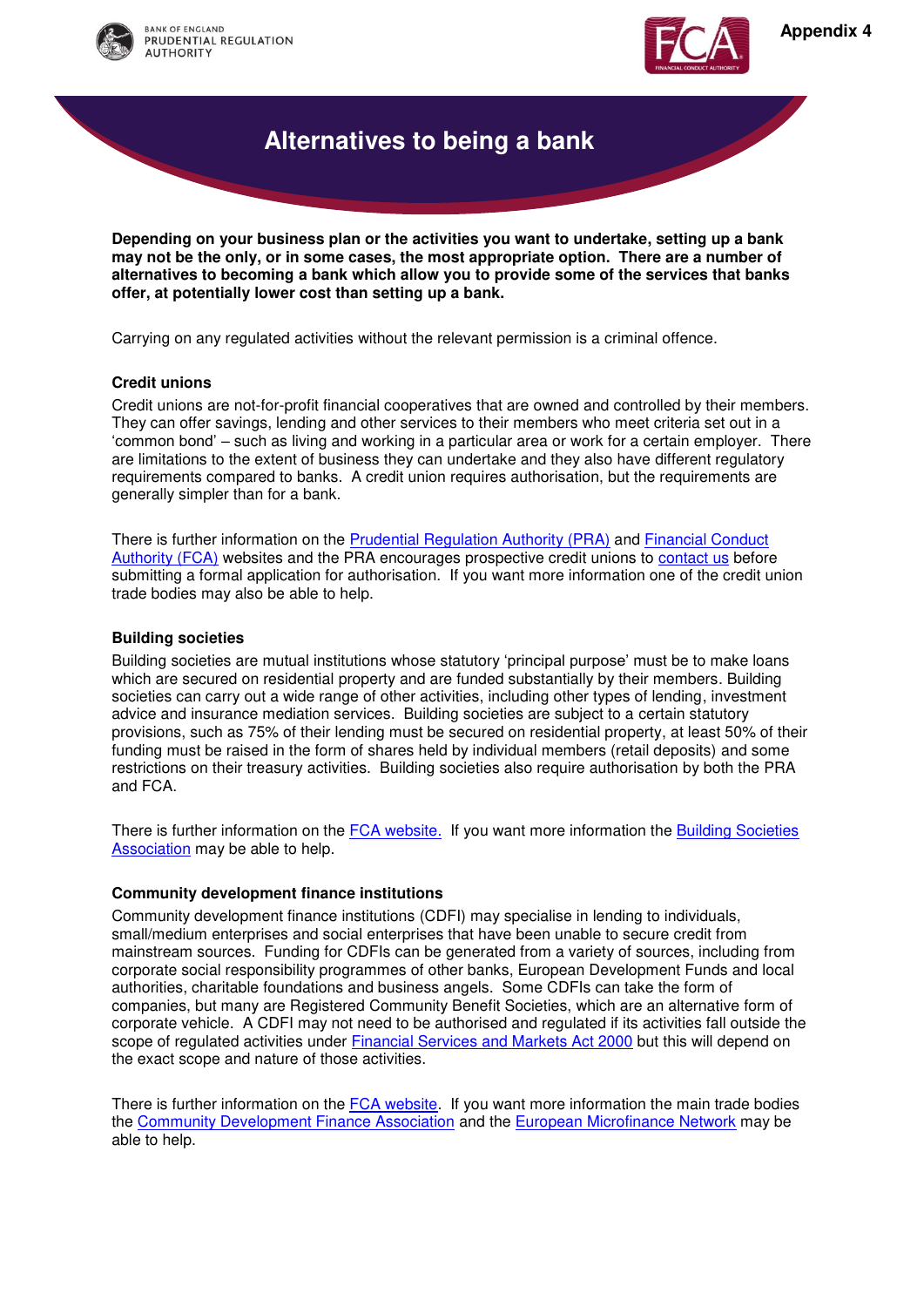#### **Investment-based crowdfunding**

Investment-based crowdfunding is the process of funding a company by selling debt securities or equity in the company to many investors. As crowdfunding models are so diverse, they may or may not need to be authorised depending on whether their activities amount to regulated activities.

There is further information on the [FCA website.](https://www.the-fca.org.uk/authorisation-banks-and-lending-alternatives?field_fcasf_sector=unset&field_fcasf_page_category=unset) If you want more information on crowdfunding the [UK Crowdfunding Association](http://www.ukcfa.org.uk/) may be able to help.

#### **Loan-based crowdfunding**

Loan-based crowdfunding (which is regulated if it involves peer-to-peer, peer-to-business or businessto-peer lending) is where lenders are matched to borrowers, and enter into a loan agreement, without involving traditional financial firms like banks. It is done through online marketplaces or platforms. Firms operating these platforms charge fees to cover arrangement and on-going administration costs (they are usually responsible for collecting interest and capital repayments on the loans.

There is further information on the [FCA website.](https://www.the-fca.org.uk/authorisation-banks-and-lending-alternatives?field_fcasf_sector=unset&field_fcasf_page_category=unset) If you want information on peer-to-peer lending the [Peer-to-peer Finance Association](http://p2pfa.info/) may be able to help.

January 2016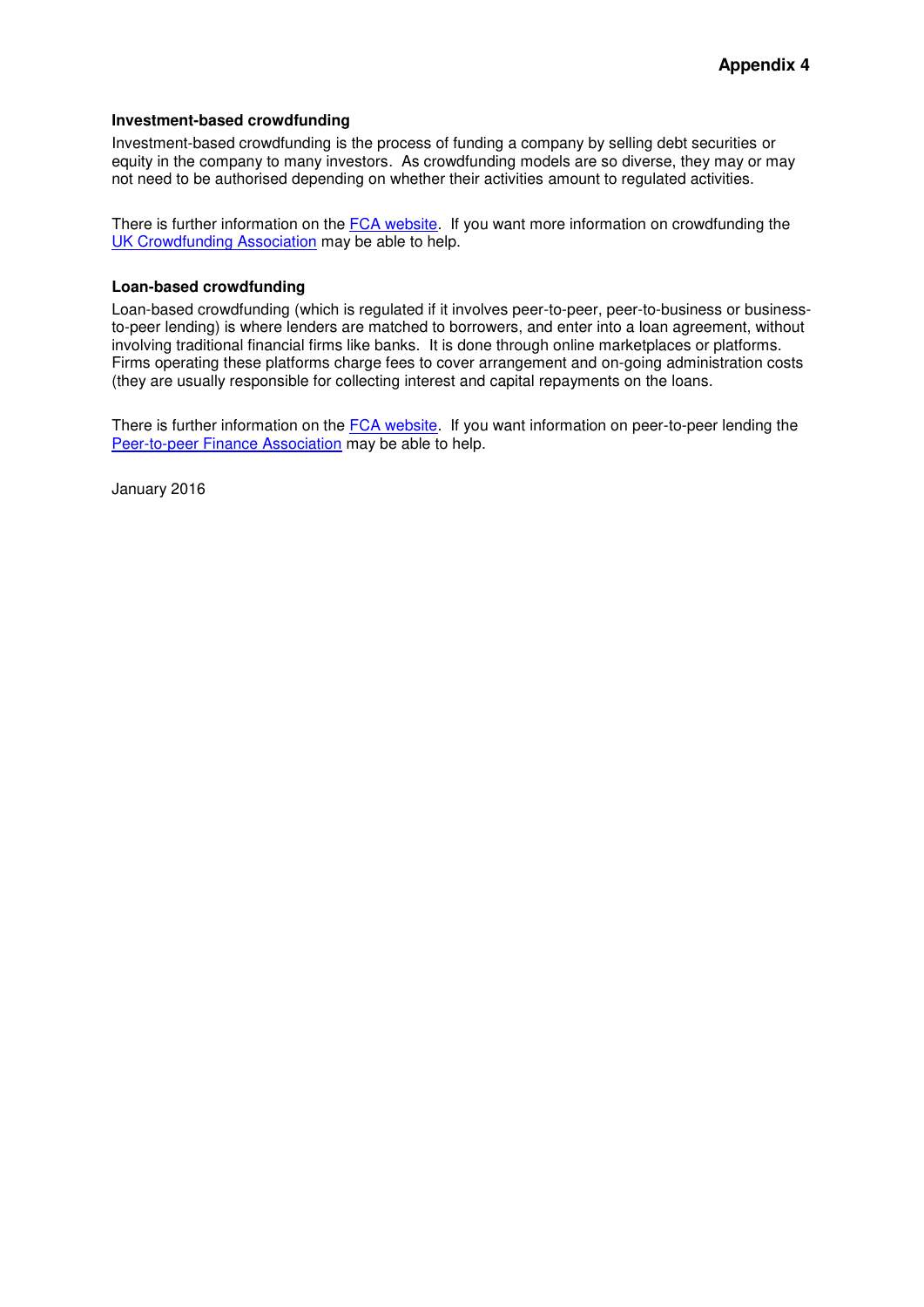



# **International banks**

#### **Introduction**

Internationally headquartered banks can operate in the United Kingdom either as subsidiaries or as branches.

There are many factors to consider before determining whether to operate in the United Kingdom through a subsidiary or a branch (or both). The regulatory regime, taxation arrangements and the intended business model should all be key considerations.

#### **Subsidiaries**

As a separate legal entity a subsidiary will be authorised by the Prudential Regulation Authority (PRA) and regulated by the PRA and the Financial Conduct Authority (FCA).

The PRA has the same legal powers and follows broadly the same supervisory framework as for UKheadquartered firms. The PRA's approach to supervising a subsidiary will depend on the nature and size of the business that the bank undertakes, but the bank will be required to meet the PRA's [Threshold Conditions](http://www.bankofengland.co.uk/pra/Documents/authorisations/newfirmauths/thresholdconditionsfactsheet.pdf) at all times.

In particular, a subsidiary must have its own financial resources (ie it must be capitalised and hold liquidity levels as determined by the PRA) and its own non-financial resources (such as appropriate governance arrangements including a board, a suitable risk management framework and systems which are fit for purpose).

The FCA is the conduct regulator for all banks operating in the United Kingdom. For subsidiaries, the FCA's Threshold Conditions and conduct of business rules apply, including in areas such as antimoney laundering.

A subsidiary's eligible deposits are protected by the [Financial Services Compensation Scheme](http://www.fscs.org.uk/) (UK deposit guarantee scheme) therefore it will be subject to regulations concerning UK depositor protection.

#### **Branches**

Banks with wholesale market operations may prefer to operate cross-border through a branch structure as funding costs to such a group are likely to be lower given the flexibility to move funds across the bank.

A branch is a place of business which forms a legally dependent part of a bank; it is not a separate legal entity from its parent. As such a branch will not be separately capitalised and will not have its own board.

#### **EEA branches (Passporting)**

If you are already authorised as a bank elsewhere in the European Economic Area (EEA) then you can 'passport' into the United Kingdom directly, without applying to the UK regulators (although notification is required) – further details on passporting can be found [here.](https://www.the-fca.org.uk/passporting?field_fcasf_sector=251&field_fcasf_page_category=unset)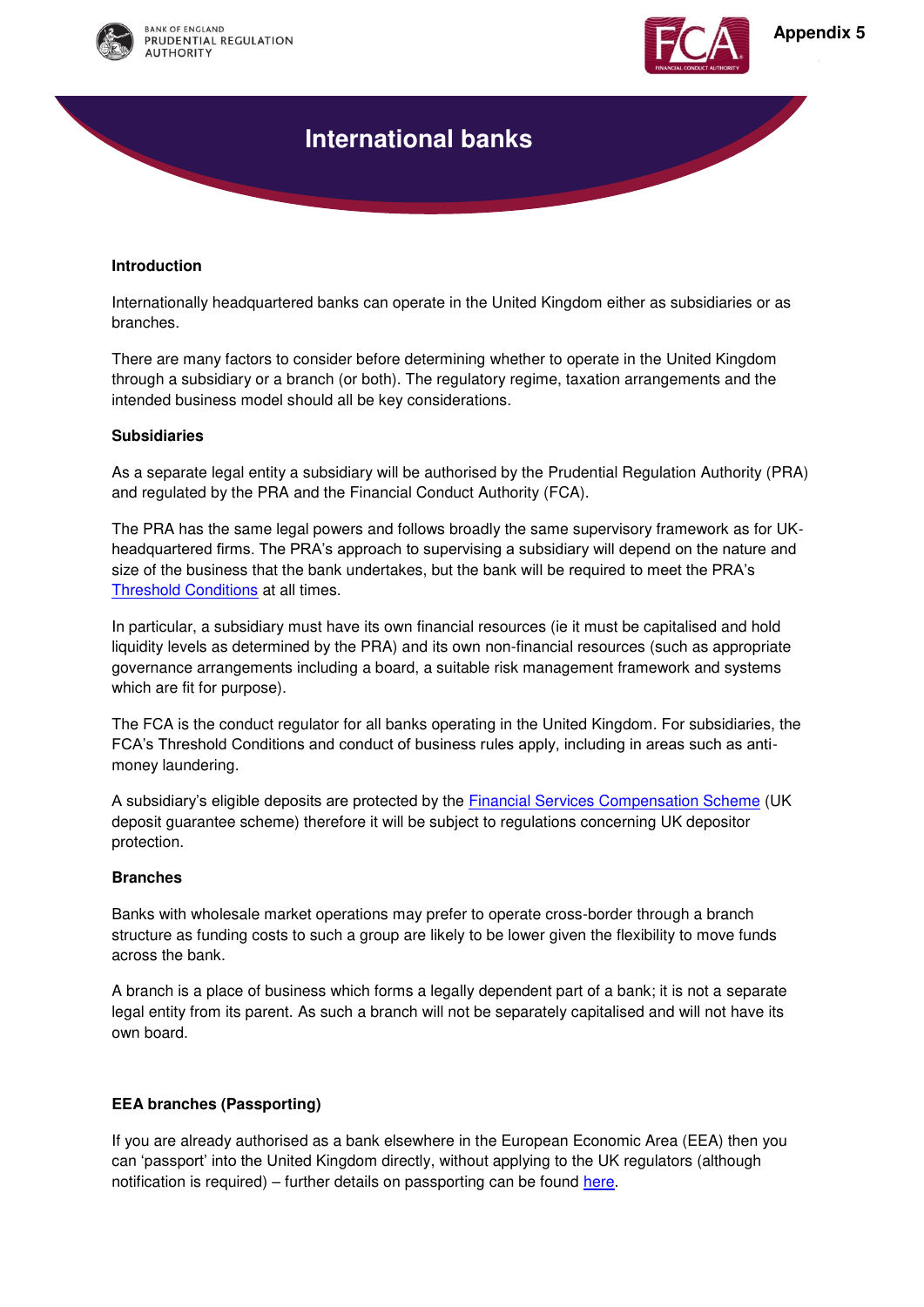If you are considering establishing a branch in the United Kingdom you should also see [Supervising](http://www.bankofengland.co.uk/pra/Pages/publications/ps/2015/ps815.aspx)  [international banks: the Branch Return.](http://www.bankofengland.co.uk/pra/Pages/publications/ps/2015/ps815.aspx)

#### **Non-EEA branches**

A UK-based branch of a firm which is incorporated in a country which is not within the EEA is referred to as a non-EEA branch.

Responsibilities for the prudential supervision of a non-EEA branch are split between the parent's Home State Supervisors (HSS) and the PRA. But the PRA expects the whole firm to meet the PRA's Threshold Conditions. The PRA has set out its approach to supervising branches and its appetite for allowing international banks to operate as branches in the United Kingdom in this [Policy Statement](http://www.bankofengland.co.uk/pra/Pages/publications/ps/2014/ps814.aspx) and this [Supervisory Statement.](http://www.bankofengland.co.uk/pra/Pages/publications/ps/2014/ps814.aspx) In particular, the PRA expects new non-EEA branches to focus on wholesale banking and to do so at a level that is not critical to the UK economy.

A branch will not be separately capitalised and may be dependent on its group for liquidity, therefore the PRA will assess capital adequacy and liquidity of the whole firm. As part of that assessment the PRA will seek the HSS's view of the whole firm.

The FCA is the conduct regulator for all banks operating in the United Kingdom. For non-EEA branches the FCA's Threshold Conditions and conduct of business rules apply, including areas such as anti-money laundering.

Eligible deposits placed in non-EEA branches may be covered by the UK deposit guarantee scheme and therefore non-EEA branches may be subject to regulations concerning UK depositor protection.

#### **Next steps**

If you are an internationally headquartered bank considering setting up a subsidiary and/or branch in the United Kingdom you should review the pages on the new bank authorisation process and then contact us.

#### **Other contacts**

The [Association of Foreign Banks](http://www.foreignbanks.org.uk/) represents the foreign banking sector providing financial services throughout the United Kingdom.

January 2016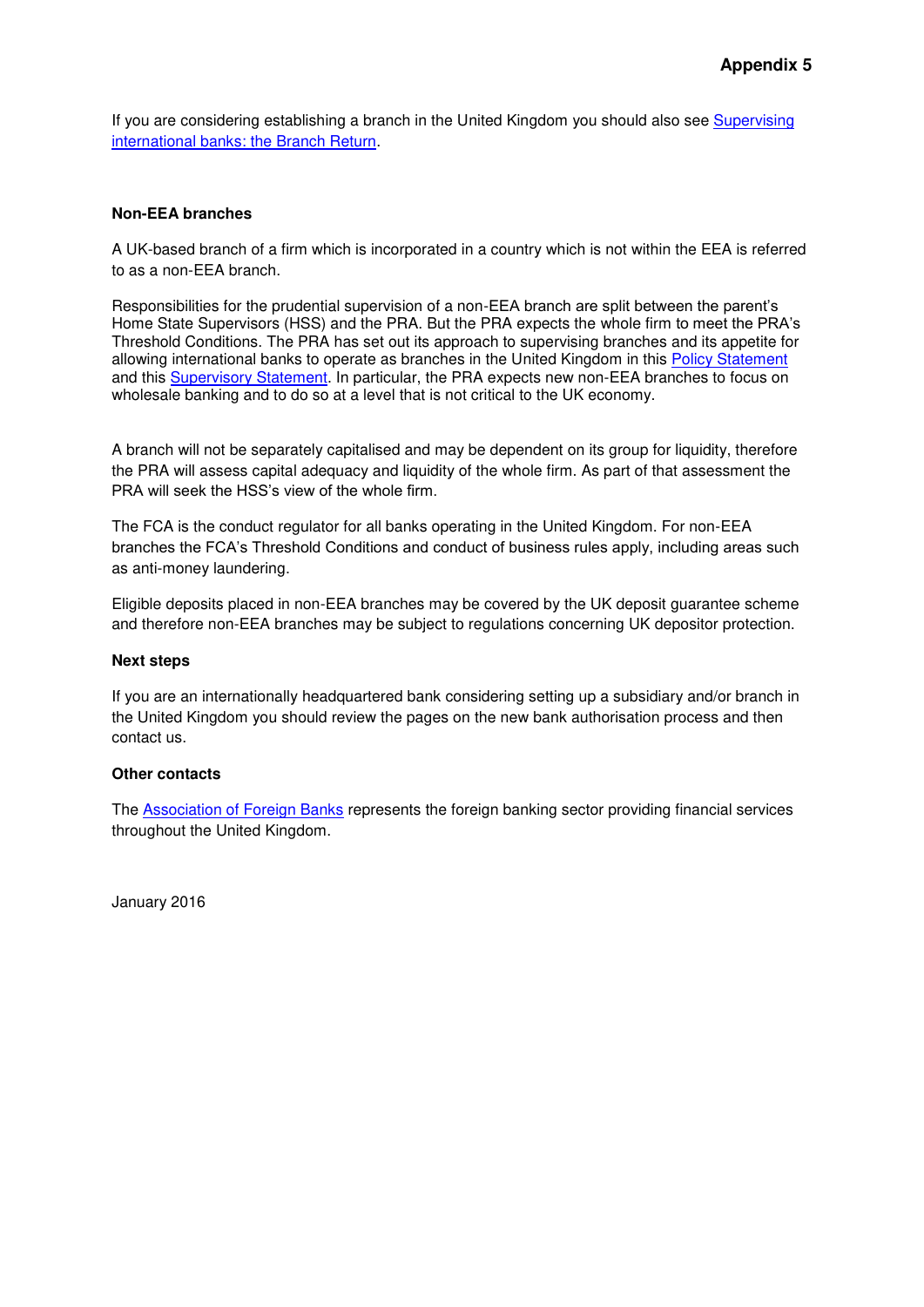



# **The PRA's and FCA's Threshold Conditions**

Part 4A (PERMISSION TO CARRY ON REGULATED ACTIVITIES) of the [Financial Services and](https://www.gov.uk/government/uploads/system/uploads/attachment_data/file/81410/consolidated_fsma050911.pdf)  [Markets Act 2000](https://www.gov.uk/government/uploads/system/uploads/attachment_data/file/81410/consolidated_fsma050911.pdf) (FSMA) and Schedule 6 to FSMA set out the requirements for new firm authorisations and each regulator's Threshold Conditions that must be met by a firm **at authorisation and on an ongoing basis**.

As such their Threshold Conditions will **form the basis** of each respective regulator's assessment of your application. In short, both regulators will assess whether your new bank, if it were authorised, **would meet and continue to meet** their Threshold Conditions.

This section includes more detail on the:

- Prudential Regulation Authority's (PRA) Threshold Conditions; and
- Financial Conduct Authority's (FCA) Threshold Conditions.

There are a number of similarities between each regulator's Threshold Conditions. However, the PRA's assessment will naturally focus on its statutory objective to promote the safety and soundness of PRA-authorised persons. The FCA's assessment will focus on its statutory objectives of protecting consumers; protecting and enhancing the integrity of the UK financial system; and promoting effective competition in the interests of consumers.

#### **The PRA's Threshold Conditions**

The PRA's statutory Threshold Conditions, which set out the minimum requirements that firms must meet in order to be permitted to carry on the regulated activities in which they engage, are designed to promote safety and soundness and are crucial to the operation of the PRA's regulatory regime.

In broad terms, they require firms to have an appropriate amount and quality of capital and liquidity, to have appropriate resources to measure, monitor and manage risk, to be fit and proper, conduct their business prudently and be capable of being effectively supervised by the PRA.

The PRA's statutory Threshold Conditions for banks are:

- **Legal status** Deposit-takers must be bodies corporate or partnerships.
- **Location of offices** A UK incorporated corporate body must maintain its head offices and, if one exists, its registered office in the United Kingdom.
- **Prudent conduct of business** The applicant must conduct its business in a prudent matter, which includes having appropriate financial and non-financial resources.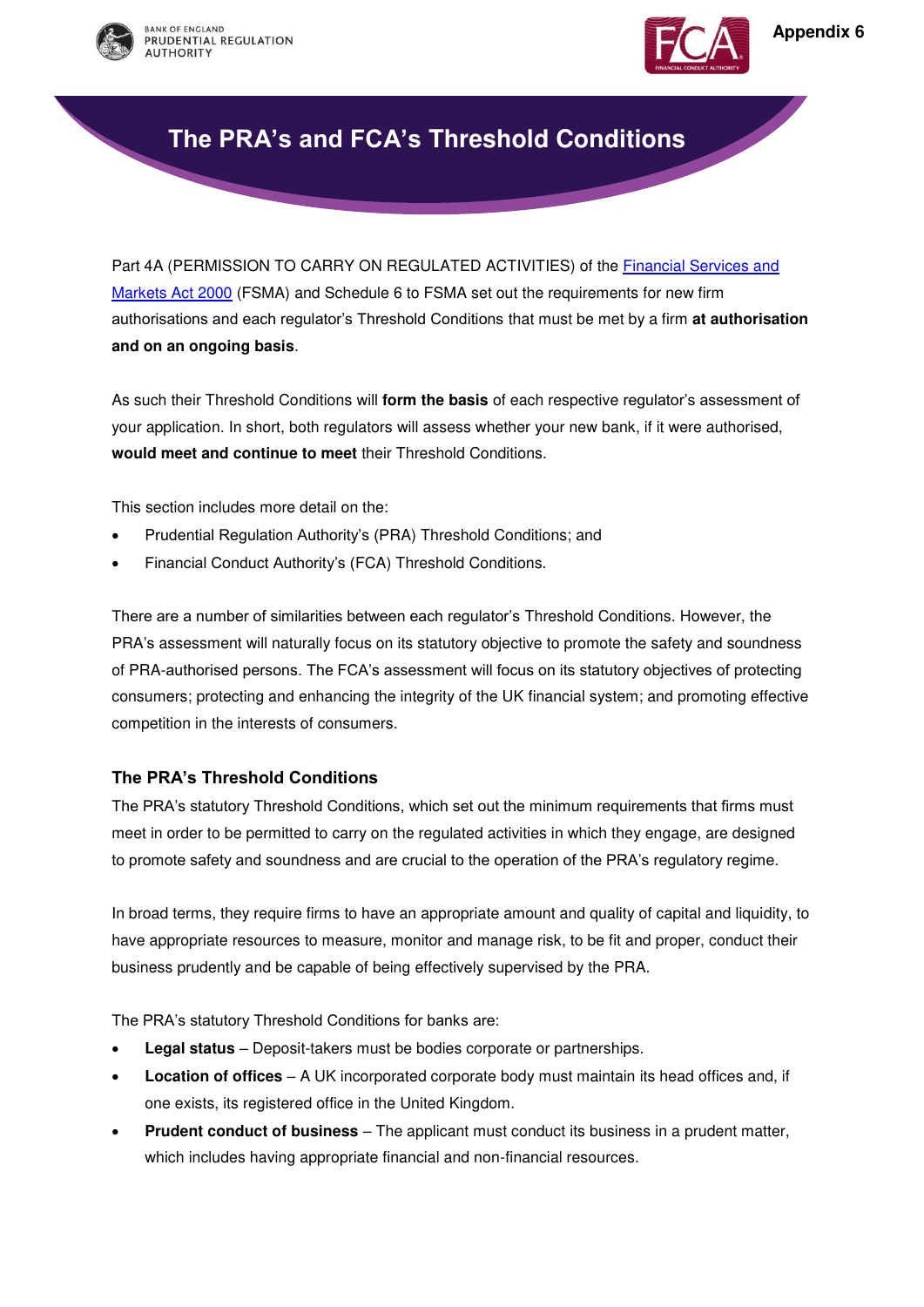- **Suitability** The applicant must satisfy the PRA that it is a 'fit and proper' person with regard to all circumstances to conduct a regulated activity.
- **Effective supervision** The applicant must be capable of being effectively supervised by the PRA.

### **The PRA expects firms not merely to meet and continue to meet the letter of these requirements, but also to consider the overriding principle of safety and soundness.**

For further details see [The Prudential Regulation Authority's approach to banking supervision](http://www.bankofengland.co.uk/publications/Pages/other/pra/supervisoryapproach.aspx).

#### **The FCA's Threshold Conditions**

As with the PRA's Threshold Conditions, the FCA's Threshold Conditions represent the minimum conditions for which the FCA is responsible, which a firm is required to satisfy, and continue to satisfy, in order to be given and to retain Part 4A permission.

The **FCA's Threshold Conditions** for banks are:

- **Effective supervision** The firm must be capable of being effectively supervised by the FCA.
- **Appropriate non-financial resources** The firm's non-financial resources must be appropriate in relation to the regulated activities it seeks to carry on, having regard to the FCA's operational objectives.
- **Suitability** The firm must be a fit and proper person. The applicant firm's management have adequate skills and experience and act with integrity (fitness and propriety). The firm has appropriate policies and procedures in place and the firm appropriately manages conflicts of interest.
- **Business model** The firm's strategy for doing business is suitable for a person carrying on the regulated activities it undertakes or seeks to carry on and does not pose a risk to the FCA's objectives.

January 2016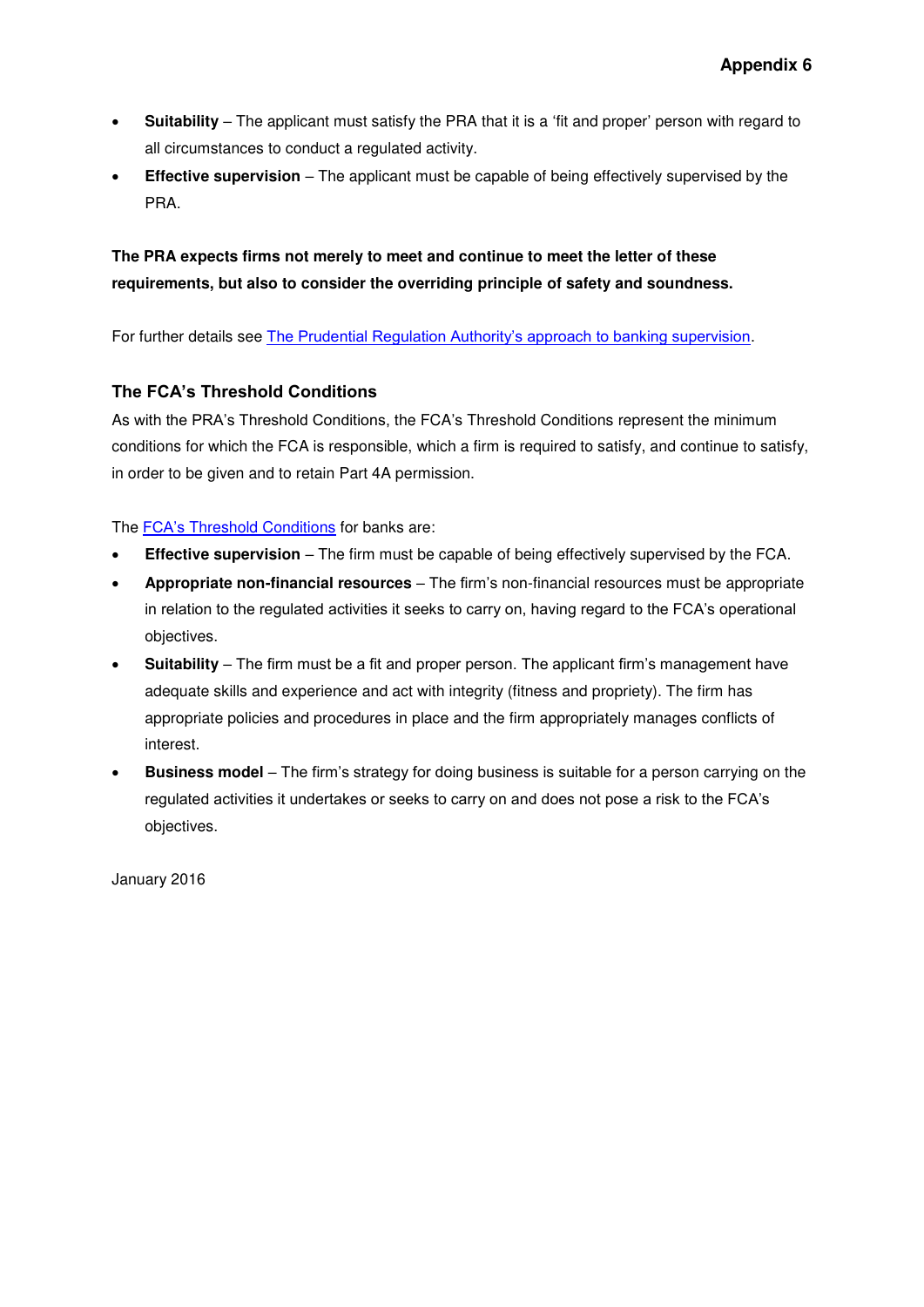



# **Fundamental Rules and Principles for Businesses**

#### **Introduction**

In addition to their respective Threshold Conditions, the Prudential Regulation Authority (PRA) has eight Fundamental Rules and the Financial Conduct Authority (FCA) has eleven Principles for Businesses.

#### **The PRA's Fundamental Rules**

In addition to its Threshold Conditions, the PRA also has eight Fundamental Rules which apply to all PRA-authorised firms. These are high-level rules which collectively act as an expression of the PRA's general objective of promoting the safety and soundness of regulated firms.

The [PRA's Fundamental Rules](http://www.prarulebook.co.uk/rulebook/Content/Part/211136/30-11-2015) are:

- **Fundamental Rule 1** A firm must conduct its business with integrity.
- **Fundamental Rule 2** A firm must conduct its business with due skill, care and diligence.
- **Fundamental Rule 3** A firm must act in a prudent manner.
- **Fundamental Rule 4** A firm must at all times maintain adequate financial resources.
- **Fundamental Rule 5** A firm must have effective risk strategies and risk management systems.
- **Fundamental Rule 6** A firm must organise and control its affairs responsibly and effectively.
- **Fundamental Rule 7** A firm must deal with its regulators in an open and co-operative way, and must disclose to the PRA appropriately anything relating to the firm of which the PRA would reasonably expect notice.
- **Fundamental Rule 8** A firm must prepare for resolution so, if the need arises, it can be resolved in an orderly manner with a minimum disruption of critical services.

As with the Threshold Conditions, it is vital that boards and senior management understand the Fundamental Rules, the more detailed rules in the PRA Rulebook and the directly applicable EU regulations, and establish within their firms a culture that supports adherence to the spirit and the letter of the requirements.

For further details see [The Prudential Regulation Authority's approach to banking supervision](http://www.bankofengland.co.uk/publications/Pages/other/pra/supervisoryapproach.aspx).

#### **The FCA's Principles for Businesses**

In addition to its Threshold Conditions, the FCA also has eleven Principles for Businesses which are a general statement of a firm's fundamental obligations under the regulatory system.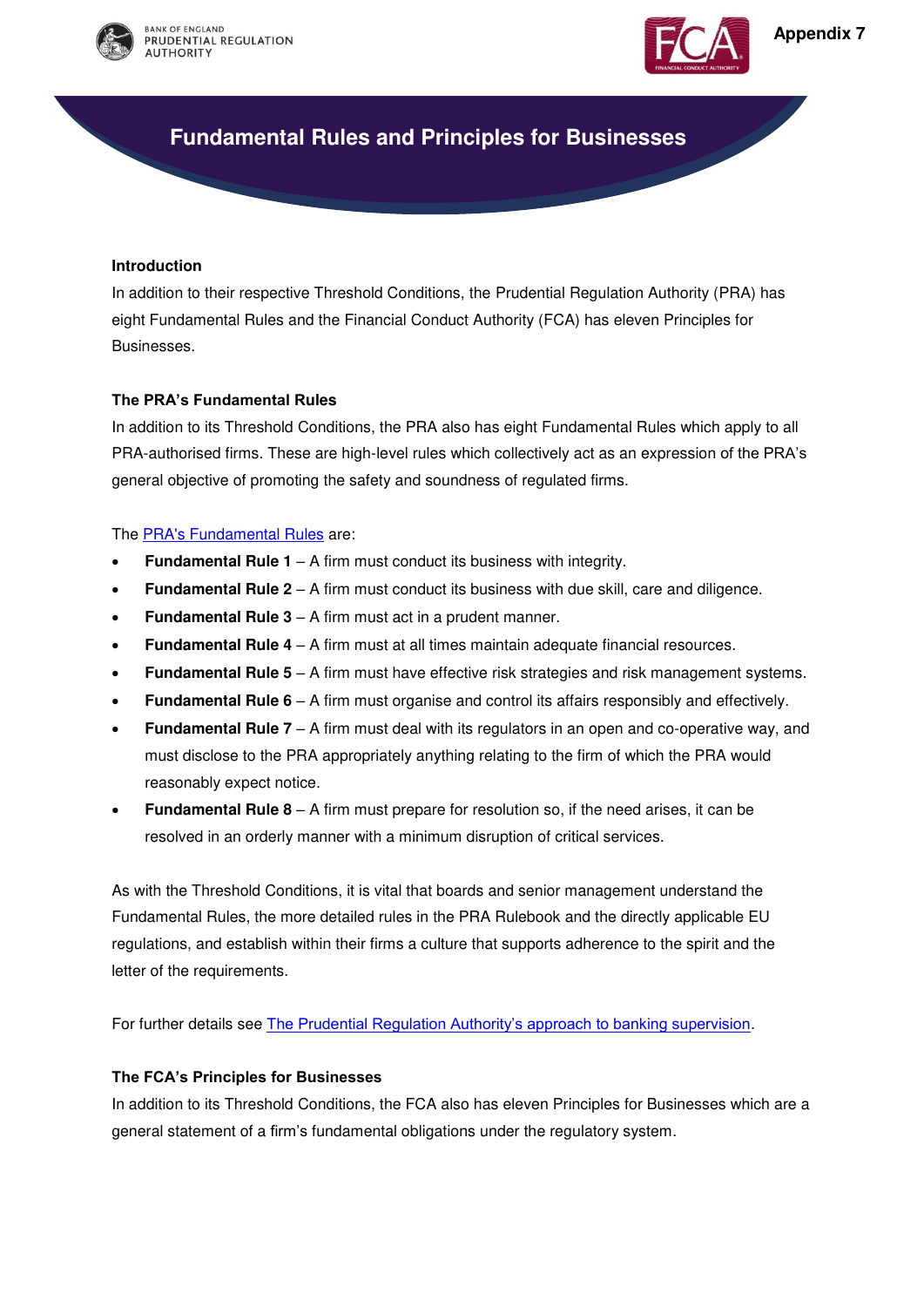The [FCA's Principles for Businesses](https://www.handbook.fca.org.uk/handbook/PRIN/2/1.html) are:

- 1. **Integrity** A firm must conduct its business with integrity.
- 2. **Skill, care and diligence** A firm must conduct its business with due skill, care and diligence.
- 3. **Management and control** A firm must take reasonable care to organise and control its affairs responsibly and effectively, with adequate risk management systems.
- 4. **Financial prudence** A firm must maintain adequate financial resources.
- 5. **Market conduct** A firm must observe proper standards of market conduct.
- 6. **Customers' interests** A firm must pay due regard to the interests of its customers and treat them fairly.
- 7. **Communications with clients** A firm must pay due regard to the information needs of its clients, and communicate information to them in a way which is clear, fair and not misleading.
- 8. **Conflicts of interest** A firm must manage conflicts of interest fairly, both between itself and its customers and between a customer and another client.
- 9. **Customers: relationships of trust** A firm must take reasonable care to ensure the suitability of its advice and discretionary decisions for any customer who is entitled to rely upon its judgment.
- 10. **Clients' assets** A firm must arrange adequate protection for clients' assets when it is responsible for them.
- 11. **Relations with regulators** A firm must deal with its regulators in an open and cooperative way, and must disclose to the appropriate regulator appropriately anything relating to the firm of which that regulator would reasonably expect notice.

As with the PRA's Fundamental Rules, it is vital that boards and senior management understand the Principles for Businesses and establish within their firms a culture that supports adherence to the spirit and the letter of these principles.

January 2016